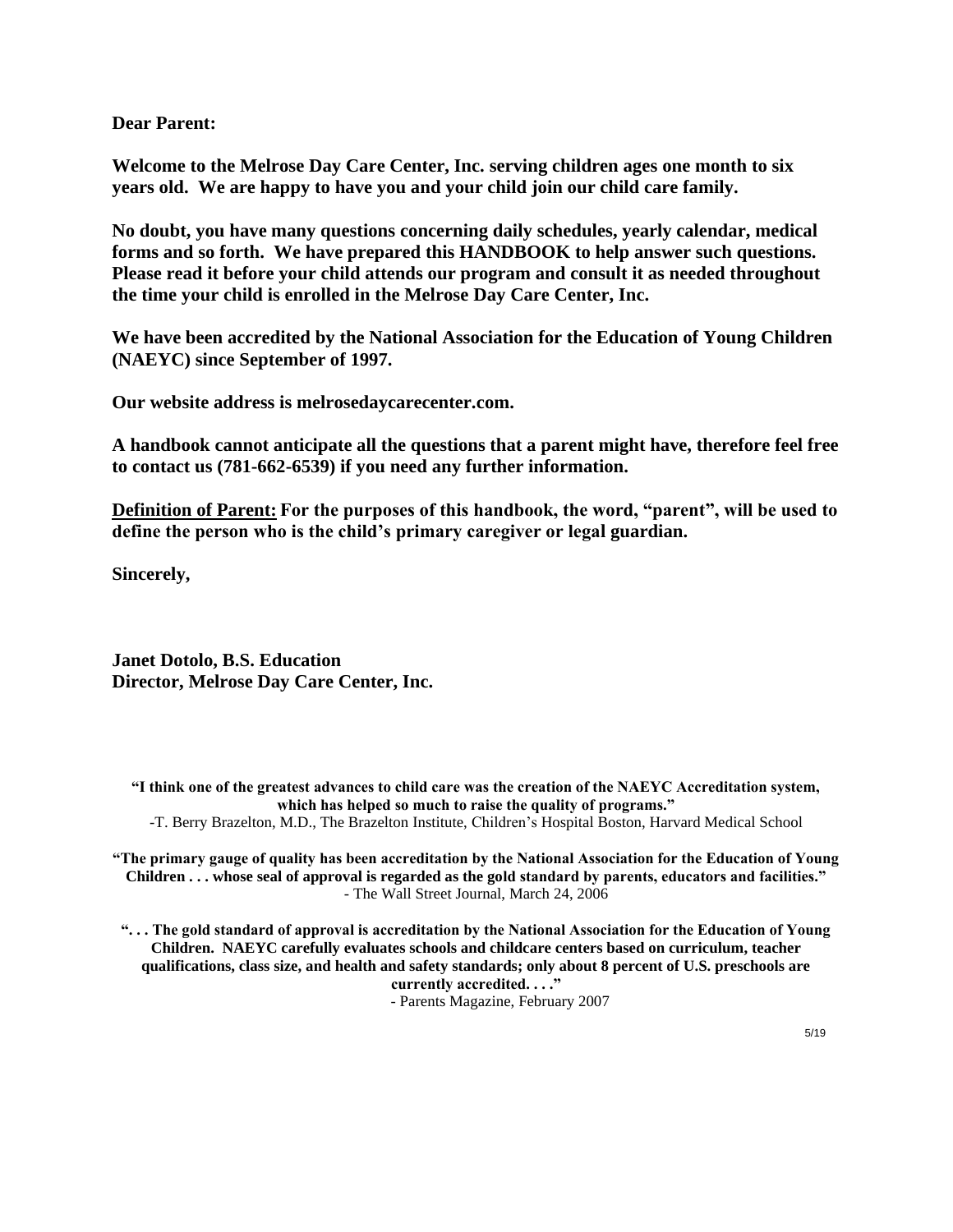# **TABLE OF CONTENTS**

| 1.  |                                                                                                                                                                                                       | $\overline{4}$ |
|-----|-------------------------------------------------------------------------------------------------------------------------------------------------------------------------------------------------------|----------------|
| 2.  | Center Philosophy and Activity Plan                                                                                                                                                                   | 5              |
| 3.  | General Information (Including enrollment information,<br>arrival/departure and absentee policy, hours of operation,<br>late policy, field trip information, brushing teeth,                          | $\overline{7}$ |
| 4.  |                                                                                                                                                                                                       | 16             |
| 5.  | Research, Non-Discrimination Clause, USDA Non<br>Discrimination Statement, Americans with<br>Disabilities Act, Drug-Free Workplace, Smoke Free<br>Workplace, Fire Arms Policy, Pesticide Policy _____ | 18             |
| 6.  | Scheduling Changes (and transitions) ___________                                                                                                                                                      | 23             |
| 7.  |                                                                                                                                                                                                       | 25             |
| 8.  |                                                                                                                                                                                                       | 34             |
| 9.  | Written Plan for Referral Services ______________                                                                                                                                                     | 35             |
| 10. |                                                                                                                                                                                                       | 37             |
| 11. |                                                                                                                                                                                                       | 38             |
| 12. |                                                                                                                                                                                                       | 39             |
| 13. | Staff Information (including Cori Policy) __________                                                                                                                                                  | 40             |
| 14. | Parent Involvement (child assessment policy) ______                                                                                                                                                   | 42             |
| 15. |                                                                                                                                                                                                       | 46             |
| 16. | Health & Safety Policies for Protection from Cold,<br>Heat, Sun Injury & Insect-Borne Diseases _________                                                                                              | 56             |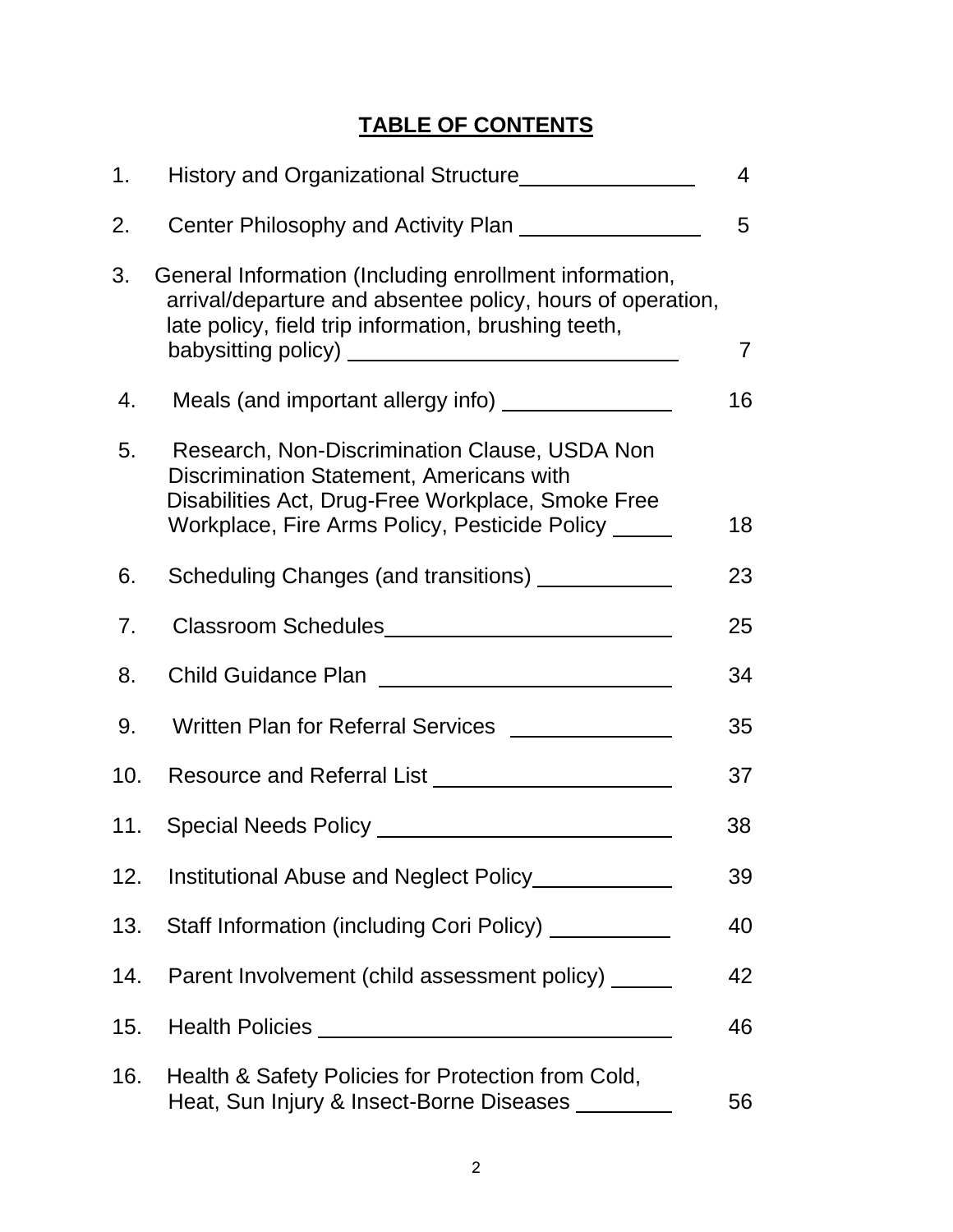# **TABLE OF CONTENTS CONTINUED:**

<span id="page-2-0"></span>

| 17. Safe Sleep for Infants (EEC Licensing Policy      | 57 |
|-------------------------------------------------------|----|
| 18. Emergency Procedures (including snow closings)    | 60 |
|                                                       | 63 |
| 20. Mass. Child Passenger Safety Law ________________ | 64 |
| 21. Organizational Hierarchy _______________          | 68 |
|                                                       | 69 |
|                                                       | 70 |
|                                                       | 71 |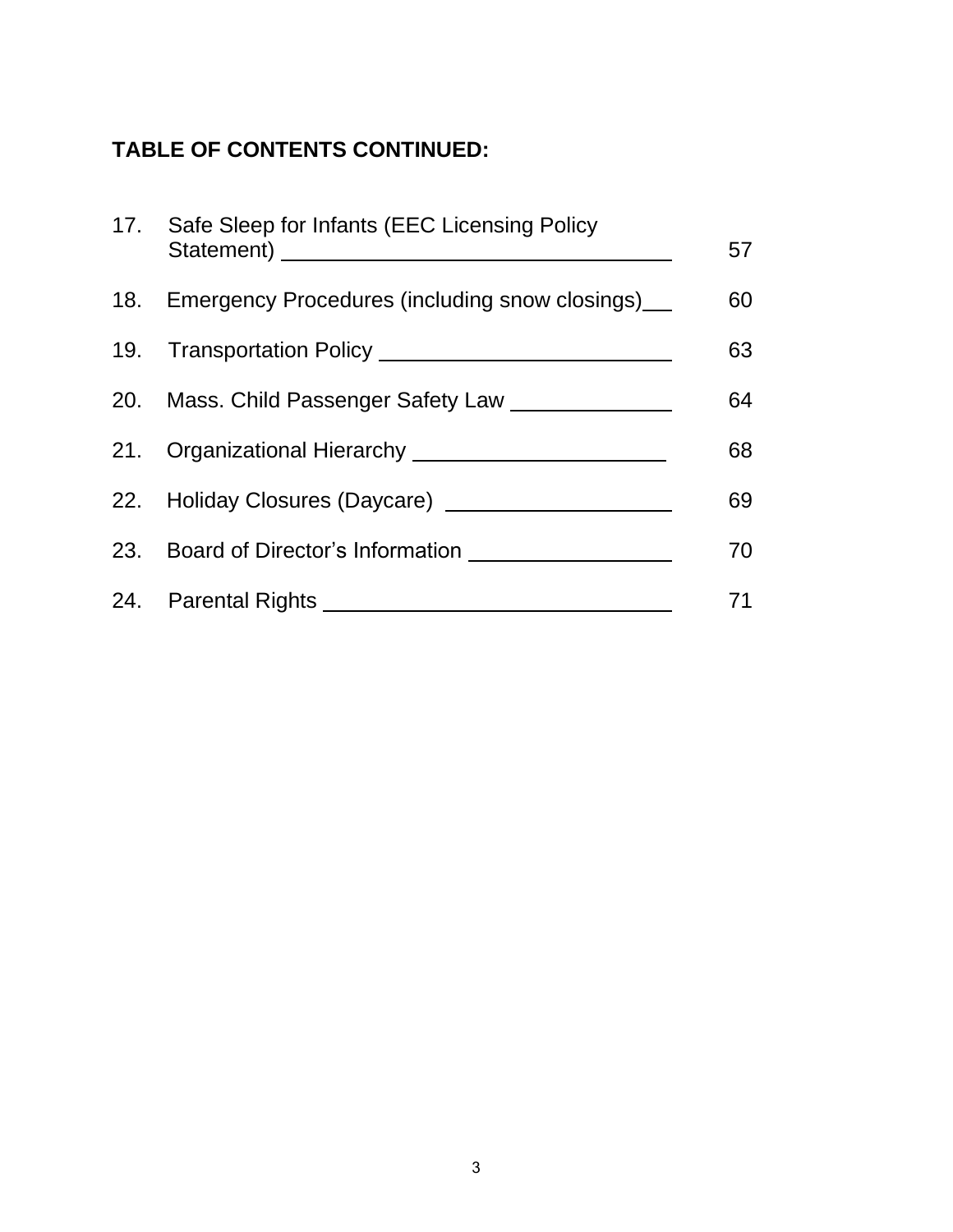#### **HISTORY AND ORGANIZATIONAL STRUCTURE**

The Melrose Day Care Center, Inc. was founded in 1971 by a group of citizens from Melrose including members of the First Congregational Church, who were instrumental in setting aside space in the new church building for a day care center, which would serve the whole community. As per the day care center's by-laws, church members serve on our Board of Directors. Two of the original founders still serve on our board to this day.

Melrose Day Care Center strives to serve the greater Melrose community by providing high quality early childhood care. The Center also stays active in the community by participating in local educational committees, volunteering time at various assisted living facilities, and offering assistance to local families by organizing clothing and toy drives.

Melrose Day Care Center is licensed by the Department of Early Education and Care. We maintain a contract with them, which allows us to provide child care to income eligible families. The Center also earmarks a certain amount of money each year toward scholarships so we are able to assist struggling families within the Center.

We also try to keep our families informed of pertinent family related community events. We offer in house workshops for parents on relevant early childhood topics. These workshops are typically free of charge.

The Center works hard at creating a sense of community within the day care center by providing an array of family events. Some examples of these are an annual family barbeque, family breakfasts, a family Thanksgiving lunch, and many opportunities for families to participate in the Center either in their child's individual classroom or through Center-wide events or projects.

Parent participation in activities of the Center is strongly encouraged. From time-to-time, ad hoc committees will be formed by the Board of Directors, and it is hoped that parents will be actively involved in these bodies.

Our Center cares for children one month through no older than 7 years of age. We are a private, nonprofit, non-sectarian organization, which receives funds from parent tuition, the North Suburban Child  $\&$ Family Resource Network, the Bureau of Nutrition, Kappa Delta Psi of Melrose, and other charitable organizations.

The Center is governed by a volunteer Board of Directors which is responsible for setting policies, raising funds, evaluating the program and the staff, and networking with the community. The Board has annual elections in June of each year at which time new Board members and officers are elected. Parent representatives are on the Board. If you are interested in serving on the Board, please let the Director know so that s/he can inform the nominating committee. (A complete list of the Board of Directors is located at the end of this handbook.).

<span id="page-3-0"></span>The Director of the Center meets with the Board approximately 5 to 6 times per year. The Director supervises the full-time teaching staff, the administrative assistants, the cooks, part-time aides, and volunteers.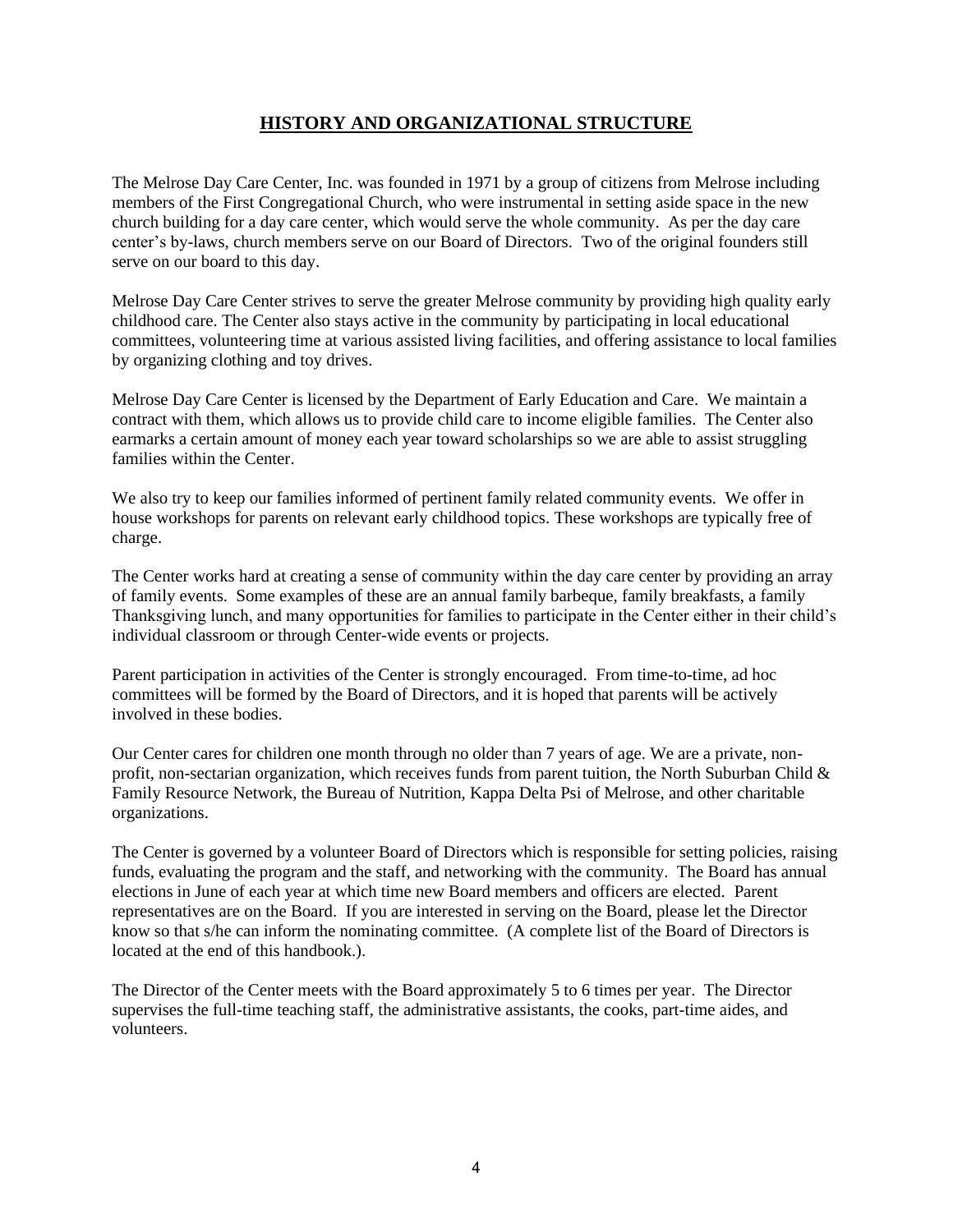#### **CENTER PHILOSOPHY AND ACTIVITY PLAN**

The Melrose Day Care Center, Inc.'s goal is to provide a program to supplement the child's family life. This includes well-rounded, high-quality, comprehensive care to meet the needs of all infant/toddler, pre-school, and pre-kindergarten children from a variety of backgrounds. We are concerned with more than a "care-taking service" and have a deep concern for the total child. We provide a continuous learning experience designed to promote a child's physical, emotional, social, and intellectual development.

Our program allows time and space for active and quiet learning/play experiences, both indoors and outdoors, with the goal of instilling, within each child, a sense of individual worth. We foster in the child a sense of security, continuity, trust, autonomy, initiative, and pride. It is our goal to provide a safe, healthy, educational environment with an emphasis on helping the child to achieve self-discipline and learn positive ways of expressing him/herself.

Our Center has been a NAEYC (National Association for the Education of Young Children) accredited program since 1997. NAEYC is a high-quality voluntary accreditation system. Their philosophy is similar to MDCC's in that our curriculum is a hands-on, developmental one, in which the classrooms are set up accordingly.

PLEASE NOTE: Because children between the ages of birth to 6 years old are concrete, tactile learners, you will not see a lot of work sheets or group, teacher-directed activities at our Center. You will almost never see this in our infant and toddler rooms. Rather the classrooms will demonstrate a literature-rich environment set up in a way that children can learn on their own with teacher guidance. For example, even for the older children when they are becoming familiar with their letters, we would typically not use a worksheet format to teach this. Although, you may see them in an older classroom to enhance a skill already mastered. However, typically, we would simply expose them to the written word as much as possible through books, print in the classrooms, journals, word boxes, etc. This way when the child is developmentally ready to start to write and put together words, the teacher will follow the individual child's lead and work with that specific child on letters, writing, and reading.

To guide our curriculum planning, MDCC uses Teaching Strategies Gold for all age groups. This curriculum blends ongoing observation for all areas of development and learning with intentional, focused, performance-assessment tasks. It is a seamless system designed for use as part of meaningful every day experiences in the classroom or program setting. In addition to Teaching Strategies Gold we use the Early Childhood Standards for preschool age children for our Owl, Stingray, and Jellyfish groups.

The general belief of each of these curriculums is that a developmentally appropriate curriculum is the most effective for young children. This means that the quality of the program will be defined in large measure by the extent which the environment, activities, and interactions are rooted in the teacher's understanding of developmental stages and knowledge of each individual child.

MDCC also uses the Ages & Stages Screening tool for all children. This is a reliable and valid developmental, social/emotional screening tool for children from one month to 5 ½ years of age.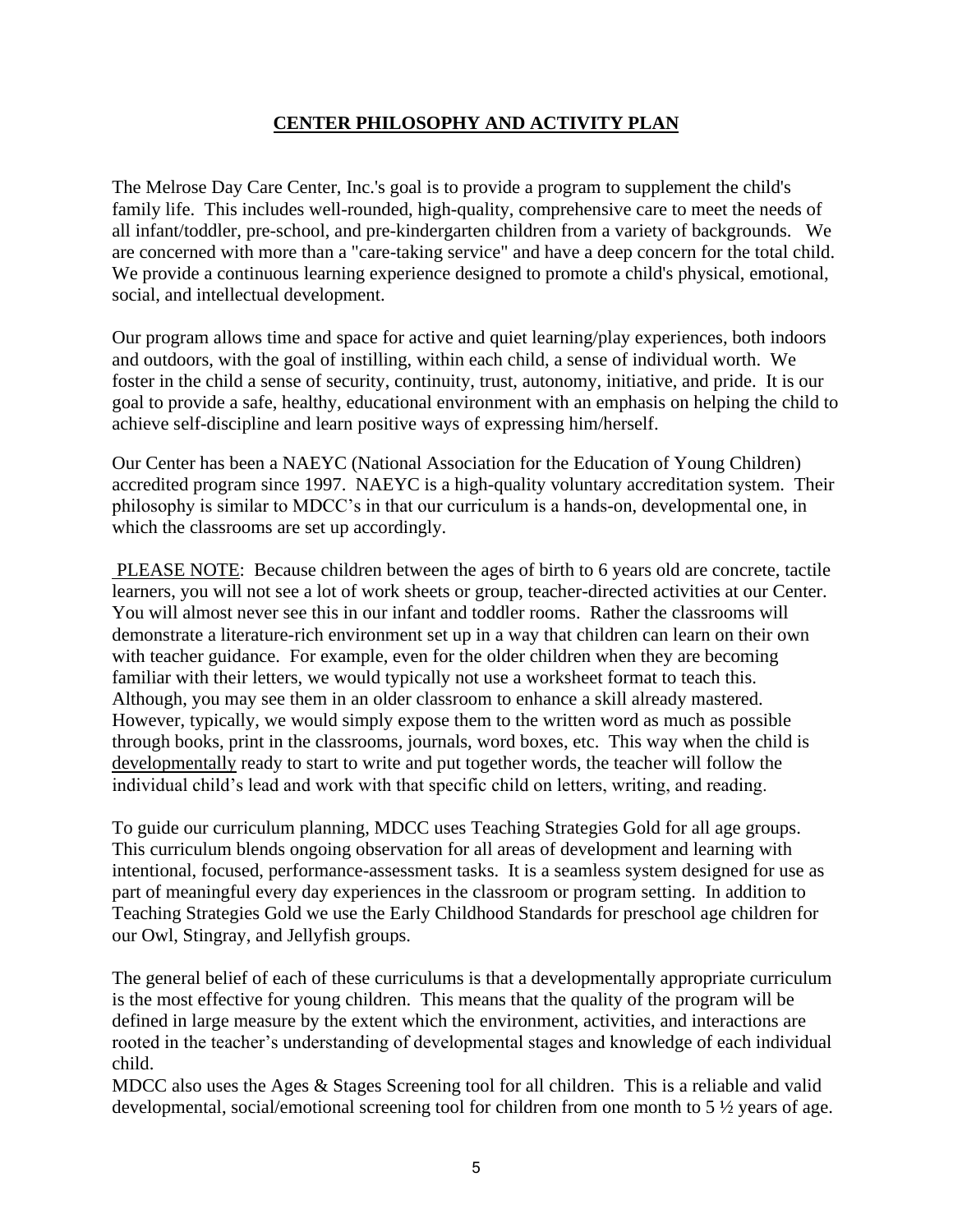As mentioned previously, we are a NAEYC accredited facility. Our classrooms and our curriculum are set up and created with a developmental learning style in mind, which means that we strive to teach children according to their unique learning style versus always teaching to the class as a whole. The developmental approach also means that you will see a lot of hands-on activities going on in the classroom since children under the age of 7 are still in the concrete learning-phase, meaning that hands-on activities are more meaningful to them, thus giving them the desire to expand their learning independently.

All of our classrooms are set up in a way that you will see areas throughout the classroom. For example, there are quiet areas and more active areas. There is a book area in each classroom and gross motor areas in each classroom. As the children move into the older classrooms the areas become more defined. There are block areas, art areas, fine motor and gross motor manipulatives, and book areas in all of the older classrooms.

The Center has a large outdoor space, which is used daily weather permitting. We also provide indoor gross motor in the case of inclement weather.

The Center strives to infuse multi-culture into the classrooms rather than simply incorporate this at holiday times.

Each classroom schedule is balanced so there are a variety of quiet and active times as well as a variety of child-initiated versus teacher-initiated activities available to the children.

There is great opportunity for independent play in an organized environment where the teachers create a curriculum that allows the children to move from area to area independently.

Typically, the older classrooms run a weekly or monthly theme. Their curriculums and daily activities throughout the classroom will reflect this theme.

**Transition to Kindergarten**: Our pre-kindergarten teachers work closely with the Melrose Public School Kindergarten teachers. Each year the Kindergarten teachers update a list of goals for us to work on with the children throughout their pre-kindergarten year. We try to share this list with families so that we can work together to achieve our goal of providing a smooth transition to Kindergarten.

Teachers are always available to meet with, talk with, or submit written information to your child's kindergarten teacher or new program (with parental permission) so they are able to share important information in an effort to make your child's transition to kindergarten or new program as smooth as possible.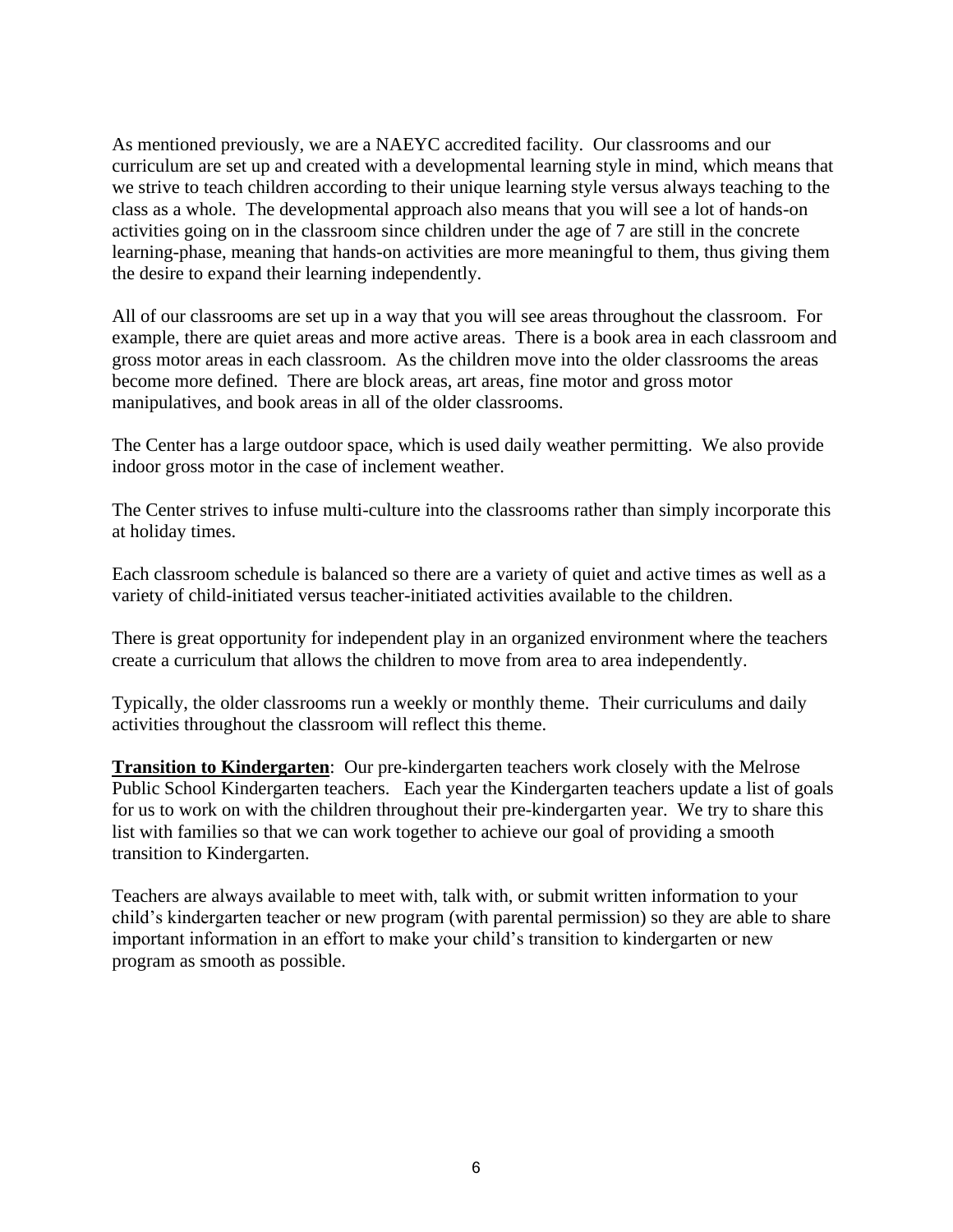Six principles which underlie the goals of our program:

1. A belief that children's play is their work; they learn by taking part in a variety of activities which support and enhance growth and development.

2. Children grow and change in different ways and at different rates. Day care provides an environment which meets their individual needs.

3. The Center strives to create an atmosphere of support and trust where children are encouraged to strengthen individual interests, establish lasting friendships, and develop self-esteem.

4. The Center strives to teach children life skills such as: thoughtful decision-making and problem solving; productive use of time; working or playing cooperatively; handling strong emotions successfully; treating themselves, each other, and their environment with respect; seeing projects through to completion; and self-expression through dramatic play, arts and crafts, music, dance, etc.

5. We encourage parent involvement and support in our program by welcoming suggestions, feedback, and questions.

6. We strive to create and maintain a well-rounded program where we are able to service families from all cultural, economic, and religious backgrounds.

# **GENERAL INFORMATION**

<span id="page-6-0"></span>Melrose Day Care Center is licensed by the Department of Early Education and Care. Families may contact the Department of Early Education and Care if they wish to obtain information regarding the center's regulatory compliance history (978-681-9684 – local; 617-988-6600 - Boston).

## <span id="page-6-1"></span>**GUIDELINES FOR REGISTERING AT THE MELROSE DAY CARE CENTER:**

## **PARENT ORIENTATION:**

When a parent is interested in enrolling their child in the Center, they will contact the Director and set up a pre-enrollment visit. During this visit, the parent will come with their child (some parents choose to come on their own for the first visit) and tour the Center and particularly their child's room. They will also meet their child's teachers. If the Center currently has a waiting list for your child's age group, then the Director will put you on it if you so desire. The registration/waiting list fee is \$50 and is non-refundable.

Quality child care is always at a premium, and space is limited, therefore, we cannot guarantee that a space will be available, but we will make every effort possible to accommodate you and your child(ren) here at Melrose Day Care Center. Please note that children enrolled at MDCC get first choice of adding days or moving to an older classroom. Also, families currently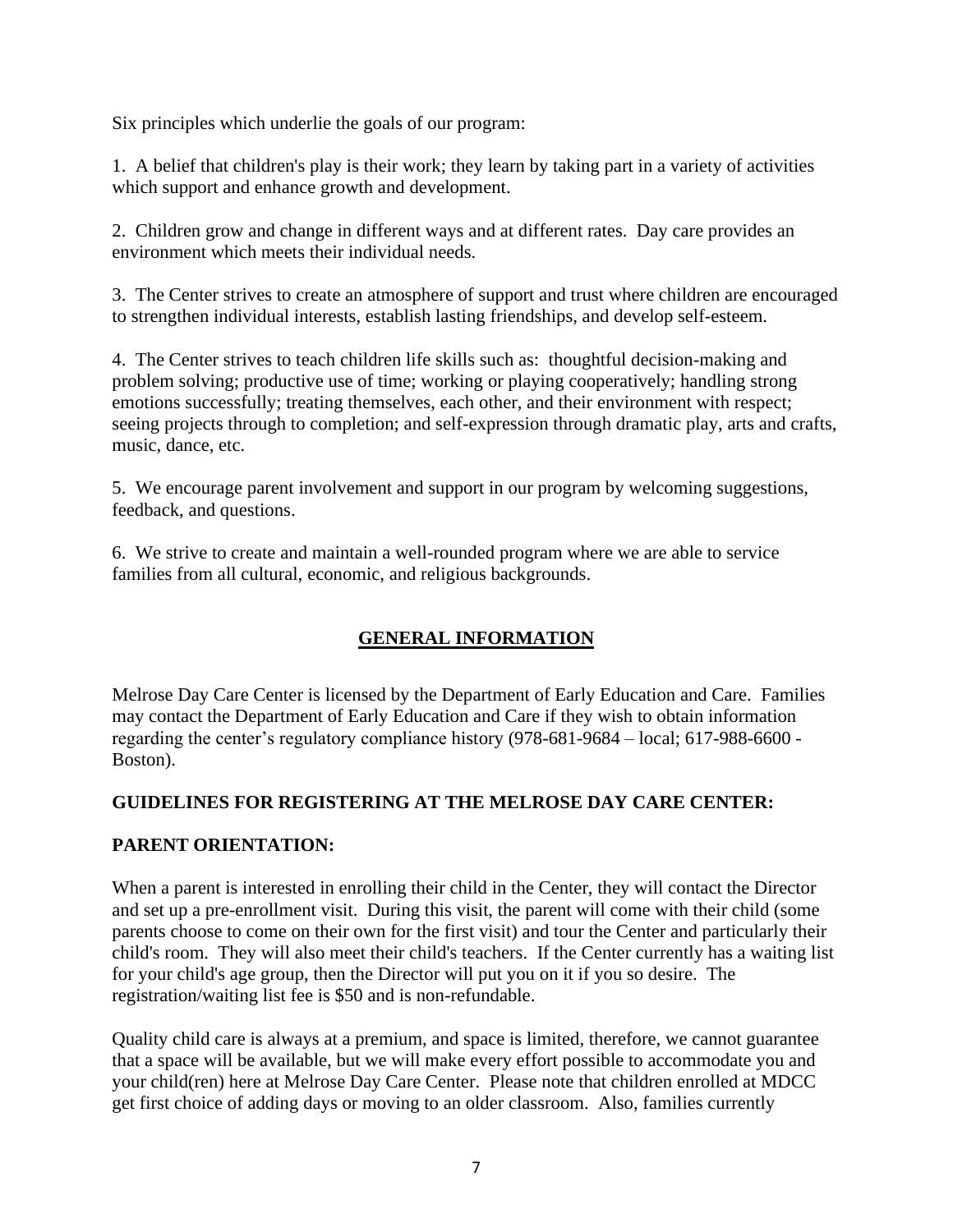enrolled get preference when they are expecting another child. Feel free to call us to get an update on your child's status on the waiting list. We will *only* call you if we have an opening, as we cannot guarantee that a space will be available.

If the Center does not have a waiting list or knows that they will have an opening on a specific date, for which you are interested, then a slot may be reserved with a week's deposit and the Registration/waiting list fee. The registration/waiting list fee is \$50 and is non-refundable. At this point, the parent will be given the link to the parent handbook and health policies. Before a child's "official" start date, the Center recommends that a child visit their new classroom several times. Typically, a child will come 2 to 3 times during the week before they are scheduled to begin school. This helps the child feel more comfortable with his/her new teachers and new peers. This helps significantly to smooth the transition from home to school.

Staff try to help parents with smooth transitions by communicating with a child's future school any information that may be useful to the further education and development of that child. The staff will also ask a parent for permission to contact a child's previous school if they feel it is necessary for a successful transition into the Center.

1. Children must be at least one month old to come to the Center in the infant program, be at least 15 months old to be in the toddler room, be at least two years nine months to be in the preschool room and be no older than 7 years to attend the Center.

2. Children enrolled in the Center will be given first priority to move from one age group to another, but switching rooms or groups depends on availability.

3. Any child, who will be leaving the Center, must give us at least 3 week's **written** notice of withdrawal from the center.

4. Vouchers from the Child Care Circuit, Child Care Choices and Child Care Aware are accepted.

5. The Center maintains a waiting list. Intake is based on first come, first served.

6. Toilet training is not an eligibility requirement for enrollment and is not required for a child to move from room to room in the center.

7. The Center accepts families of all backgrounds.

#### **REQUIRED FORMS:**

As of a child's first day at our program, the following forms must be in your child's file:

Face Sheet/Child's History Form (Must Be updated annually)

Developmental History and Background Information (This includes an explanation of the child's special health needs such as allergies or chronic illness.) (Must be updated annually)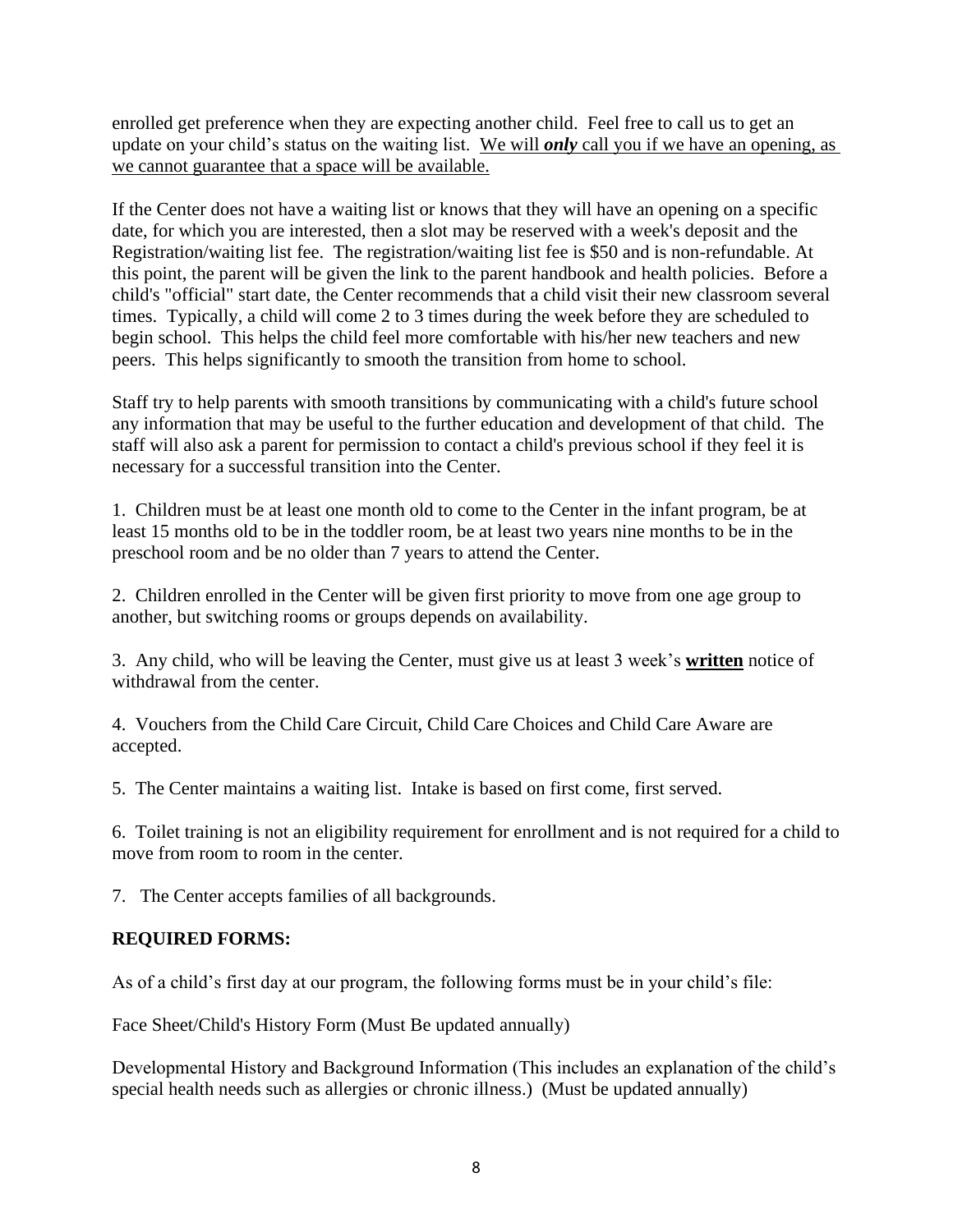Food Allergy or special medical condition plan (if applicable) signed by the parent and the child's doctor. Updated annually or as needed.

First Aid and Emergency Medical Care Consent Form (Must be updated annually)

Permission and Release Forms (Must be updated annually)

Language Form (Must be updated annually)

Small Group and Large Group Transportation Plan and Authorization (Must be updated annually)

Please Help Me to Get to Know Your Child form

Physician's Form (completed by a doctor) including the results of the health examination, a lead screening, and immunizations. In the case of an abnormal result on lead or another screening, any follow up that is required will also be documented. This form must also be updated annually. Updated annually.

Current information about any health insurance coverage required for treatment in an emergency.

Names of individuals authorized by the family to have access to health information about the child.

Supporting evidence for cases in which a child is under-immunized because of a medical condition or family beliefs (must be documented by a licensed health professional). Also, staff have a plan for these children to exclude the child immediately if a vaccine-preventable disease to which children are susceptible occurs in the program.

Custody agreement or guardianship papers (if applicable)

All of these forms will be given to you along with a link to the handbook. Forms must be updated annually either by completing new ones or initialing and dating the existing ones. The office or the child's classroom teacher will notify parents when they need to update their forms. If anything, for example, address, phone numbers, change through the year, please notify your child's teachers, and the office **immediately**.

#### <span id="page-8-0"></span>**ARRIVAL/DEPARTURE AND ABSENTEE POLICY:**

The Melrose Day Care Center, Inc. runs Monday through Friday from 6:30 a.m. - 6:00 p.m.

Children must arrive at the Center by 9:00 a.m. If a child is going to be absent, the parent must call the Center to inform them of this. Please inform your child's individual classroom of this. If a child does not come to school by 8:30 a.m. and no call has been received, someone from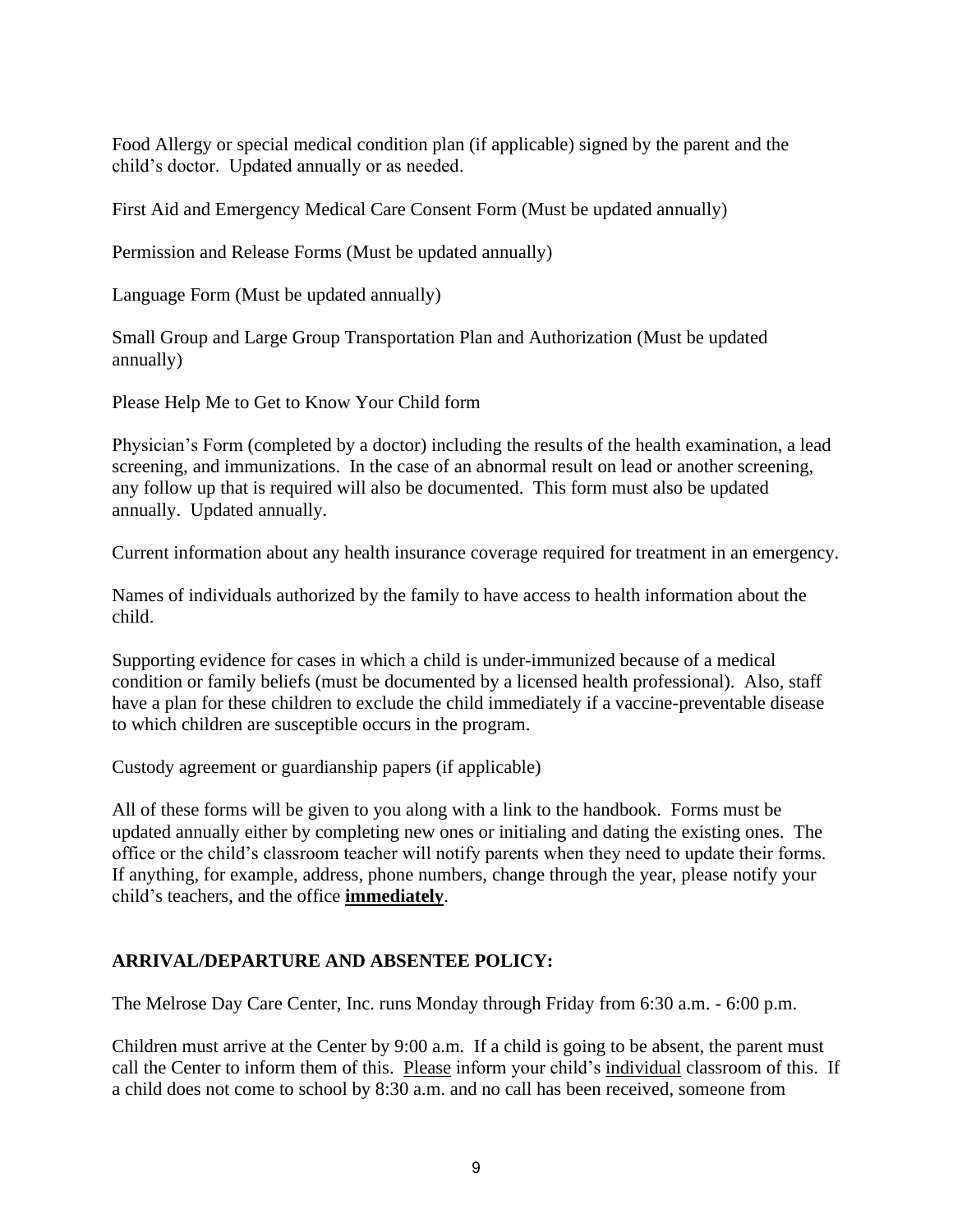MDCC will call the parent. If a parent cannot be contacted, the people on the emergency list will be contacted and ultimately the police if necessary.

Each classroom has a sign-in/out sheet, where parents are supposed to sign their child in and out each day. PLEASE inform a teacher when you are dropping off and picking up your child, particularly on the playground.

The teachers will ALWAYS mark each child as they arrive and leave on their own form. This allows us to have an accurate count of each child at ANY time during the day. This is why it is critical for a parent to inform us at drop off and pick up especially if your child's teacher is engaged with another child or parent and may not see you.

Additionally, MDCC has an in-classroom system (where teachers use an attendance sheet to track absences on a daily basis). This sheet is transferred to a computer program where whole center absences are tracked.

If a child is absent more than 20% in a given month, we will contact the parent to see what we can do to support and provide them with assistance either through us, directly, or via a referral. The teachers and/or directors will follow up on this and continue to monitor the child's attendance and continue to offer this support as needed.

**PLEASE be sure to bring your child to one of his/her classroom teachers at the time of your arrival and departure. This is especially important if the children are on the playground.**

#### **ENTERING AND LEAVING MELROSE DAY CARE CENTER:**

We want to remind you to drive in the parking lot in a safe manner for the well-being of all the children. Remember that the lot is one way, which should be entered from West Foster Street and exited onto Cherry Street. Please drive slowly since a child could dash away quickly. We do not want to have any accidents.

If a car is parked on Cherry Street, please do not park directly across from it, as it does not allow enough space for emergency vehicles.

Please note that you cannot park in our lot for the entire day.

#### **Important hand washing information:**

As per the QRIS (state quality improvement system), the Center is required to adhere to strict health and safety guidelines. This is largely due to group child care programs being extremely infectious.

All parents who are coming into a classroom and staying more than a brief amount of time are required to wash their hands. Basically, any infant or toddler parent should wash their hands upon entering their child's classroom in the morning. Because those particular parents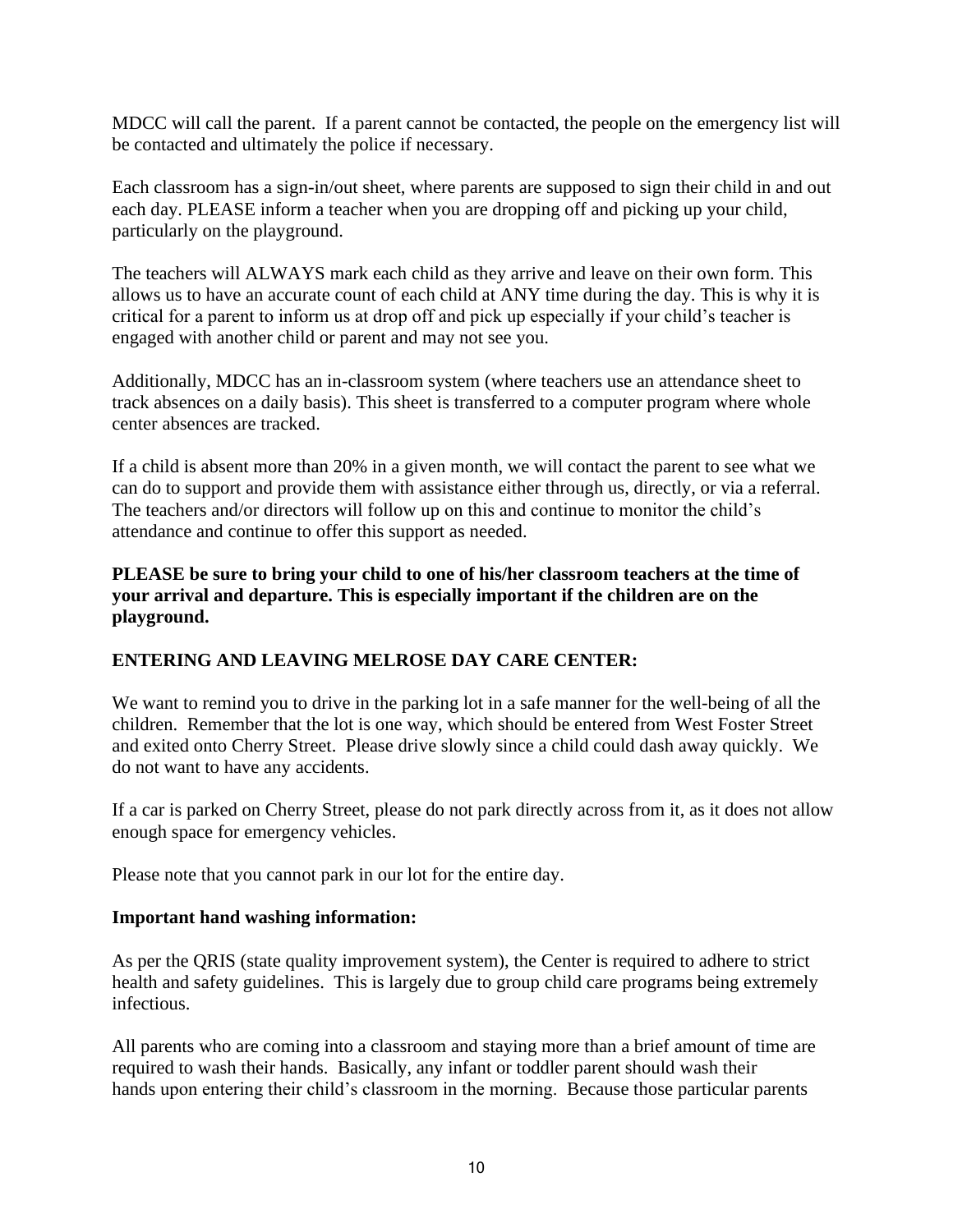need to do a fair amount of running around in the classroom, it would be prudent for these parents to wash their hands upon entering their child's (or children's) individual classroom.

Additionally, any child is required to wash their hands upon arrival. With that said, we would appreciate it if you would get your child in the habit of washing their hands when they enter the classroom in the morning. The teachers will assist with this.

The hands of babies should be washed under running water unless the babies do not have the head and body control required for safety at the sink. For these babies, wipes are an acceptable substitute for hand washing.

#### **DEPARTURE:**

Children must be picked up promptly by 6:00 p.m.

If an emergency arises and you know that you will be late, please notify us as soon as possible.

Your child will be released only to you or the other adults (age 16 or older with a picture I.D.) listed on the Authorization and Consent Form. Non-custodial parents will be permitted to pick up their children unless the custodial parent states, in writing, that they are not permitted to do so and give us a copy of the custody agreement. Please remember to add new names to the pick-up list as needed.

If you wish to have someone pick up your child who is not on the list, a written, signed request is necessary. We cannot accept telephone requests!

Staff are instructed to ask for identification from any adult (age 16 or older) whom they do not recognize.

As with arrival, please be sure to let one of your child's classroom teachers know when you are picking up your child, especially when you are picking your child up from the playground.

In cases where one parent is the custodial parent, the Center will need a notarized court document showing the custodial agreement. This is the only way the Center is able to enforce the agreement and even then sometimes the non-custodial parent will get very upset and will try to take the child. The teachers will do what they are capable of to prevent this from happening. They will try to call the custodial parent and/or the police if necessary, but if the non-custodial parent is causing too much trouble for the teachers and the group as a whole, the teachers may be unable to enforce the agreement. It would be in the custodial parent's best interest to inform the teachers of what exactly they would like them to do if the non-custodial parent were to show up and become violent. Please try to refrain from involving your child's teachers in the details of your custody issues. Their job is to be sure that your child is receiving high quality care while they are at the Center. If issues directly affect the child, then the teachers should be informed; however, if the issues are personal between the two parents, then the staff should not be involved.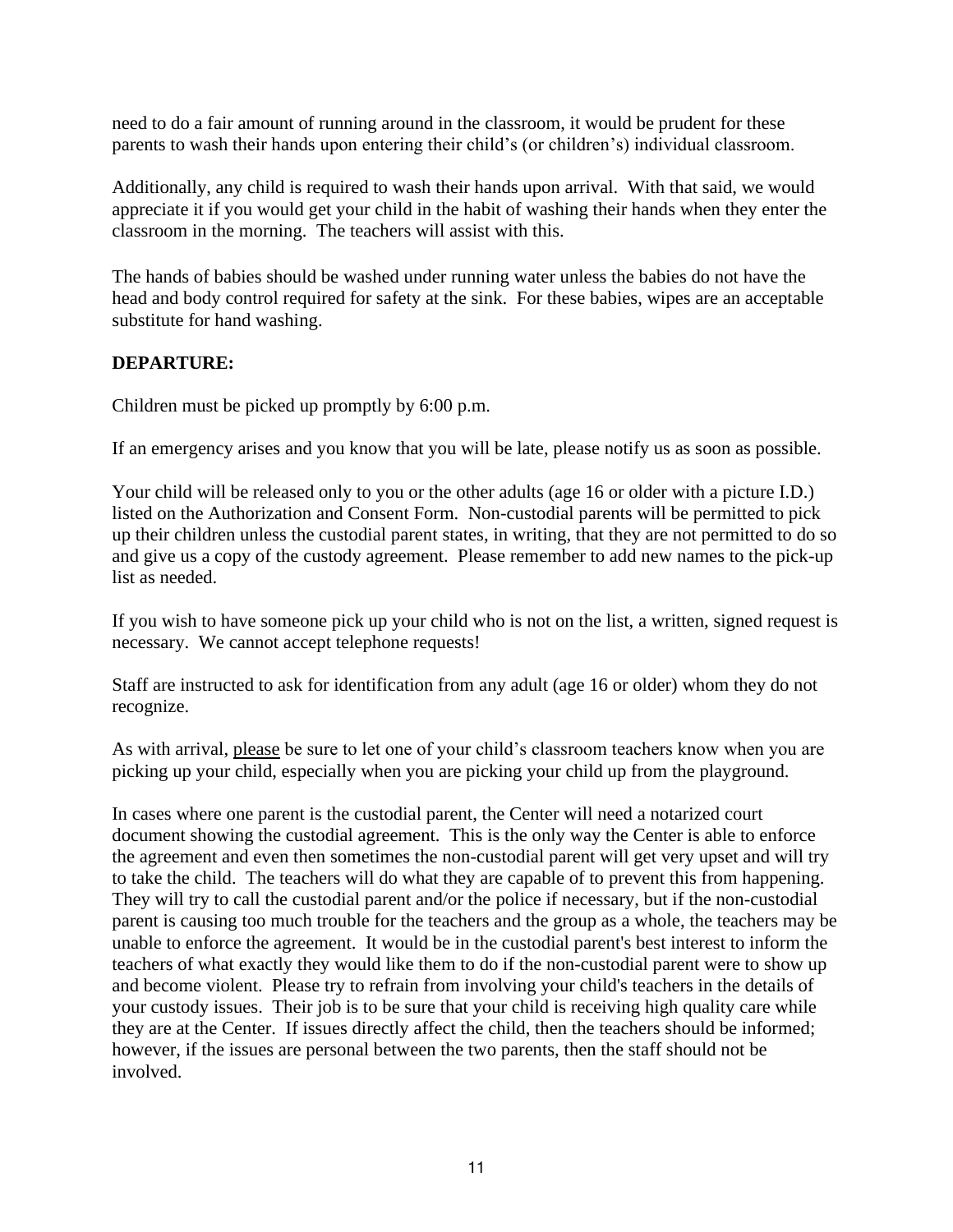In cases where shared or joint custody is established by the courts, a notarized court document, stating the specific custodial agreement must be in the child's file. This agreement must show who has the right to make decisions regarding the pick-up of the child. For example, if the father wants to add a person to the pick-up list on one of his days, can he just do this or does the mother need to approve and vice versa. These details must be spelled out for the day care center so inappropriate pick up of a child does not occur. If these details are not spelled out, then the center will assume that both parents have the right to pick up their child at any time. Each parent will also have the right to individually determine who (besides themselves) has the authority to pick up their child.

## **INAPPROPRIATE PICK-UP:**

If a parent, or other authorized individual, arrives at the Center to pick-up a child, and appears to be under the influence of alcohol or drugs, the child will not be released to that person. In these circumstances, Melrose Day Care Center will retain the child in its care until another individual authorized to pick up the child is contacted and reports to Melrose Day Care Center to safely pick-up the child. The "late pick-up policy" **will** apply if a staff person needs to remain at the Center after hours to await the child's alternative pick-up. Melrose Day Care Center's repeated need to obtain an alternative pick-up for a child may result in the family's dismissal from Melrose Day Care Center.

## **LATE POLICY:**

#### **Please remember the day care center closes at 5:15 p.m.**

The Center understands that clocks can be different, however, the teacher in charge will go by cell phone time. If a family arrives after 5:15 p.m., they will be charged a \$10 fee and then a dollar a minute for each minute after that per child. The fee will be added to your tuition bill.

If a parent or authorized individual (must be age 16 or older with a picture I.D.) is repeatedly late picking up a child, this may result in the family's termination from Melrose Day Care Center.

We do understand that many unforeseen circumstances come up and often times it is impossible for you to get to the day care by 5:15 p.m. Please try to use your emergency pick-ups if you cannot pick up your child by the time the Center closes. If you know you will be late, please give us a call ahead of time. The late fee will still apply, but staff will be able to plan accordingly.

#### **FIELD TRIPS:**

The Permission and Release Form, which you have been asked to sign, is required for general trips (e.g. walks to the center of town, walks to the library, trips to local parks, etc.). Special field trips (e.g. museums, theaters, The Aquarium, etc.) will require specific written authorization.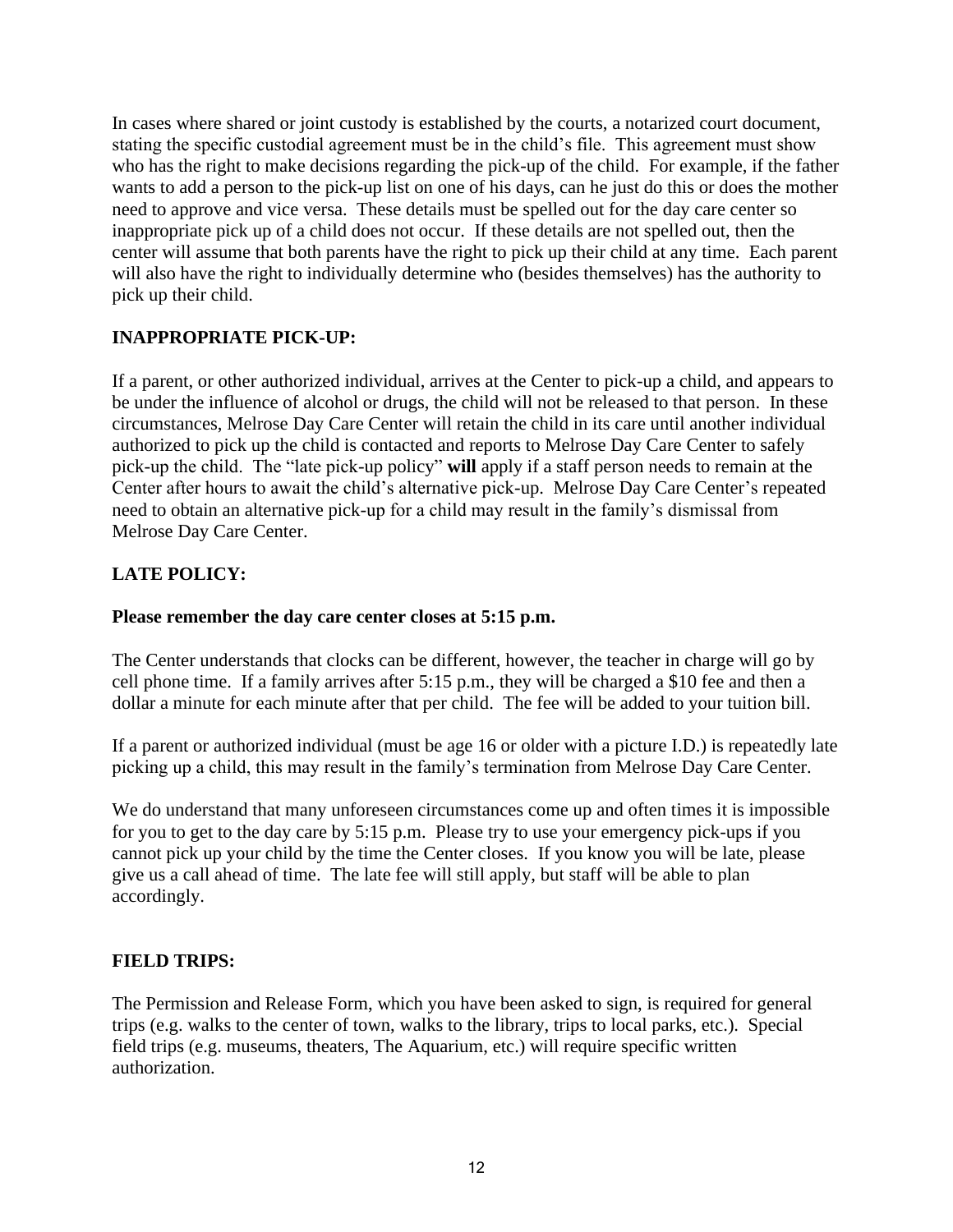The Center occasionally goes on various field trips that the center may hire licensed transportation. Parents are informed of these trips well in advance and are required to sign specific permission forms in order for the child to be able to go on the trip. There is usually a nominal cost associated with each trip.

Teachers will have cell phones with them while on trips. Their individual phone numbers will be kept in the daycare office in case the center needs to reach them while out of the center.

#### **PET POLICY**

Because of our limited hours the school does not have "school" pets. We may have insects, bugs, etc. that we will observe (i.e. worms, ants, butterflies) to enhance a particular theme unit. Any of these will be housed in a proper home/cage.

If any family or other program wishes to bring a pet to visit the following criteria will be followed:

BEFORE introducing the pet to the program, the staff will consider the effect on the children's health and safety (e.g. allergies).

Animals must be free from disease and licensed and/or vaccinated as prescribed by law. You must receive permission from the school's Director **BEFORE** the pet can visit.

#### NO REPTILES ARE PERMITTED.

While visiting:

Any pet will be kept in a safe and sanitary manner. The children are not allowed to take part in the cleaning of cage(s). Staff and children MUST wash their hands after handling pets and their equipment.

#### **CLOTHING:**

Dress your child in sturdy, washable clothes that can take wear, tear, and occasional spills. Children cannot wear sandals to play on our outdoor equipment for safety reasons. Try to send children in clothes that will make it easy for them to dress themselves.

A complete change of clothing, including underwear, socks, pants, sneakers, and shirts should be sent in. Infants/toddlers should have at least two changes available each day.

The children will play outside almost every day, weather permitting. Please be sure to send in the appropriate clothing each day (i.e. snow pants, hat, boots, mittens, sun hat, etc.). Oftentimes, even if it is really cold or hot and muggy outside, just getting out for 5-10 minutes is all the children need. The teachers use their own discretion as to when it is appropriate for their classroom to go outside. Unfortunately, due to staffing issues we cannot accommodate requests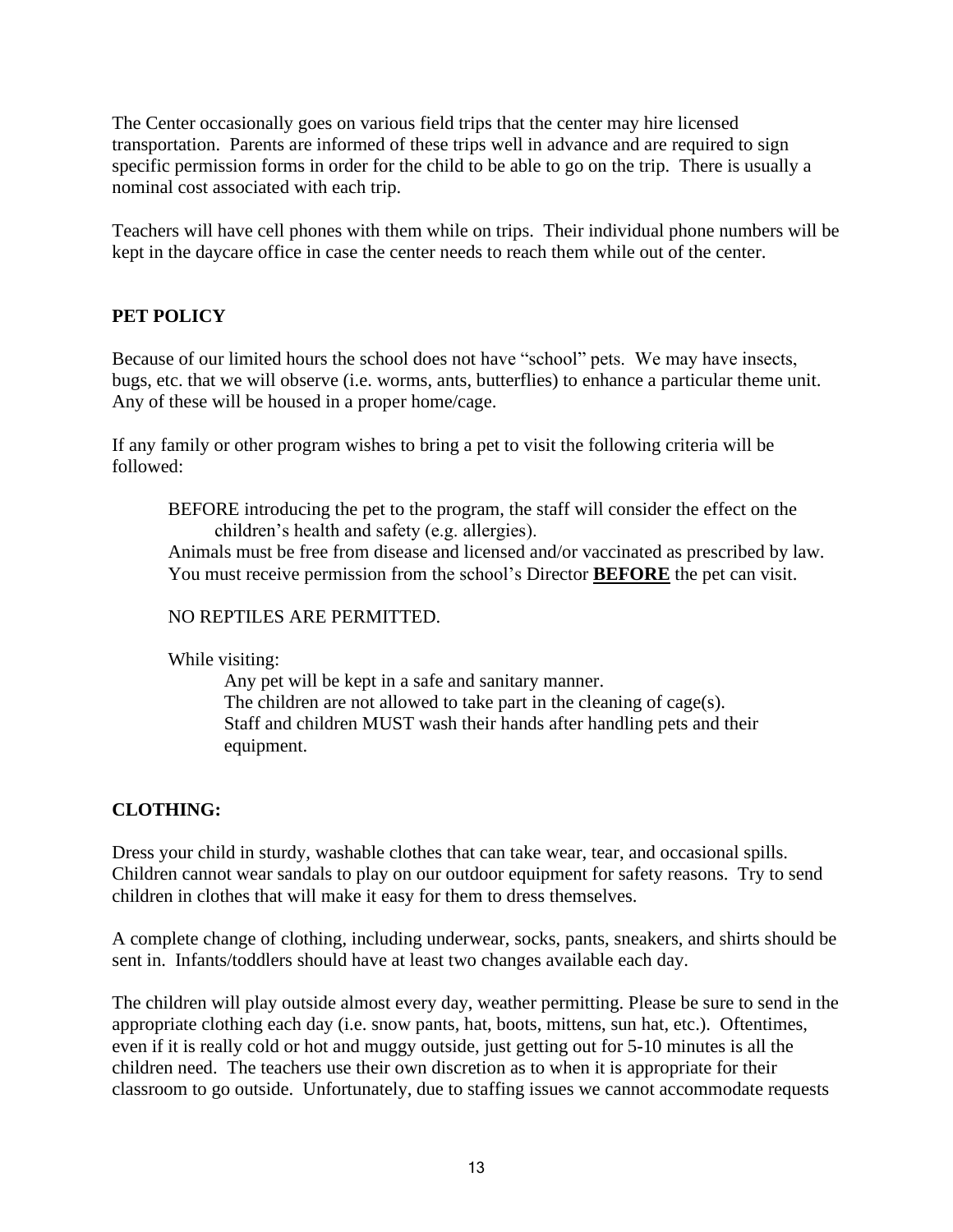to have one child stay inside all day. If the rest of the class is going out, then both teachers would need to go outside with the class, thus there would not be a teacher available to stay inside.

In the spring and summer, children will go in wading pools and the sprinkler. Children should bring a bathing suit and towel, which are washed here daily.

All clothes and shoes (boots) must be clearly marked with your child's name. We cannot be responsible for lost or damaged items. A lost and found box is located in the classroom. We can't stress enough, the importance of sending your child to school in clothing that can get dirty, stained, or possibly lost. It is very difficult for the teachers to keep track of every article of clothing a child wears to school on a daily basis. We always have extra clothing on hand.

#### **DIAPERS:**

Parents are responsible for bringing their own diapers. We have storage available so you can bring in a week's supply. The children are checked every 2 hours and changed more often if necessary. This information is all documented on a white board in your child's classroom. So if you want/need to keep track of your child's bowel movements, this will be noted on the white board. If your child needs diaper cream, you must supply the cream and complete a parental permission form so the teachers can administer it.

#### **BIRTHDAYS:**

The staff will acknowledge each child's birthday on the day closest to it.

Due to the increase in food allergies, all food brought to school to share (for birthdays or other classroom festivity) must be approved by the teacher in the classroom ahead of time. We appreciate your cooperation.

#### **OBJECTS FROM HOME:**

Some children like to bring items from home to day care. We appreciate the young child's need for security objects and the parent's need to say "take that along" when play must be disrupted at home to leave for day care. However, problems occur at day care when:

The objects brought in encourage a kind of play we discourage (e.g. gun play, super hero play, etc.). Please see our "war toy" policy to follow, which explains in more detail what toys are appropriate and what toys are not.

The objects are very unique or popular and the owner of the object allows some children to have a turn but refuses to give a turn to others.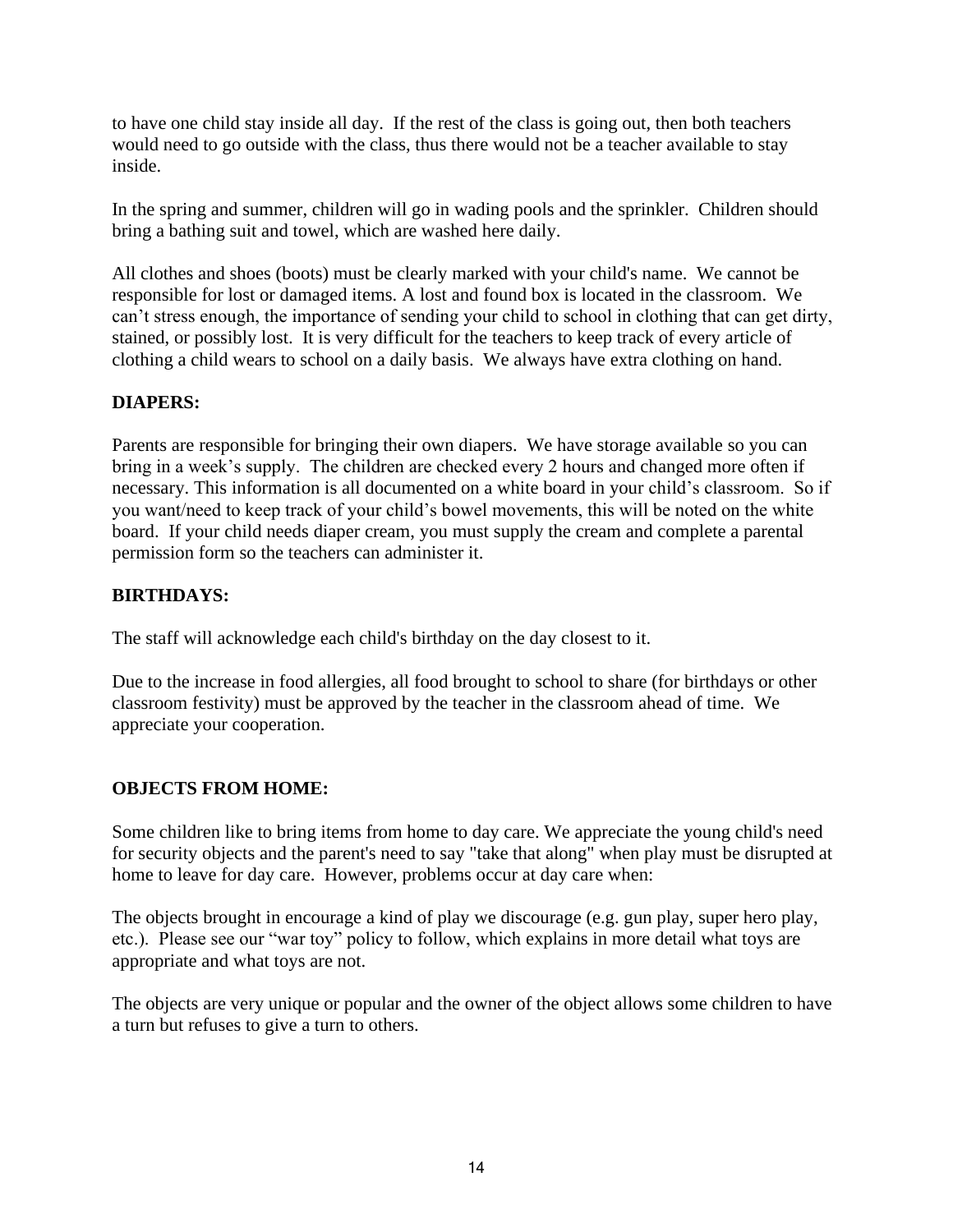In order to keep the peace among the children and facilitate reasonably calm play, we ask that children only bring in toys/objects that they need for security reasons and that these objects be placed back in their cubby when they are no longer needed.

The following suggestions can help meet children's needs but avoid problems:

Try to send a toy that is important to your child but not especially interesting to the other children. A favorite stuffed animal is often a good choice. Most children have their own favorite stuffed animal at home and do not quickly warm up to someone else's. Books, too, are good choices, because a book is easily shared with others as a teacher reads the book to the owner, other children can listen.

We wish to support children who need an object to make the transition from home to day care. We also wish to optimize the day care experience for everyone which sometimes becomes more difficult when certain items are brought in. We appreciate your sensitivity to this matter and hope that the suggestions given above will help all of us.

The Center will not be held responsible for any item which is brought from home that is lost or damaged. We strongly encourage you to label EVERYTHING you bring in for your child, including his/her clothes.

# **WAR TOY POLICY:**

Melrose Day Care Center does not allow or encourage "war toys" of any kind in the classrooms. This includes bringing such things in for show and tell. Some examples of these would be: guns, plastic soldier figures, GI Joe action figures, etc. If you are ever unsure as to what would constitute a "war toy", please do not hesitate to ask one of your child's teachers.

It is the Center's viewpoint that war and the concept of war are so difficult for anyone to grasp, that expecting a child to fully understand it, is just too complex. We feel that if we were to allow the use of war-related toys in our early childhood classrooms, we would be sending the message to our families that we feel qualified to address this topic with the children, fully and completely. Not only, do we not have this qualification, we feel it is not our place to educate your young child on such a sensitive topic.

Thus, it is our goal to provide your child with as positive of a "play" environment as possible through competent, caring teachers, developmentally appropriate toys, and a safe and educational classroom environment. Children have their whole lives to learn about "war" and the complexities of the world. Learning these things while at Melrose Day Care Center would be inconsistent with the philosophy and mission of our program, in which we pride ourselves so highly.

## **CONFIDENTIALITY:**

Each child has a file which will contain all the required forms, any written communications from you, and any information your child's teacher may have in regards to your child, including a copy of the child's progress reports. The child's file and record are available to the Directors and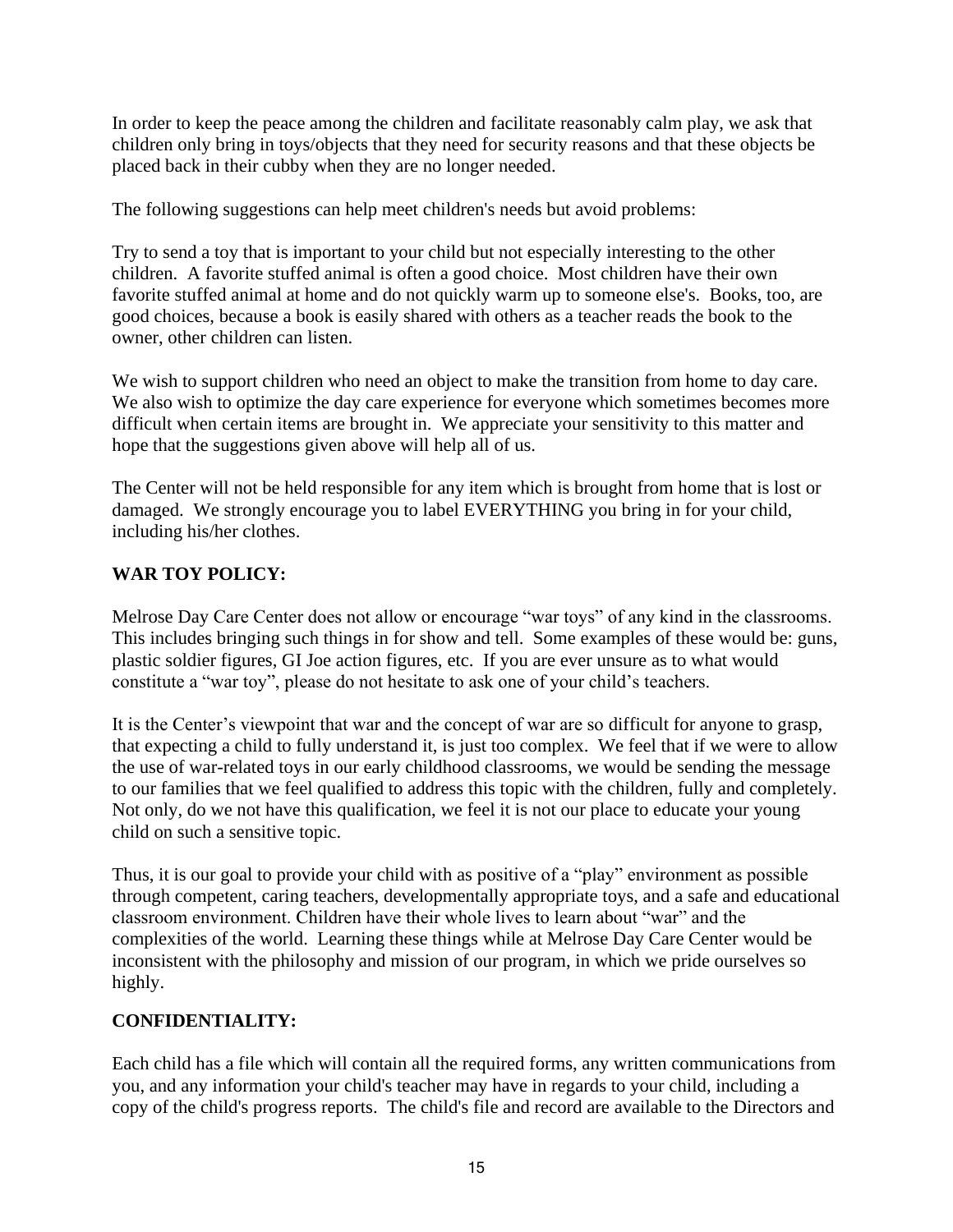staff. You will be asked for a written and signed request before the file will be shared with other professionals. Parents may request access to their child's file at any time.

Staff may not discuss any child or child's family with other children's parents. In cases where a parent requests the names and/or phone number of another child and his/her family, the teachers cannot release this information unless the other parent gives them permission to do so.

The Director will discuss financial issues with the Board of Directors.

#### **PHOTOGRAPH AND INTERNET POLICY:**

Any photograph taken (by a parent) in school or at a school related event cannot be posted on the web, this includes Facebook, My Space or any other personal site. We are required by the Department of Early Education and Care (the agency that regulates and licenses us) to have parental permission for any photograph taken of a child and in particular a photograph that is posted on the web. If you attend a field trip and take photos of the children, please do not post these photos on the web unless **only** your child is in the photograph. We appreciate your cooperation.

#### **BRUSHING TEETH:**

The Department of Early Education and Care now requires us to brush the children's teeth whenever they are in care for more than four hours. We have purchased individual tooth brushes for each child. We also purchased holders for the brushes to be stored in each classroom.

#### **BABYSITTING POLICY:**

If an MDCC parent retains an MDCC employee to perform babysitting services for them outside of MDCC, it is a private arrangement to which MDCC is not a party. MDCC has no responsibility/liability for compensating; MDCC does not direct or control while performing the services; MDCC bears no liability for anything that occurs as a result of the individual providing the services; and is an entirely separate and private arrangement between the babysitter and the family.

#### **MEALS**

<span id="page-15-0"></span>The Center operates under a Bureau of Nutrition Contract under the Department of Education. We serve nutritionally balanced meals. A description of our typical meals is written below. You can go to their website for more information - http://www.doe.mass.edu/cnp/

The Center strives to serve whole grain, healthy foods to the children. We only server 100% whole wheat breads and try to serve multi-grain carbs, fruit or protein for snacks.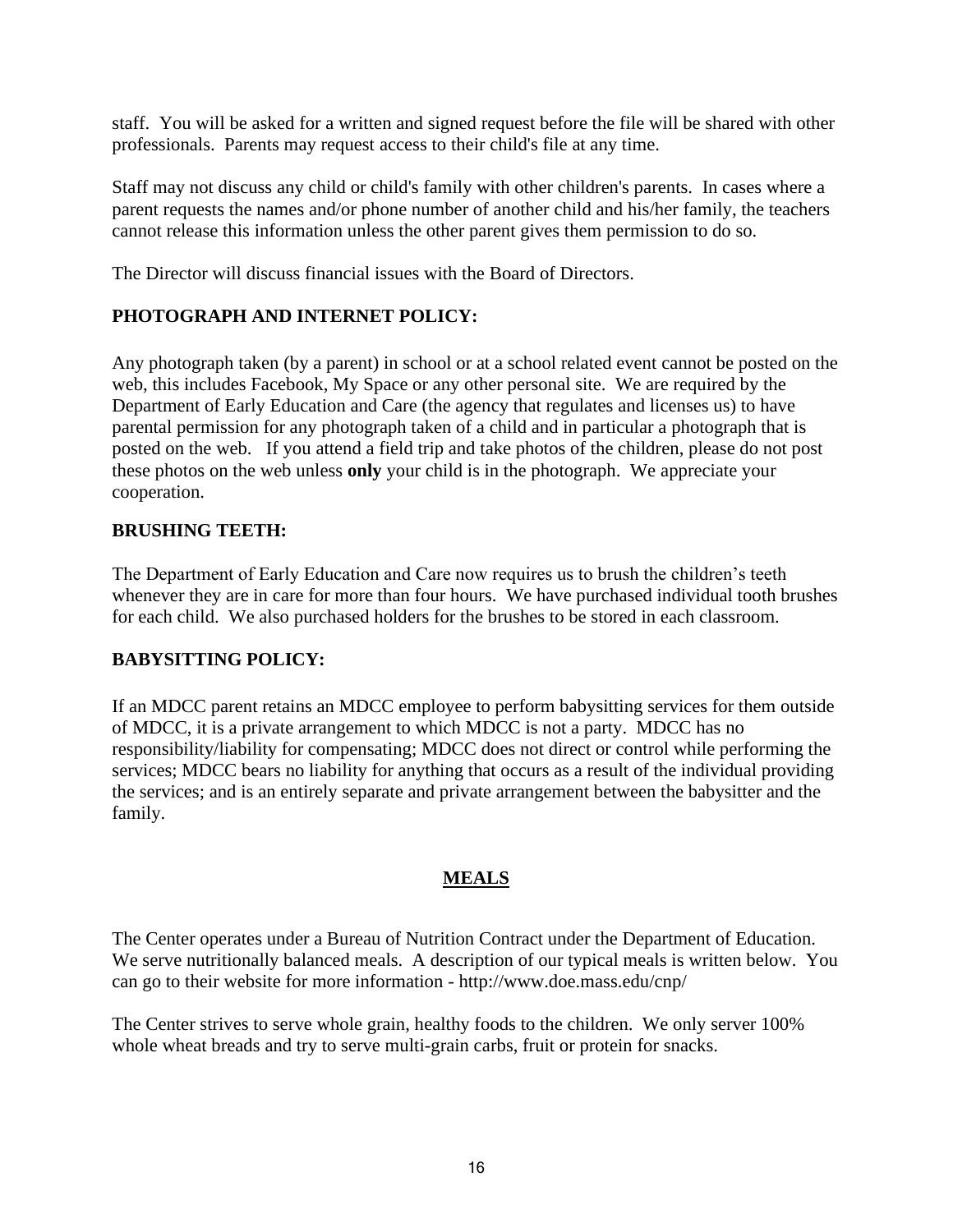We follow the Bureau of Nutrition guidelines (Federal agency). As part of their guidelines, all liquids and foods hotter than 110 degrees are kept out of children's reach.

The children will be served breakfast from approximately 7:00 a.m. to 8:00 a.m. in some rooms and 7:00 a.m. to 8:30 a.m. in other rooms (see schedules). Breakfast consists of cereal (usually cold, but occasionally hot), toast, bagels, or english muffins, milk, water, and fruit. Occasionally, we will serve waffles, pancakes or fruit breads.

Lunch is served each day from approximately  $11:30 - 1:00$ . The following is a sample of typical food served to the children:

Chicken, casseroles, tacos, turkey, ham, grilled cheese sandwiches, sunflower butter and jelly sandwiches, fish, sandwich meats, soups, macaroni, ravioli, spaghetti, pancakes, french toast, salad, relish trays, rice, corn, carrots, potatoes, broccoli, peas, applesauce, watermelon, peaches, pineapple, ice cream, frozen yogurt, fruit cocktail, and a variety of other fruits and vegetables, and milk. Please note: only 100% whole wheat bread is used.

The weekly menu is posted on the main parent bulletin board, in each classroom, and online at www.melrosedaycarecenter.com. If you would like a copy in your mail slot, please ask your child's teacher.

Parents have the option of sending in meals for their child if they do not like what is being served or if their child has food allergies or special diets. All foods and beverages brought from home must be labeled with the child's name and date.

Children receive a morning and an afternoon snack, which could consist of fruit, vegetables, whole grain snacks, homemade fruit muffins, etc. Typically, milk will be served with one snack and water will be served with the other snack. Milk is served with lunch and breakfast.

All food (including turkey dogs, grapes, meat, and raw carrots) is cut into small, bite size pieces to avoid choking. Children under the age of 4 are never given nuts, popcorn, raw peas, or hard pretzels.

All food and beverages brought from home must be labeled with the child's name and date.

**Allergy Info: PLEASE BE SURE TO LET US KNOW IF YOUR CHILD HAS ANY FOOD ALLERGIES OR RESTRICTIONS. THERE IS A PLACE IN YOUR CHILD'S DEVELOPMENTAL HISTORY FORMS, WHICH ARE UPDATED ANNUALLY. PLEASE INDICATE IT ON THE FORMS AS WELL AS VERBALIZE IT TO YOUR CHILD'S TEACHER AND TO THE PERSON DOING YOUR INTAKE VISIT TO THE CENTER.**

**IF YOUR CHILD HAS AN EIP-PEN, WE NEED A DOCTOR'S NOTE STATING WHY THE CHILD MAY NEED THE EPI-PEN AND WHETHER OR NOT IT IS A LIFE-THREATENING ALLERGY.**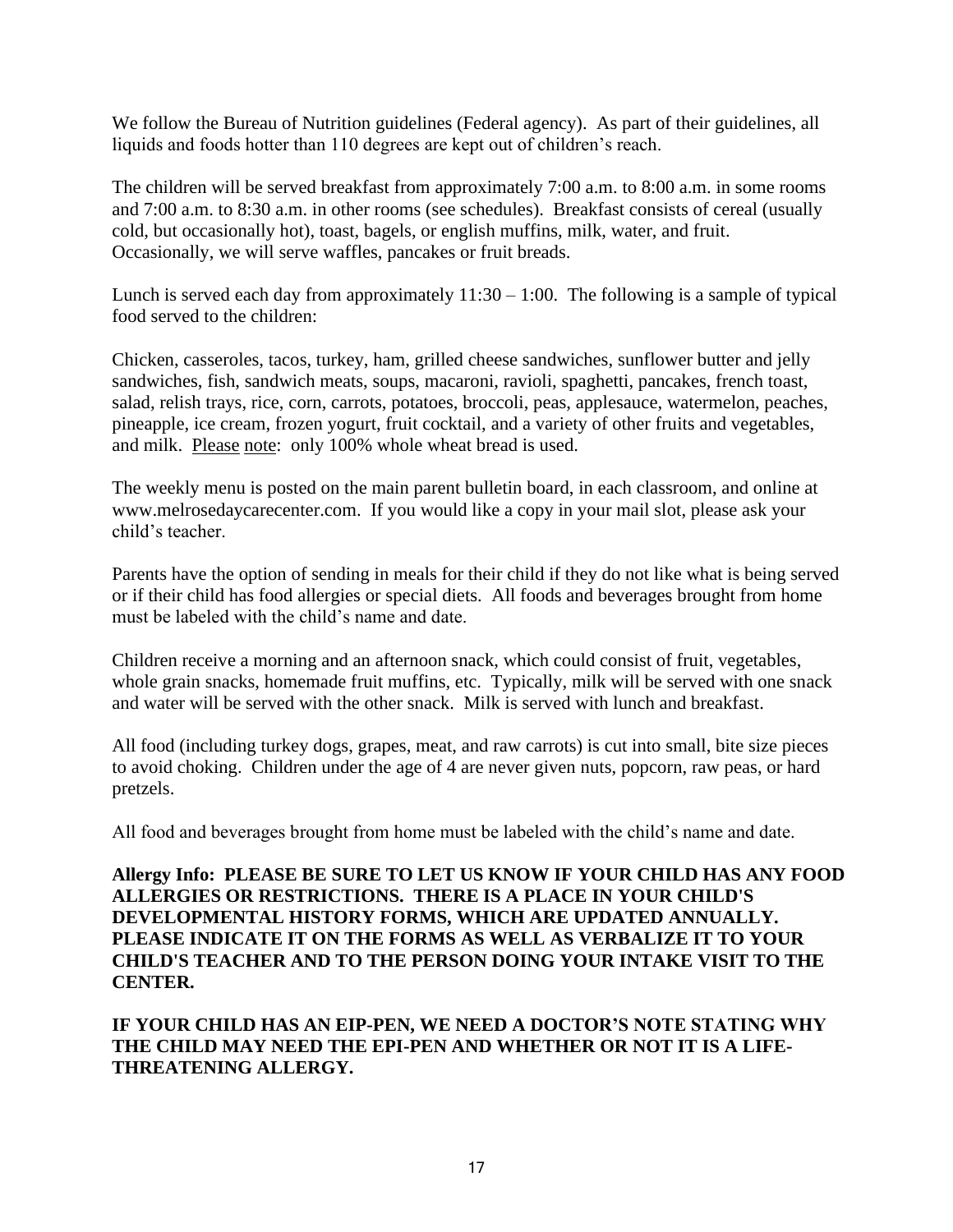There are parental consent forms in the office for parents of children with allergies to sign. This allows the Center to post information about your child's allergy in conspicuous places in the school.

#### **IF YOUR CHILD HAS A SPECIFIC FOOD ALLERGY, PLEASE CHECK THE MENU DAILY AND PLAN TO BRING YOUR CHILD'S OWN MEALS.**

Parents of infants and toddlers who are too young to eat the meals prepared by the center will have to send in cereal, baby food, baby fruits, etc. as well as formula/breast milk (bottles should already be prepared) each day.

#### **For children with specific health care needs or food allergies or special nutrition needs, the child's health provider must provide the parent or guardian with an individualized care plan that is prepared in consultation with family members and specialists involved in the child's care.**

For all infants and for children with disabilities who have special feeding needs, program staff will keep a daily record documenting the type and quantity of food the child consumes and provide families with that information.

During each meal time, at least one staff member will sit with the children to serve as a model and to engage the children in pleasant conversation. The majority of the classrooms serve their meals family style.

Please Note: With the exception of our infant room (where most infants still bring in their own food and milk, for which we have the space and facilities to store), if you are sending in your child's own food, we do not have the capability or the man power to heat it up or keep it cool in a refrigerator. If you are sending in your child's own lunch/snacks, etc., you will need to pack it so it can stay cold or hot (in a thermos) in their lunch box in their cubby until they are ready to eat it.

## **RESEARCH**

Although this does not happen often, researchers may ask to use the day care center as a site to conduct a study on which they are working. If it is an observational study in which the researcher will have no contact (verbally or physically) with the children and all names and identifying information will remain confidential, the researcher must make a request, in writing, to the Director who can approve or disapprove the request.

If the project entails contact with the children, a thorough proposal must be submitted to the Director. This type of research requires the approval of the Director and the Board. If approved, the researcher must supply permission slips to all the parents for approval to work with their child. A final version of the research paper must be sent to the Director, the Board, and any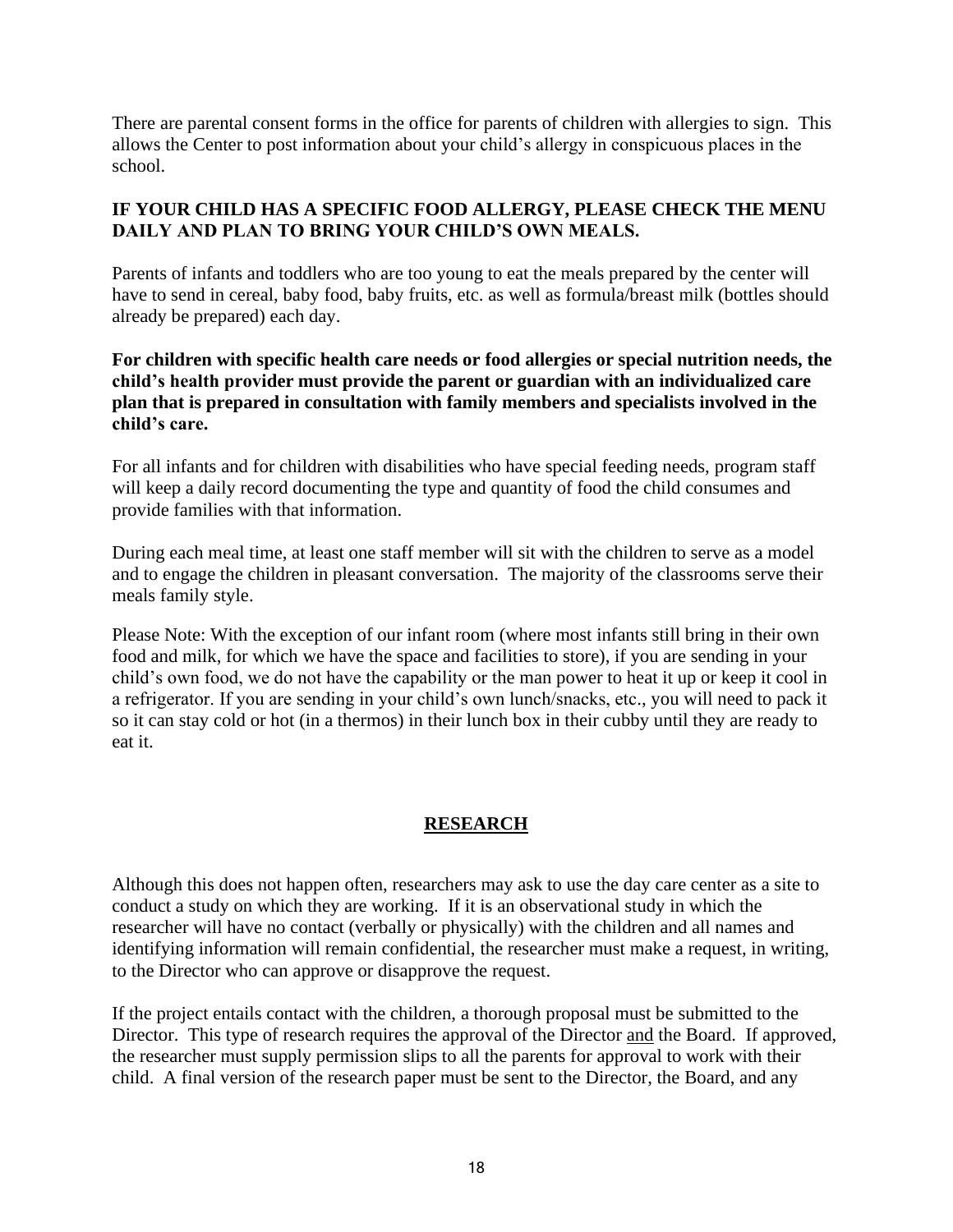parent who requests one. The Director will notify the Board that this type of research is being conducted.

## **NON-DISCRIMINATION CLAUSE:**

Melrose Day Care Center is an Equal Opportunity provider.

The Melrose Day Care Center, Inc. is an equal opportunity employer and does not discriminate on the basis of race, color, sex, sexual orientation, special needs, religion, marital status, political beliefs, or national/ethnic origin in admissions, hiring, policies, financial aid, or other aspects of its operations.

MDCC does not use stereotypical language references in our program at all. Only telling a boy he is strong versus telling a girl she is dainty is not done. In fact, we encourage the children to feel comfortable experimenting with all sorts of different roles during play. It would not be uncommon to see a girl playing with a truck or a boy playing with a doll in our Center.

# **USDA NONDISCRIMINATION STATEMENT**

In accordance with Federal civil rights law and U.S. Department of Agriculture (USDA) civil rights regulations and policies, the USDA, its Agencies, offices, and employees, and institutions participating in or administering USDA programs are prohibited from discriminating based on race, color, national origin, sex, disability, age, or reprisal or retaliation for prior civil rights activity in any program or activity conducted or funded by USDA.

Persons with disabilities who require alternative means of communication for program information (e.g. Braille, large print, audiotape, American Sign Language, etc.), should contact the Agency (State or local) where they applied for benefits. Individuals who are deaf, hard of hearing or have speech disabilities may contact USDA through the Federal Relay Service at (800) 877-8339. Additionally, program information may be made available in languages other than English.

To file a program complaint of discrimination, complete the [USDA Program Discrimination](http://www.ocio.usda.gov/sites/default/files/docs/2012/Complain_combined_6_8_12.pdf)  [Complaint Form,](http://www.ocio.usda.gov/sites/default/files/docs/2012/Complain_combined_6_8_12.pdf) (AD-3027) found online at: [Filing a Program Discrimination Complaint as a](http://www.ascr.usda.gov/complaint_filing_cust.html)  [USDA Customer,](http://www.ascr.usda.gov/complaint_filing_cust.html) and at any USDA office, or write a letter addressed to USDA and provide in the letter all of the information requested in the form. To request a copy of the complaint form, call (866) 632-9992. Submit your completed form or letter to USDA by:

- 1. mail: U.S. Department of Agriculture Office of the Assistant Secretary for Civil Rights 1400 Independence Avenue, SW Washington, D.C. 20250-9410;
- 2. fax: (202) 690-7442; or
- 3. email: [program.intake@usda.gov.](mailto:program.intake@usda.gov)

This institution is an equal opportunity provider.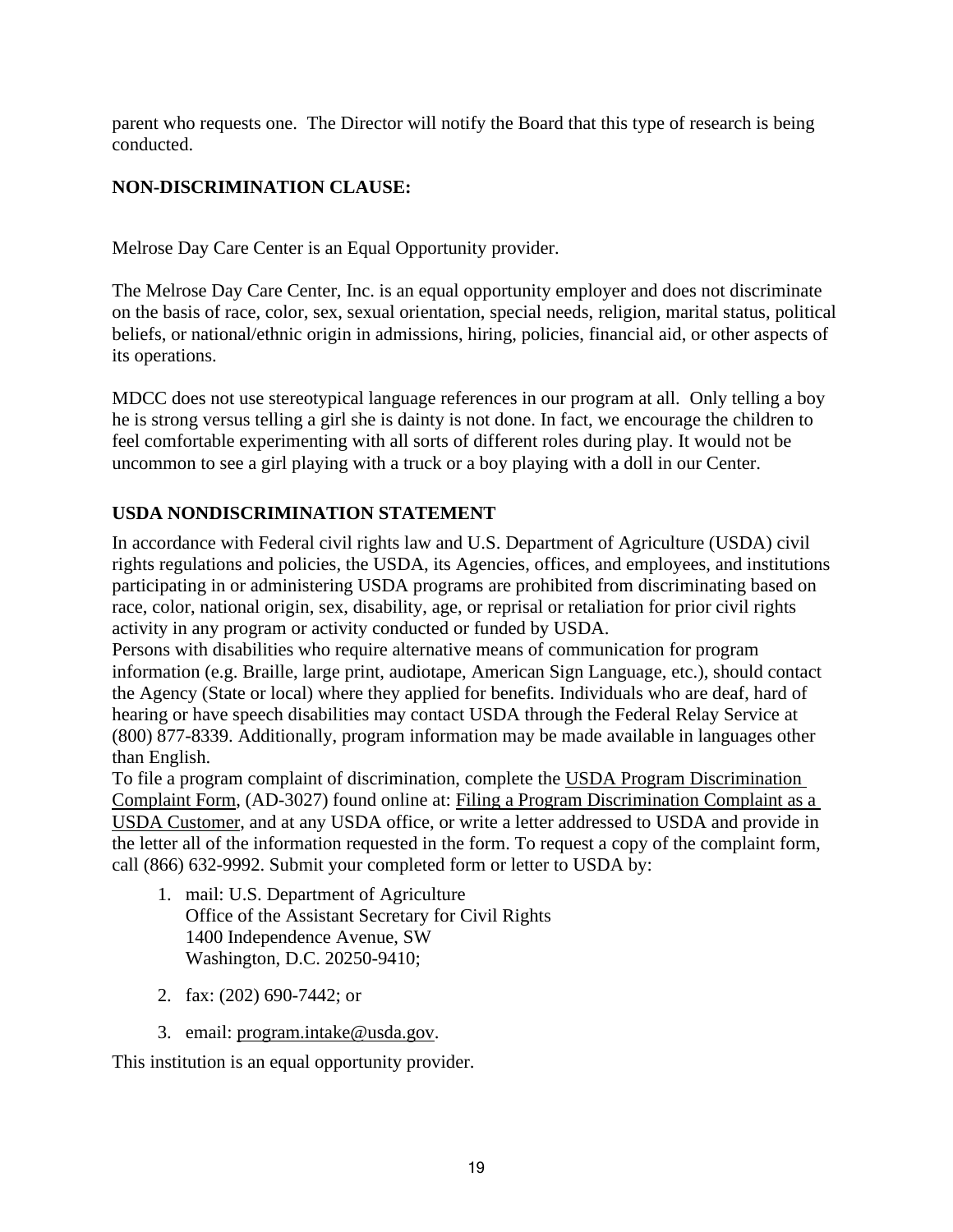#### **AMERICANS WITH DISABILITIES ACT:**

In accordance with the Americans with Disabilities Act, The Melrose Day Care Center, Inc. affirms the legal rights of individuals with disabilities by prohibiting discrimination based on disability and promoting equal opportunity in employment and service delivery for persons with disabilities, and the provider shall meet the standards applicable to itself and to the Commonwealth of Massachusetts under the Americans with Disabilities Act (42 USC 12101 et seq., 28 CFR Part 35).

Melrose Day Care Center's facility is ADA approved. There is a handicapped bathroom and the playground is fully accessible to wheelchairs.

For children with disabilities, special accommodations will be made (as necessary) for arrival and pickup times.

#### **DRUG FREE WORKPLACE:**

The Melrose Day Care Center, Inc. maintains a drug free workplace at all times. Any question of drug or alcohol use while working would result in immediate dismissal of any Melrose Day Care Center employee. MDCC reserves the right to request a drug test at any time before or during employment because our employees work closely with children.

#### **SMOKE FREE:**

Melrose Day Care Center is a smoke free workplace. No smoking is permitted inside the building or anywhere on the Center's grounds.

#### **FIREARMS:**

Any firearm or other significant hazard that may pose a risk to children and adults is prohibited from Melrose Day Care Center property (both inside and outside the building).

#### **PESTICIDE POLICY:**

Our Pest Management Plan is kept in the hallway file cabinet. If you wish to see it, please contact one of the Directors.

#### **DROP-IN PROGRAM:**

The Center also has a drop-in program, which is based on availability in the Center. The drop in rate is \$14.50/hr. for children enrolled at the center. Any portion of an hour will be rounded to the later quarter hour.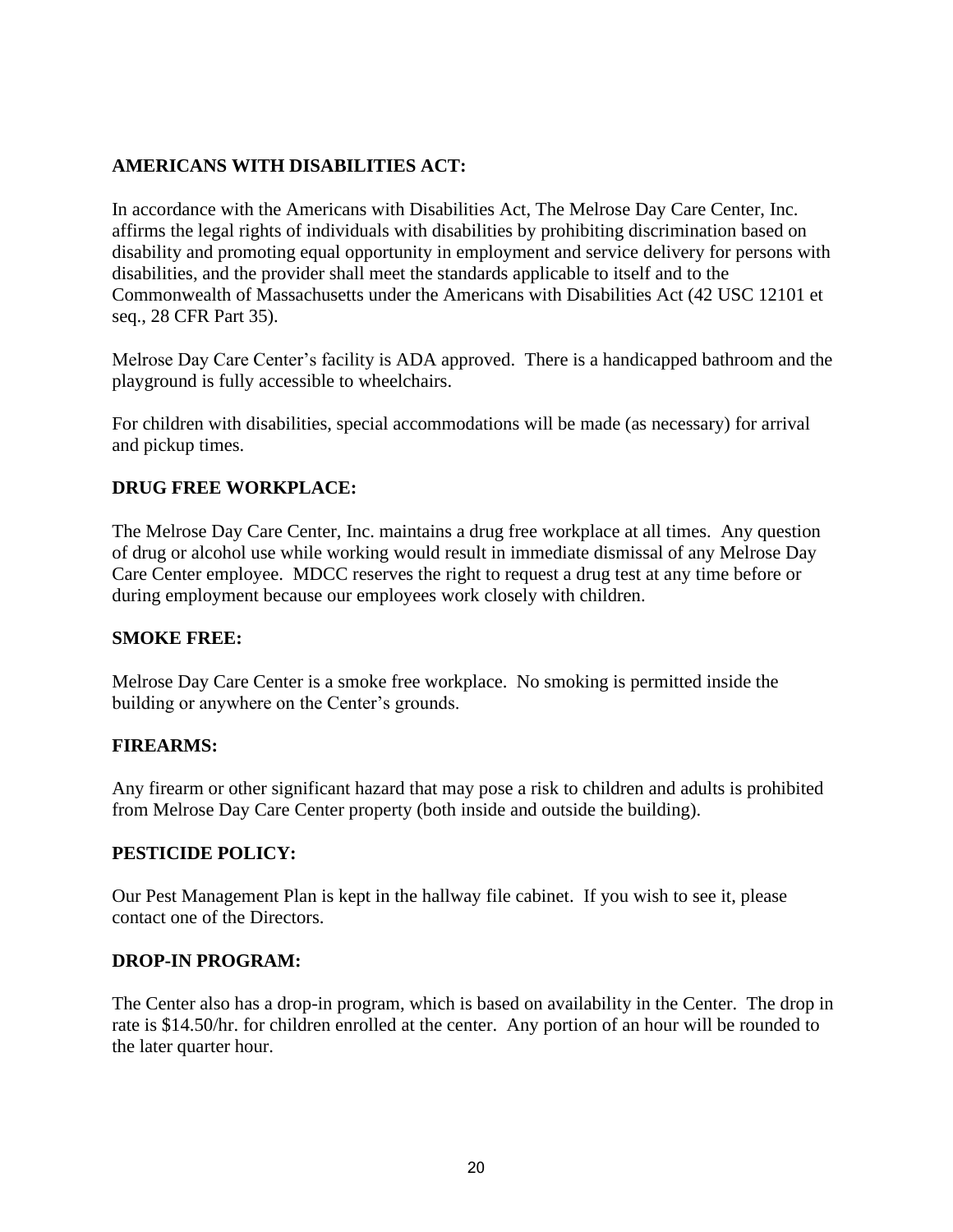If you are in need of drop-in care, call the Center as soon as you know the date you need the care. If we have availability for that particular day, then we will hold the slot open for you. The slots are filled on a first-come/first-served basis.

Often times if a particular room is fully enrolled, we probably will not have availability unless a child permanently enrolled in the room is out sick or on vacation. Part-time families already enrolled at the Center **cannot** exchange days.

Drop-in slots are ultimately up to the discretion of the Director. At times, even though there may be availability in a particular classroom, due to staffing issues and other factors, we may **NOT** take any drop-in children on a particular day.

If you book more than 4 hours of drop-in and then do not give at least 24 hours' notice that you will not be using it, you will be charged a \$25 non-use fee.

## **DISCOUNTED CHILD CARE AND SCHOLARSHIPS:**

Melrose Day Care Center is part of the **North Suburban Child & Family Resource Network of Stoneham/Melrose/Wakefield.** This Partnership helps parents in need pay for part of their daycare. Children need to be 2.9 up to (but not including) Kindergarten age; parents must be working and living in Stoneham, Melrose, or Wakefield. Costs are based on the Commonwealth of Massachusetts sliding fee scale. You can call the Child Care Circuit (978-686-4288) for more information.

The day care center offers scholarship slots. We have full scholarships as well as partial scholarships available, depending on your household income and depending on the funds available at the day care center. Please speak to the Director if you are interested in a scholarship slot.

Parents, who are on a scholarship slot, should note that if their child is absent for more than 3 days in a given month, they may need to be reassessed and could possibly lose their scholarship slot.

The day care center also has a contract with the Child Care Circuit to take families on a sliding scale. It is part of MDCC's philosophy to service children of all economic backgrounds. Thus, we feel it is important to make sliding scale slots available to families so day care is equally available to all children.

#### **GENERAL BILLING POLICY:**

All families are billed monthly. Depending on the particular month, the bill will either be for a 4 or a 5 week month. So your monthly bill will vary accordingly. You can choose to pay your bill all at once for the entire month (in which case it is due by the  $5<sup>th</sup>$  business day of the month) or you can pay your bill weekly (in which case the weekly payment is due on the first day of the week that your child attends day care. For example, if your child does a Tues/Thurs slot, the weekly payment would be due on the Tuesday of each week.)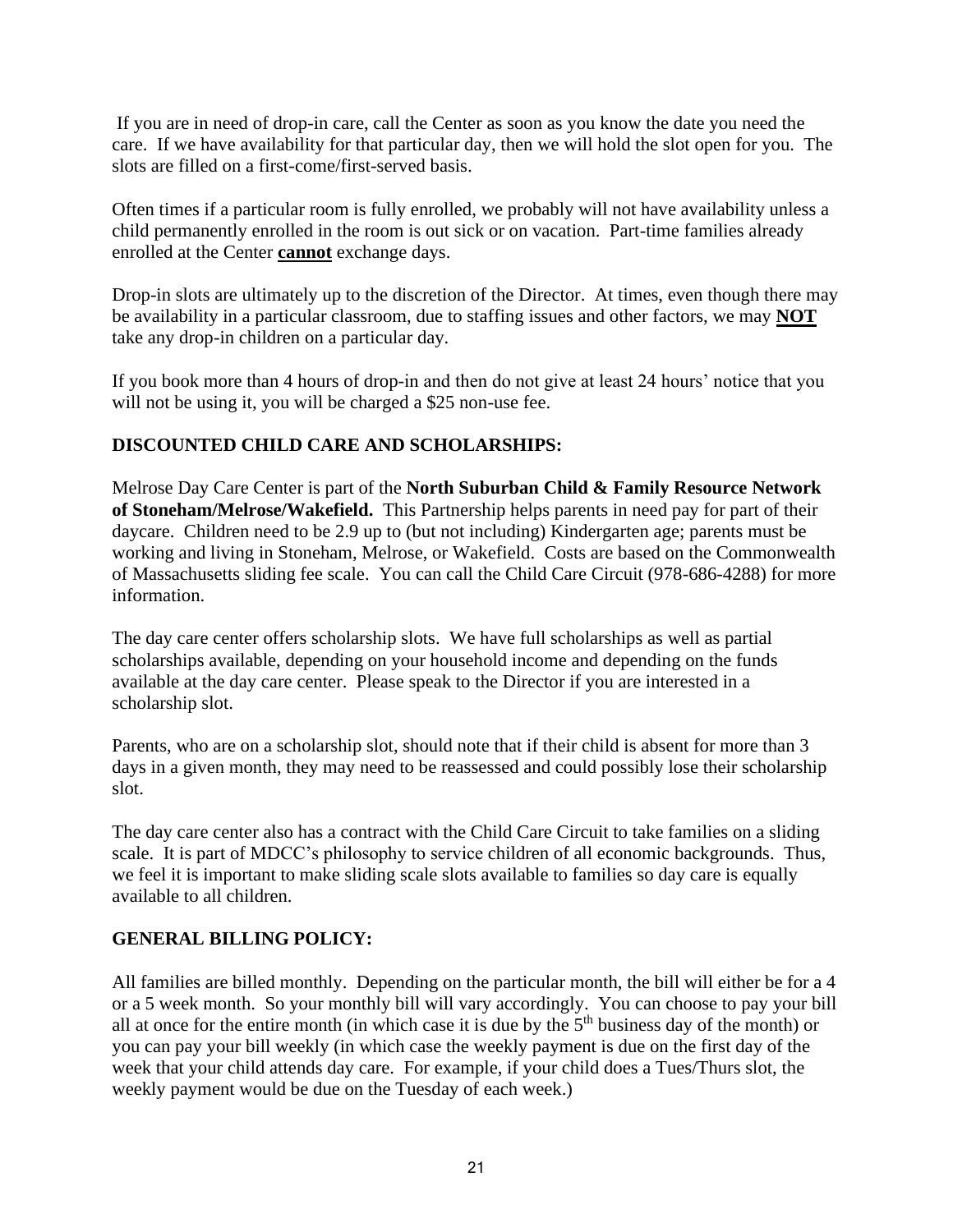You will receive your bill the second to the last Thursday of the month before you receive the care. All tuition payments are expected before you receive the care for your child, not afterwards. You can make your payment by check made out to Melrose Day Care or MDCC. We DO NOT accept cash payments.

In cases where the two parents are separated or divorced, it is the responsibility of the parents to see that the bill is paid on time, in full! The daycare is not responsible for making sure that each parent pays a portion of the bill. The parents, together, are responsible for seeing that their child's entire tuition is paid on time.

If a tuition check is returned to the day care center for insufficient funds, the parent will incur the full cost of the bounced check, per our financial institution, \$20 (\$10 bank fee; \$10 daycare fee).

In addition to this, the parent will be charged the late fee for that particular tuition payment. Furthermore, if a payment is returned 2 times for insufficient funds, then the family will need to pay the Center with either a money order from that date on.

If a child leaves the Center with an outstanding balance on their bill, to the extent allowed by law, the Center will not release records related to the child and the services the Center provided to the child and his/her family, until the bill is paid in full. Once payment in full has been received, the Center will release all requested information it is authorized to release.

We offer a 10% second child discount. The discount is applied to the less expensive of the two weekly rates. We also offer a 10% third child discount. In the case of the third child discount, the discount applies to the least expensive of the three tuitions. This discount does not apply if you receive any kind of subsidized childcare nor does it apply to the drop-in rate.

The Center charges a \$50 registration/waiting list application fee. This fee is non-refundable and is required for any family who wishes to be placed on our waiting list.

Upon enrollment or prior to your child's enrollment (as described below), you are required to leave a week's deposit, which is kept in your deposit account. This deposit is non-refundable if you decide not to take the opening.

This deposit is held the entire time your child is enrolled at the Center and may be used towards your last week's tuition, provided we receive at least **3 weeks' written notice** of your withdrawing your child from the Center. If we do not receive at least 3 week's written notice of the withdrawal of your child from the Center, then your deposit becomes non-refundable (and is not used towards your last week's tuition).

As your child moves from room to room, or you add days, or additional children come to the Center, your weekly tuition amount changes and the deposit amount needs to be changed to reflect this.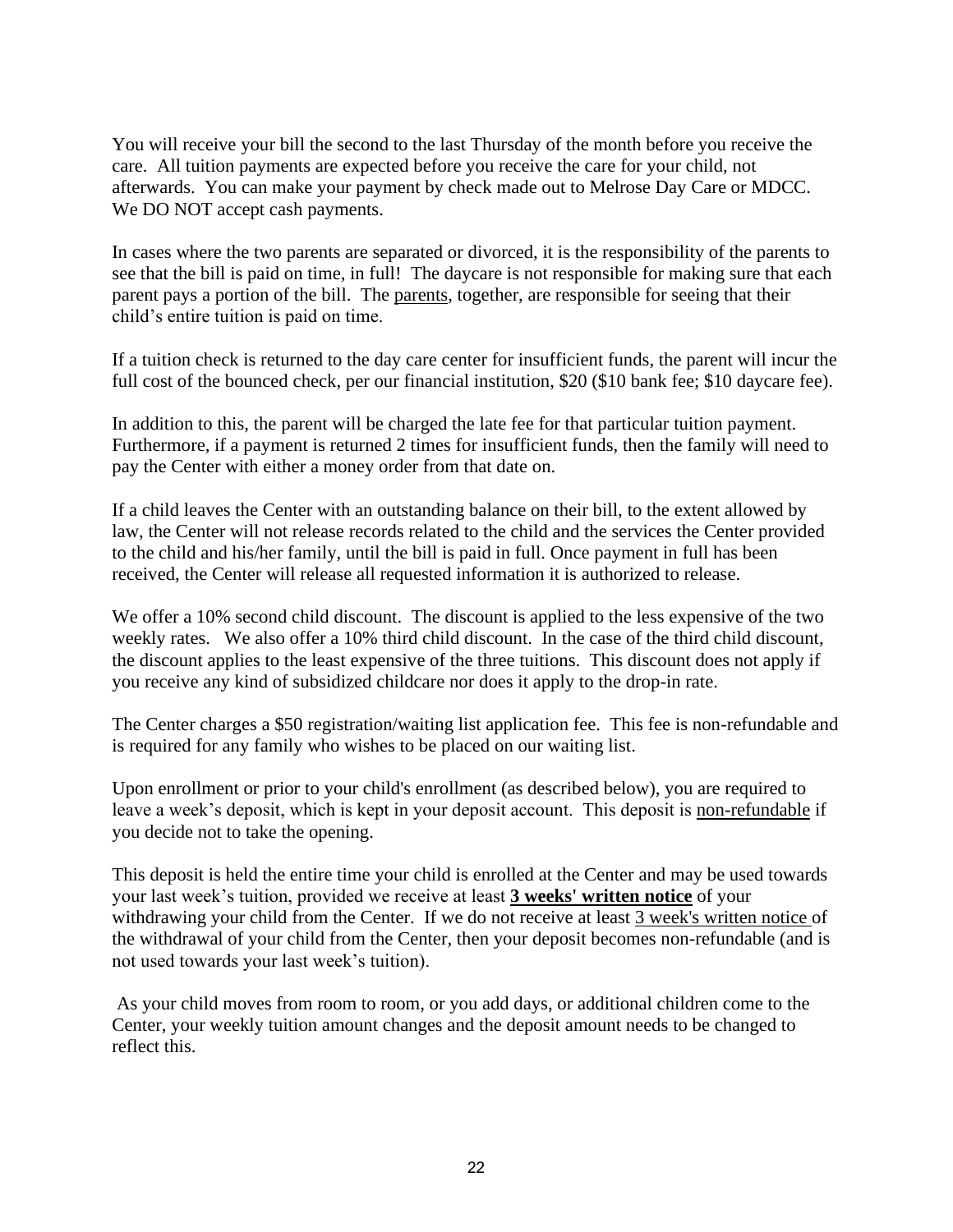Typically, the Center does not charge a special materials fee but may occasionally post a "wish list" for individual classrooms. This way families can contribute if they are able.

#### **LATE FEE:**

For each day that your tuition is late, you will be charged \$5/day. **Please Note**: If you are going on vacation, you are still responsible for paying your tuition **before** you go on vacation, not afterwards.

## **VACATION POLICY:**

All parents are expected to pay for their child's tuition 52 weeks out of the year. In other words, if you go on vacation, if your child is sick, if a holiday falls on one of your child's days during the week, or if your child is out for any other reason (for example, inclement weather, or any state of emergency, or any type of loss of power or water), you are still expected to pay the day care center your regular weekly tuition prior to your trip.

The rationale for our vacation policy is that regardless of whether or not your child is here we still need to pay our teachers as well as our other monthly bills. If you are interested in holding a future slot for your child and if we know we will have the slot available, you may do that by leaving a week's deposit with us. This deposit is a **non-refundable** deposit if you do not end up enrolling your child(ren) into the Center. If you do enroll your child(ren) in the Center, the deposit will serve as your required deposit and may be used towards your last week's tuition provided we receive at least **3 week's written notice** of your withdrawing your child from the Center. All families must also pay the \$50 application fee.

#### **SCHEDULING CHANGES**

If you want to make any changes (terminate, add, subtract) in the days and/or hours your child attends Melrose Day Care Center, **it must be put in writing and given to the office**. We require at least 3 weeks' notice to make a change in your child's schedule. We will then respond to your request in writing, letting you know if your request will work in our enrollment. If you want to permanently switch days, drop days, or add days, you must first check with the office to see which days are available or which day would be the best day to drop. Requests to add days may not always be accommodated. This is ultimately up to the discretion of the Director and is dependent upon factors such as the teacher's schedules, the general classroom dynamic, and the child's "readiness" to spend more time in day care. You cannot drop the day that is most convenient for you because that may not be the best day for the classroom. For example, we rarely allow a family to do a Tuesday, Wednesday, Thursday slot because it is very difficult for us to fill the resulting Monday, Friday slot. Also, priority will be given to children of staff if it is in the best interest of the center to move their child out of a particular classroom. We will do our best to accommodate your request, but it is not always possible.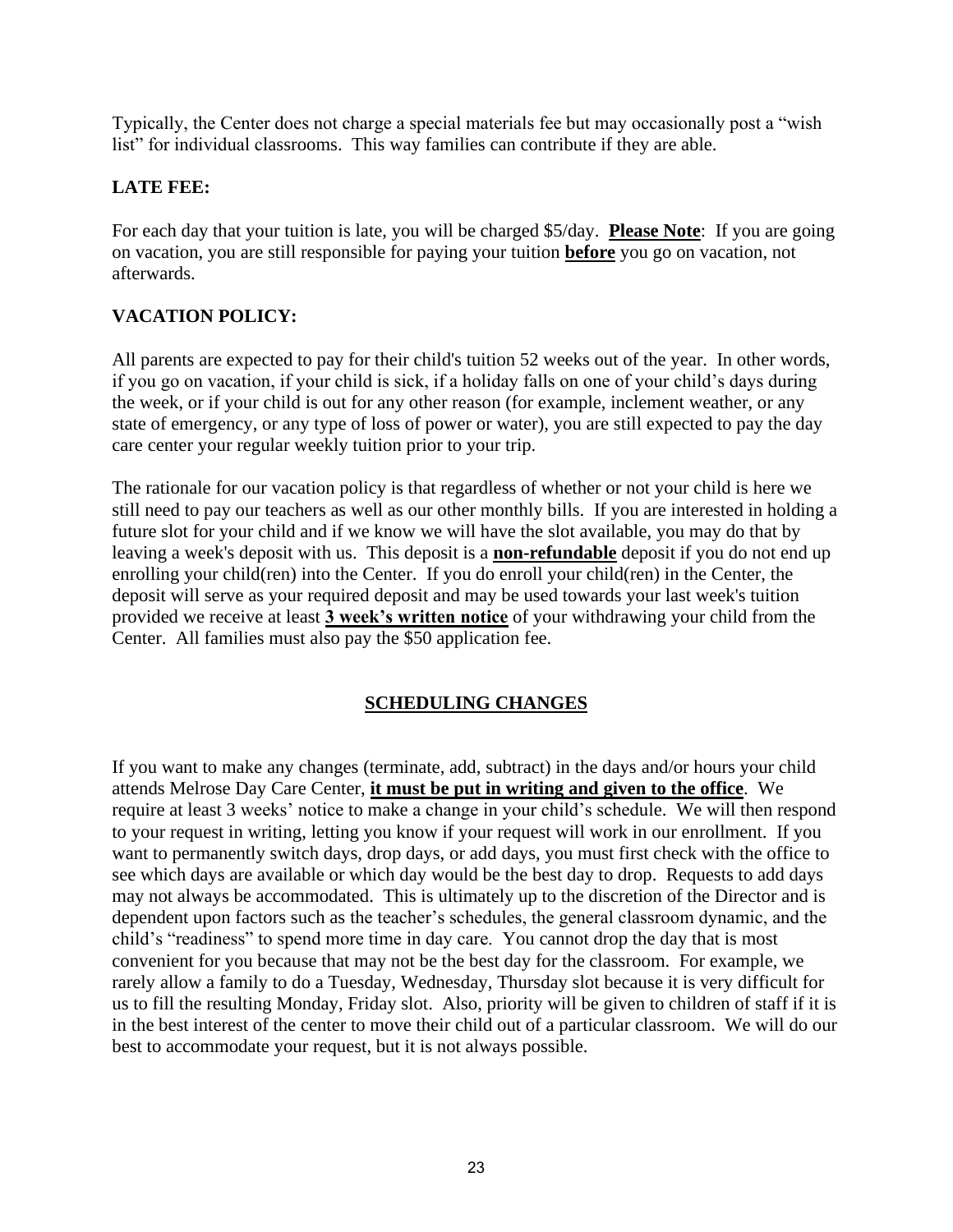If you are waiting to pick up a certain day in a classroom, it is up to the discretion of the Director and what is best for the center as to when you will receive that day.

Also, we allow you to make two (2) changes to your child's scheduled days per calendar year. After that, you will be charged \$25 per enrollment change.

Part-time families already enrolled at the Center are also able to use the drop-in program and pay the drop-in rate if they would like to add an extra day or half day on a particular week, although they **cannot** exchange days. A family would always be billed for any extra day/time they use beyond their established enrollment days. Part-time families, already enrolled at the Center, do not have to pay the \$50 registration fee but they will be billed the appropriate hourly rate for the extra time their child attended the Center.

**Again, any request for a schedule change should be put in writing and given to the office, not the teachers. And at least 3 weeks' notice is necessary for any schedule change (and any changes are subject to Director review and may or may not be honored depending on enrollment).**

#### **TRANSITIONS:**

There are many transitions throughout your child's day, from drop-off to pick up. In all classrooms we strive to make these transitions from one activity to the next as smooth as possible. If there is something a parent or teacher feels that could make certain transitions easier for a child, the classroom staff will make every effort to implement this modification into their daily schedule.

The Center is staffed to minimize the number of transitions that occur during the day and from classroom to classroom. Because we are open 11 ½ hours per day, we do have classrooms combine early morning and late afternoon. For example, infants and toddlers combine in the morning and afternoon and so will the preschool groups.

Please keep in mind that we will do our very best to move your child from one classroom to the next when s/he is ready to transition. We always try to discuss this with the parent ahead of time. However, we do give priority to older children, assuming that both children are equally ready to move to the older room and assuming we have the correct days available for the older child. Ultimately, the decision to actually move a child is up to the Director.

All children (infants through preschool age children) are transitioned to a new room for a few reasons. Typically, it is a combination of their developmental age and their chronological age. As space becomes available in an older classroom, the teachers and the Director will meet to discuss which children seem ready to move. The decision to move a child is based on the individual child, but also the expectations, teachers and group size of the new room. If this all seems to be advantageous to the child, then the teacher will discuss the possibility of a transition with the child's parent. The teacher will explain their reasons for thinking that the child is ready for the move. They will ask for the parent's input and advice as to whether or not they feel their child is ready for a new classroom. Assuming all are in agreement, then the steps for the child to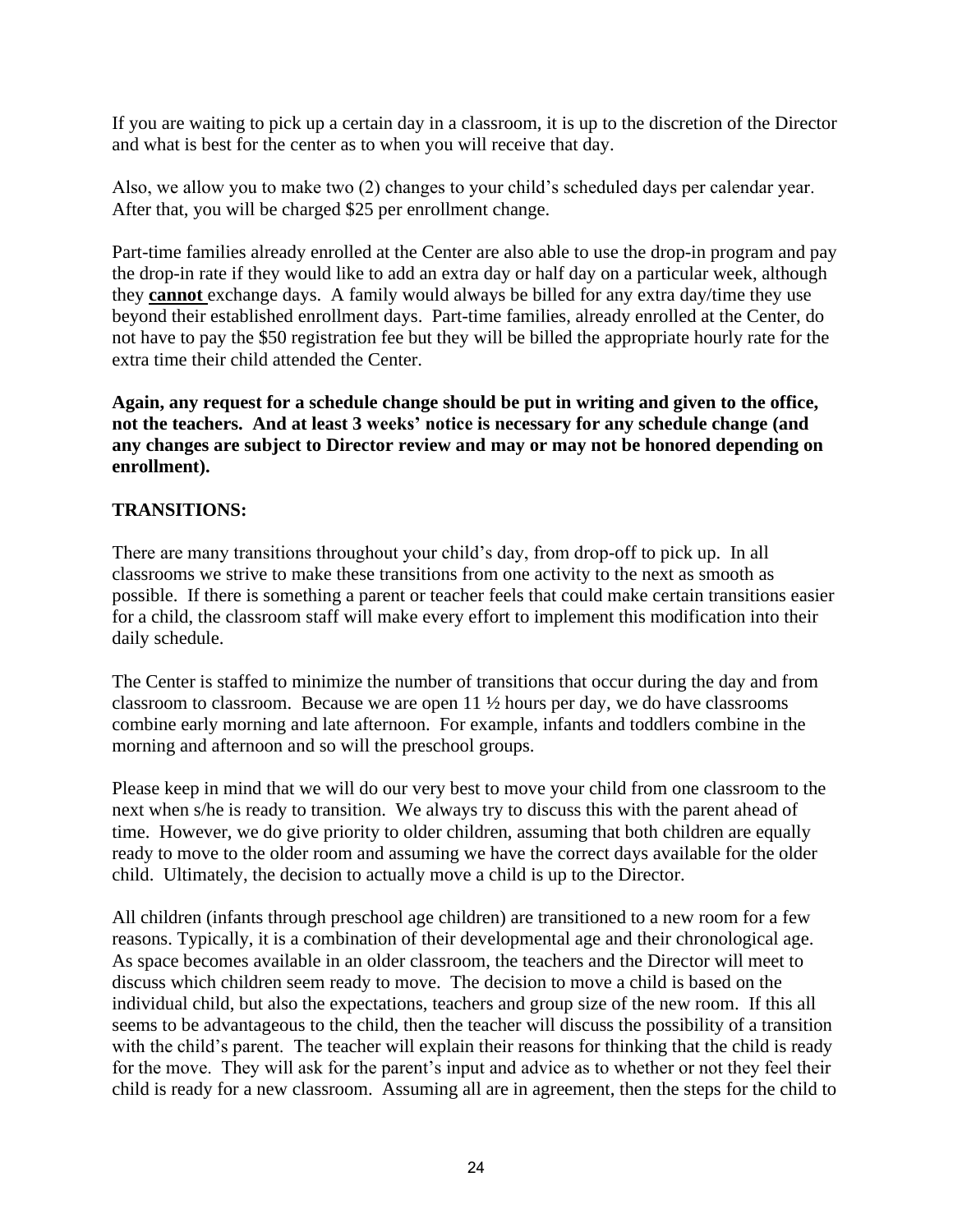move begins. The plan will assist the child with their transition in a manner consistent with their ability to understand.

All families are offered a transition conference each time their child is officially moving to a new classroom. A teacher from each classroom will attend the conference. The purpose of this meeting is to discuss the child and communicate any goals, concerns, etc. to the new teachers.

Children will visit their new room (typically with another friend who is also moving) the week preceding their move. This will allow them to become acclimated to their new classroom and teachers.

We strive to provide as much continuity as possible within the classrooms. Particularly in our Infant and Toddler Rooms, we have two main teachers who work with each group and maintain parent communication.

In our Infant/Toddler Rooms, the children typically remain in there for at least 9 months before transitioning to a new classroom, depending on the age of the child on their start date.

## **CLASSROOM SCHEDULES**

## **INFANT ROOMS (TURTLES AND BUMBLEBEES) DAILY SCHEDULE**

**Group Size:** 7 infants and 2 adults (at least one adult is a teacher)

The infants are all basically on their own individual schedules. They are fed and put down to nap according to their schedules at home. As the infants get closer to their move into the toddler room, they will start adapting more to the toddler schedule, so the transition will be as smooth as possible.

The infants are changed every hour and a half or as needed. They also will go outside every day, weather permitting. The older infants will have two snacks per day, just as the toddlers do, and they generally eat lunch around the same time too.

The infant teachers will enhance the infant's social, emotional, and cognitive development by providing a variety of developmentally appropriate activities. They sing and read to the children. They also provide water play and opportunities for climbing, walking, and running. Depending on the weather, the infants will go out daily or have the opportunity to crawl and climb inside.

Our infant program supports breastfeeding by accepting human milk in ready-to-feed sanitary containers. This milk must be labeled (with the child's name) and dated. We will store nonfrozen milk in our refrigerator for up to 48 hours and frozen milk for up to three months. We have various comfortable and private (if desired) areas for a mother to breastfeed her baby at any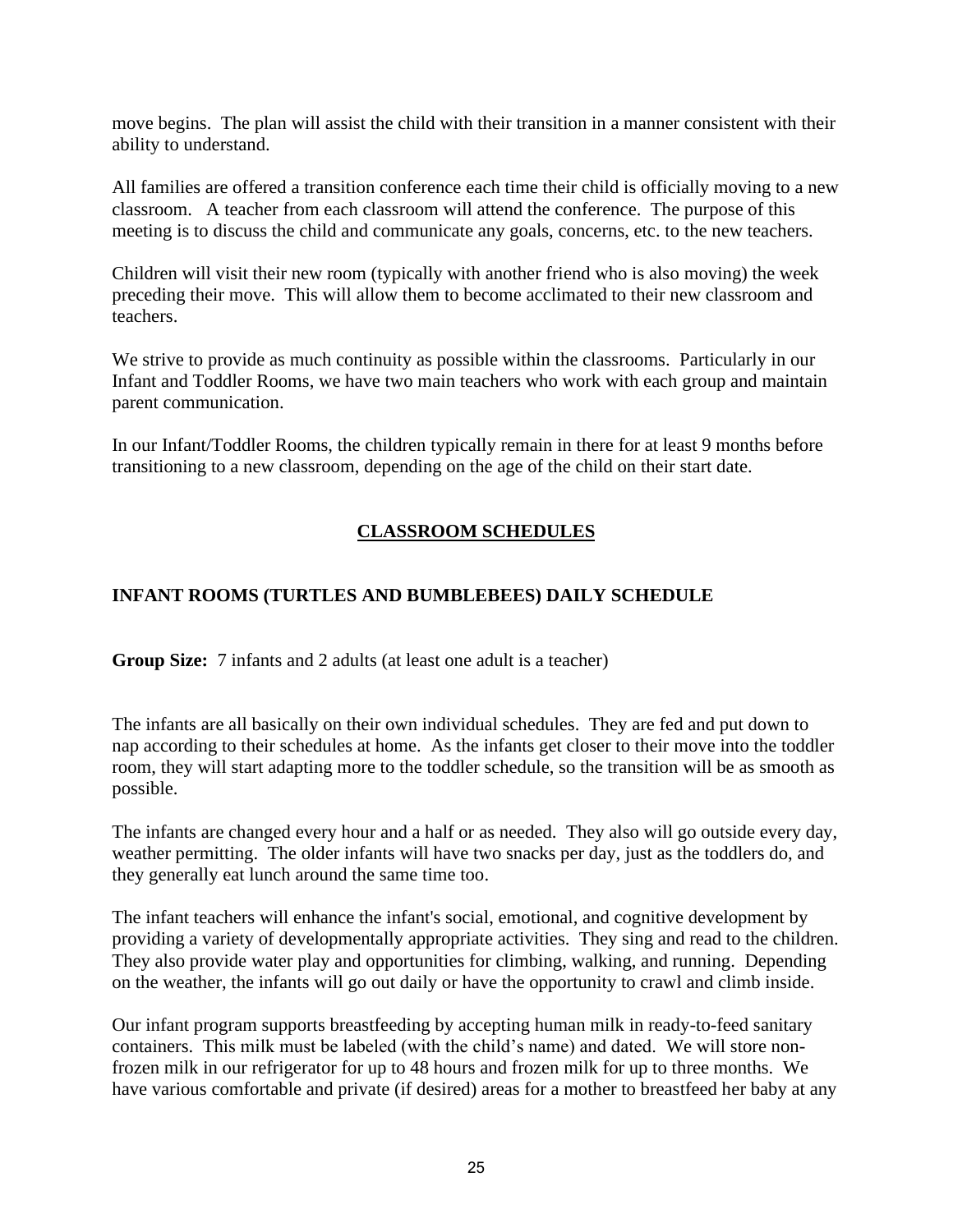time during the day. The infant teachers coordinate the child's feedings with the mother's schedule. Staff will gently mix breast milk before serving (NOT SHAKE). This will help preserve special infection fighting and nutritional components in the milk.

Melrose Day Care Center allows parents to bring in pre-made, labeled formula bottles for their child. Bottle feedings do not contain solid foods unless the child's health care provider supplies a written note and a medical reason. After one hour, any leftover formula or human milk that has not been refrigerated will be discarded. Breast milk, formula and regular milk can only be warmed by running under hot water and/or letting it sit in warm water for up to five minutes. Nothing is warmed in a microwave.

Teaching staff do not offer solid foods to infants younger than 6 months, unless that practice is recommended by the child's health care provider and approved by families.

All infants under 12 months are either on formula or breast milk. Only whole milk is served to children between 12 and 15 months. Infants are served either milk/formula or water.

Before walking on surfaces that infants use for play, adults and children will remove their shoes or use the shoe coverings (located in a bucket just outside of the infant door).

Infants unable to sit are held for bottle feeding. All others sit or are held to be fed. No children are ever given a bottle in their crib or on their mat and no children ever eat from a propped bottle. Children do not walk around with bottles or sippy cups. A child's family and teachers decide together when a child is developmentally ready to use a cup.

Infant's gums are wiped after each feeding. If the child has teeth, their teeth will be brushed in accordance with EEC guidelines (606 CMR 7.11 (11) d and e).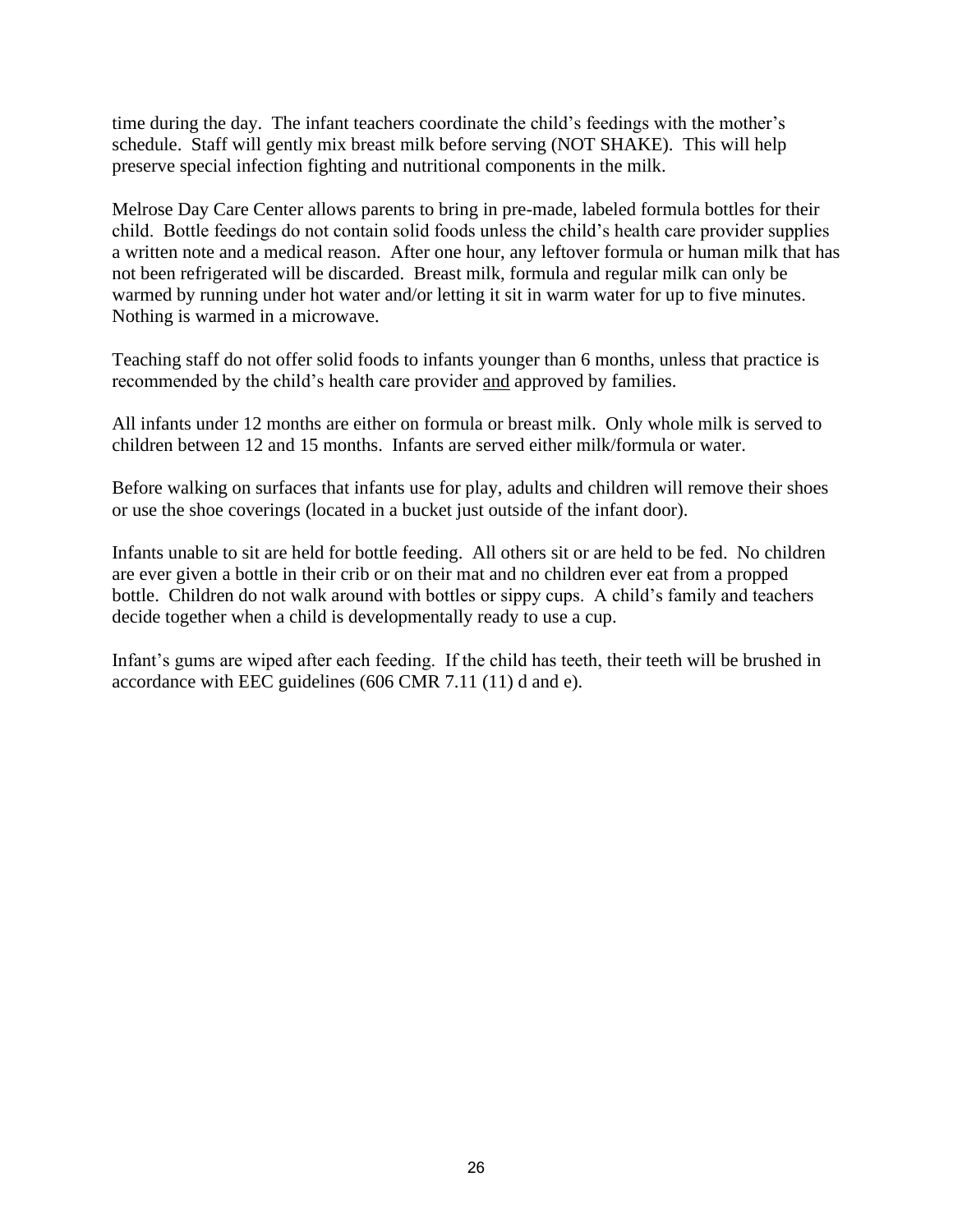# **KANGAROO ROOM DAILY SCHEDULE**

**Group Size: 8** children and 2 adults (at least one adult is a teacher)

| $6:30-7:30-$    | Combine with Teddy Bear Room/Free choice activities                                                                                                                                          |
|-----------------|----------------------------------------------------------------------------------------------------------------------------------------------------------------------------------------------|
| $7:30-8:00-$    | Combine with Teddy Bear Room/Breakfast served/Free Play                                                                                                                                      |
| $8:00-$         | <b>Breakfast ends</b>                                                                                                                                                                        |
| $8:00-9:30-$    | Child choice activities                                                                                                                                                                      |
| $9:30-9:45-$    | Diaper changing/Hand Wash/Clean Up                                                                                                                                                           |
| $9:45-10:00-$   | Snack                                                                                                                                                                                        |
| 10:00-11:00-    | Outside Time/Going for walks/Also playing in the yard<br>**During inclement weather, an inside gross motor activity will be<br>offered: tunnel, dancing, walks around inside of church, etc. |
| $11:00-11:45$ - | <b>Activities</b>                                                                                                                                                                            |
| 11:45-12:00-    | Clean up/Wash hands/One teacher prepares lunch while the other one<br>helps children wash hands.                                                                                             |
| 12:00-12:30-    | Lunch Time                                                                                                                                                                                   |
| 12:30-12:45-    | Finish lunch/Brush teeth/Diaper change/Wash hands/Begin nap                                                                                                                                  |
| $12:45-2:00-$   | Nap or Quiet Time                                                                                                                                                                            |
| $2:00-2:45-$    | Waking Up/Quiet choice activities/Diaper changing/Wash hands                                                                                                                                 |
| $2:45-3:00-$    | Snack time/Clean up                                                                                                                                                                          |
| $3:00-4:15-$    | Outside time                                                                                                                                                                                 |
| $4:15-6:00-$    | <b>Activities</b>                                                                                                                                                                            |

\* In cases of inclement weather, an alternative indoor gross motor activity will be offered in lieu of outside time.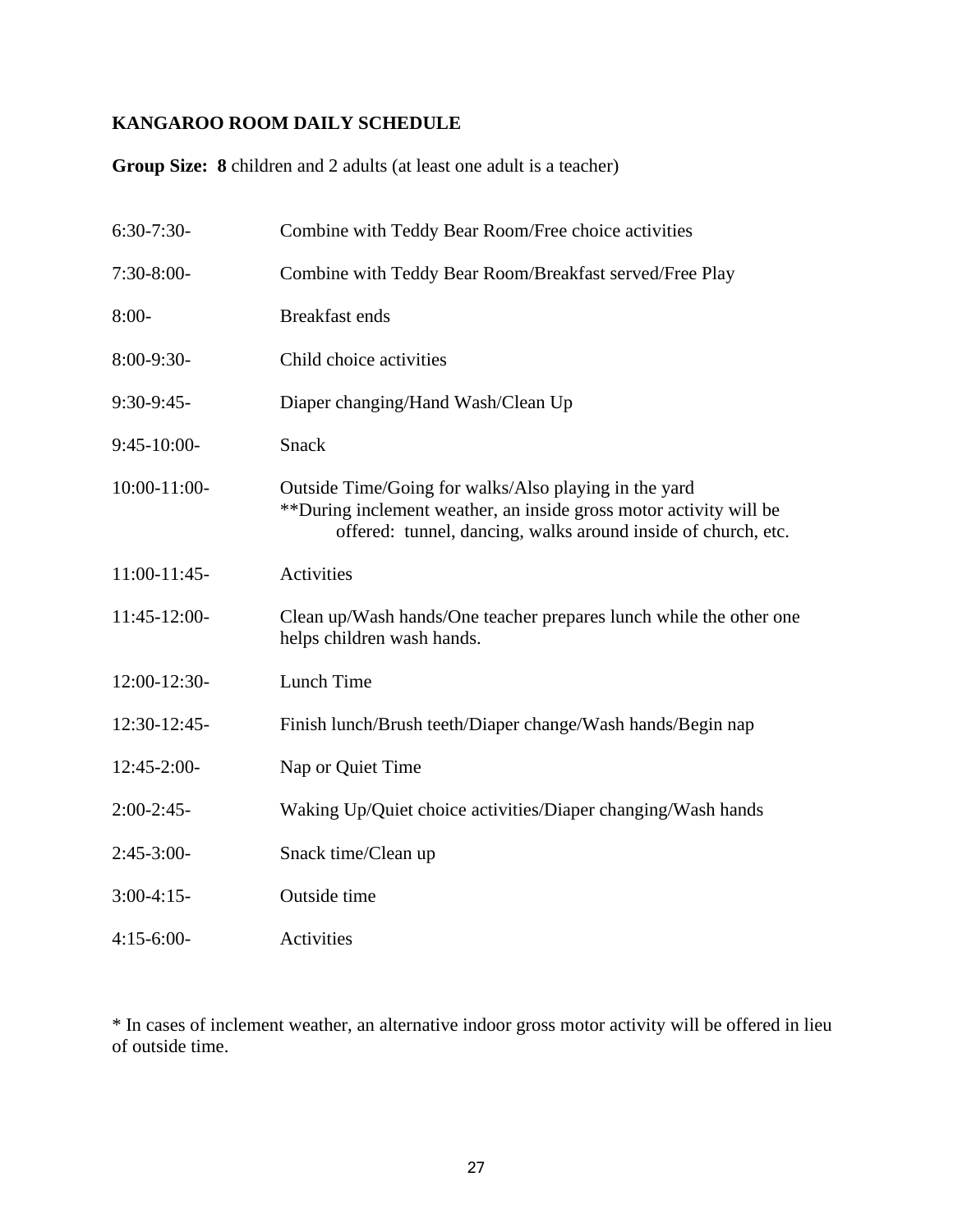# **TEDDY BEAR ROOM DAILY SCHEDULE**

**Group Size:** 9 children and 2 adults (at least one adult is a teacher)

| $6:30-7:30-$    | Combine with Teddy Bear Room/Free choice activities                                                                                                                                          |
|-----------------|----------------------------------------------------------------------------------------------------------------------------------------------------------------------------------------------|
| $7:30-8:00-$    | Combine with Teddy Bear Room/Breakfast served/Free Play                                                                                                                                      |
| $8:00-$         | <b>Breakfast ends</b>                                                                                                                                                                        |
| $8:00-9:30-$    | Child choice activities                                                                                                                                                                      |
| $9:30-9:45-$    | Diaper changing/Hand Wash/Clean Up                                                                                                                                                           |
| $9:45-10:00-$   | Snack                                                                                                                                                                                        |
| 10:00-11:00-    | Outside Time/Going for walks/Also playing in the yard<br>**During inclement weather, an inside gross motor activity will be<br>offered: tunnel, dancing, walks around inside of church, etc. |
| $11:00-11:45$ - | <b>Activities</b>                                                                                                                                                                            |
| 11:45-12:00-    | Clean up/Wash hands/One teacher prepares lunch while the other one<br>helps children wash hands.                                                                                             |
| 12:00-12:30-    | Lunch Time                                                                                                                                                                                   |
| 12:30-12:45-    | Finish lunch/Brush teeth/Diaper change/Wash hands/Begin nap                                                                                                                                  |
| 12:45-2:00-     | Nap or Quiet Time                                                                                                                                                                            |
| $2:00-2:45-$    | Waking Up/Quiet choice activities/Diaper changing/Wash hands                                                                                                                                 |
| $2:45-3:00-$    | Snack time/Clean up                                                                                                                                                                          |
| $3:00-4:15-$    | Outside time                                                                                                                                                                                 |
| $4:15-6:00-$    | <b>Activities</b>                                                                                                                                                                            |

\* In cases of inclement weather, an alternative indoor gross motor activity will be offered in lieu of outside time.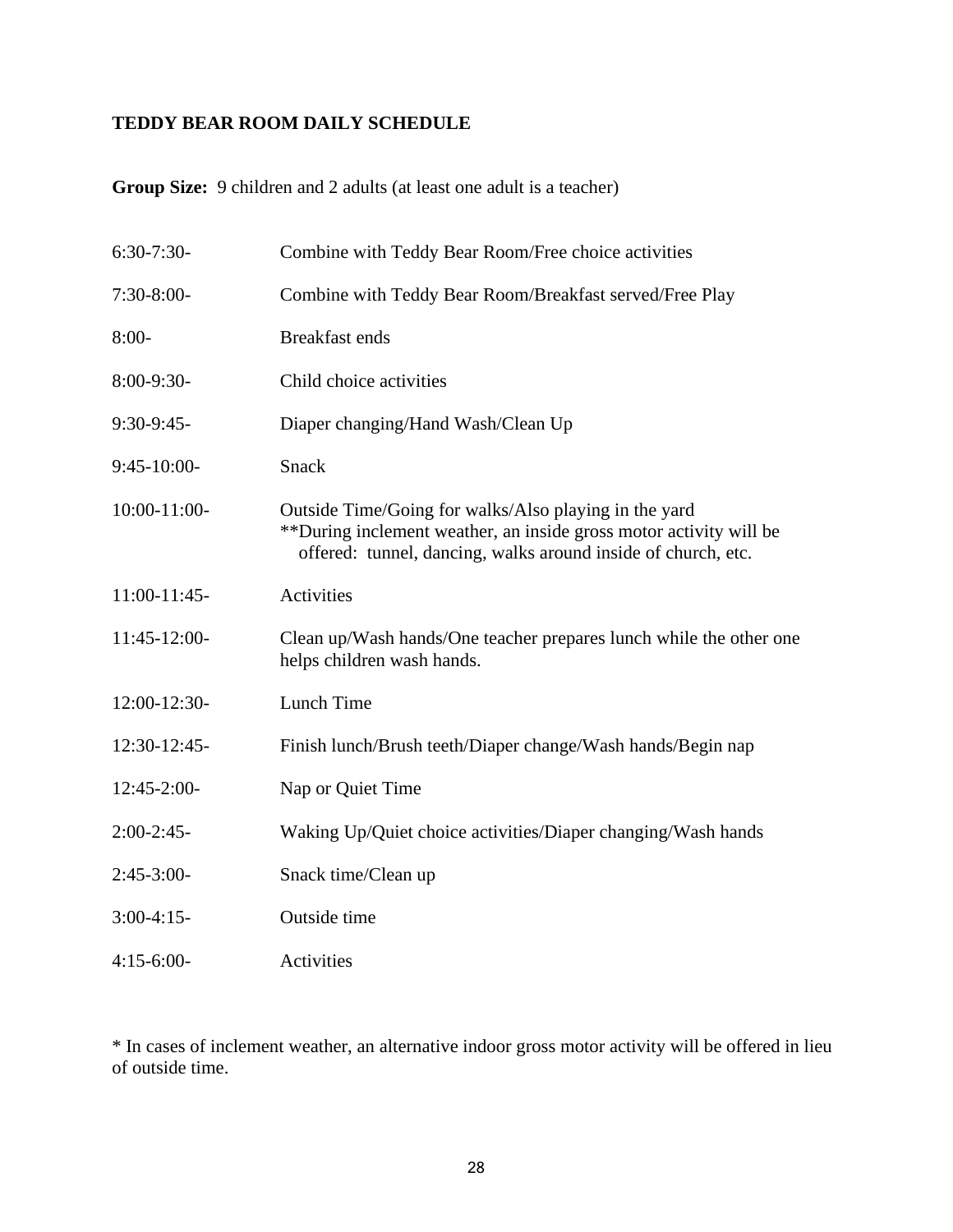# **RASCAL ROOM DAILY SCHEDULE**

**Group Size:** 9 children and 2 adults (at least one adult is a teacher).

| $6:30-6:45-$    | Arrival time in Teddy Bear Room                                                                                                                             |
|-----------------|-------------------------------------------------------------------------------------------------------------------------------------------------------------|
| $6:45-8:00-$    | Breakfast in Rascal Room & Child Choice Activities Begin/Breakfast<br>ends at 8:00                                                                          |
| 8:00-9:45-      | Child Choice continues/Table activities introduced: Sensory Table/Art<br>Activities/Special Activities (Singing and Stories go on during this time<br>to 0) |
| $9:45-10:15-$   | Diaper Change/Toilet/Wash Hands/Snack Time; Clean Up                                                                                                        |
| $10:45 - 11:45$ | Outside time/go for a walk (In case of inclement weather, additional art<br>and indoor gross motor activities will be done.).                               |
| $11:45-12:15-$  | Diaper Change/Toilet/Wash Hands/Singing (except Friday $-11:45$ Show<br>& Tell on Friday); Group Time/Circle                                                |
| 12:15-12:35-    | Lunch Time                                                                                                                                                  |
| 12:35-12:45-    | Brush teeth                                                                                                                                                 |
| $12:45 - 2:45$  | <b>Rest Time</b>                                                                                                                                            |
| $2:45-3:05-$    | Quiet activities for those awake (books, puzzles, crayons)                                                                                                  |
| $3:05 - 3:45 -$ | Put nap things away. Diaper/Toilet/Wash Hands/Snack; (Group Time)                                                                                           |
| $3:45-4:45-$    | Singing/Stories/Art/Free Choice/Clean up                                                                                                                    |
| $4:45-5:45-$    | <b>Outdoor Play or Gross Motor Activity Inside</b>                                                                                                          |
| $5:45-6:00-$    | Diaper/Toilet/Wash Hands/Child Choice/Quiet Activities/Going Home<br>(Singing and stories go on during this time too.)                                      |

\* In cases of inclement weather, an alternative indoor gross motor activity will be offered in lieu of outside time.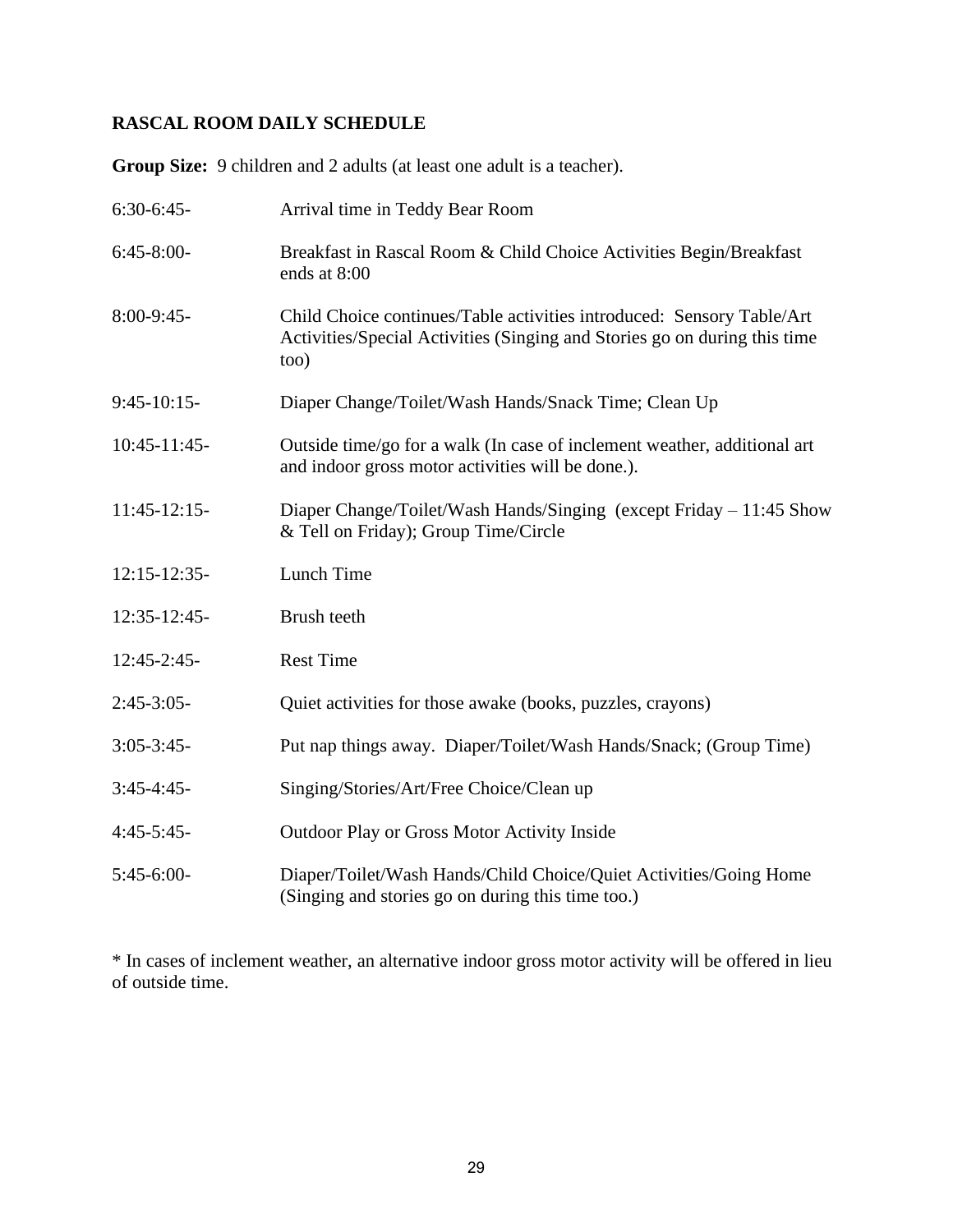#### **OWL ROOM DAILY SCHEDULE**

**Group Size:** 18 children and 3 adults (at least one adult is a teacher)

| 6:30-8:00      | Arrival, breakfast and arrival activities.                                                           |
|----------------|------------------------------------------------------------------------------------------------------|
| 8:00-9:00      | Child choice activities and clean up/morning meeting                                                 |
| $9:00-10:15$   | Outside. Gross motor. (In case of inclement weather, indoor<br>gross motor activities will be done.) |
| 10:15-10:45    | Snack/bathroom/tooth brushing                                                                        |
| 10:45-11:00    | Morning meeting/book of the day                                                                      |
| 11:00-11:45    | Activity time                                                                                        |
| 11:45-12:00    | Clean up/morning meeting                                                                             |
| 12:00-12:45    | Wash up and lunch                                                                                    |
| $12:45 - 2:30$ | Bathroom and rest/quiet activities                                                                   |
| $2:30-3:15$    | Clean up and snack                                                                                   |
| $3:15 - 3:30$  | Afternoon meeting/bathroom                                                                           |
| 3:30-4:30      | Outside/gross motor (In case of inclement weather, indoor gross<br>motor activities will be done.)   |
| $4:30-4:45$    | Afternoon meeting                                                                                    |

4:45-6:00 Music/free play/pick up

**\*\*PLEASE NOTE: THE CHILDREN ARE PERMITTED TO GO TO THE BATHROOM WHENEVER THEY NEED TO. THEY JUST NEED TO LET A TEACHER KNOW WHEN THEY ARE GOING. THEY ARE ALSO PERMITTED TO GET A DRINK OF WATER WHENEVER THEY WANT, AS LONG AS THEY LET A TEACHER KNOW. CHILDREN ARE SUPERVISED BY SIGHT AND SOUND WHEN USING THE BATHROOM.**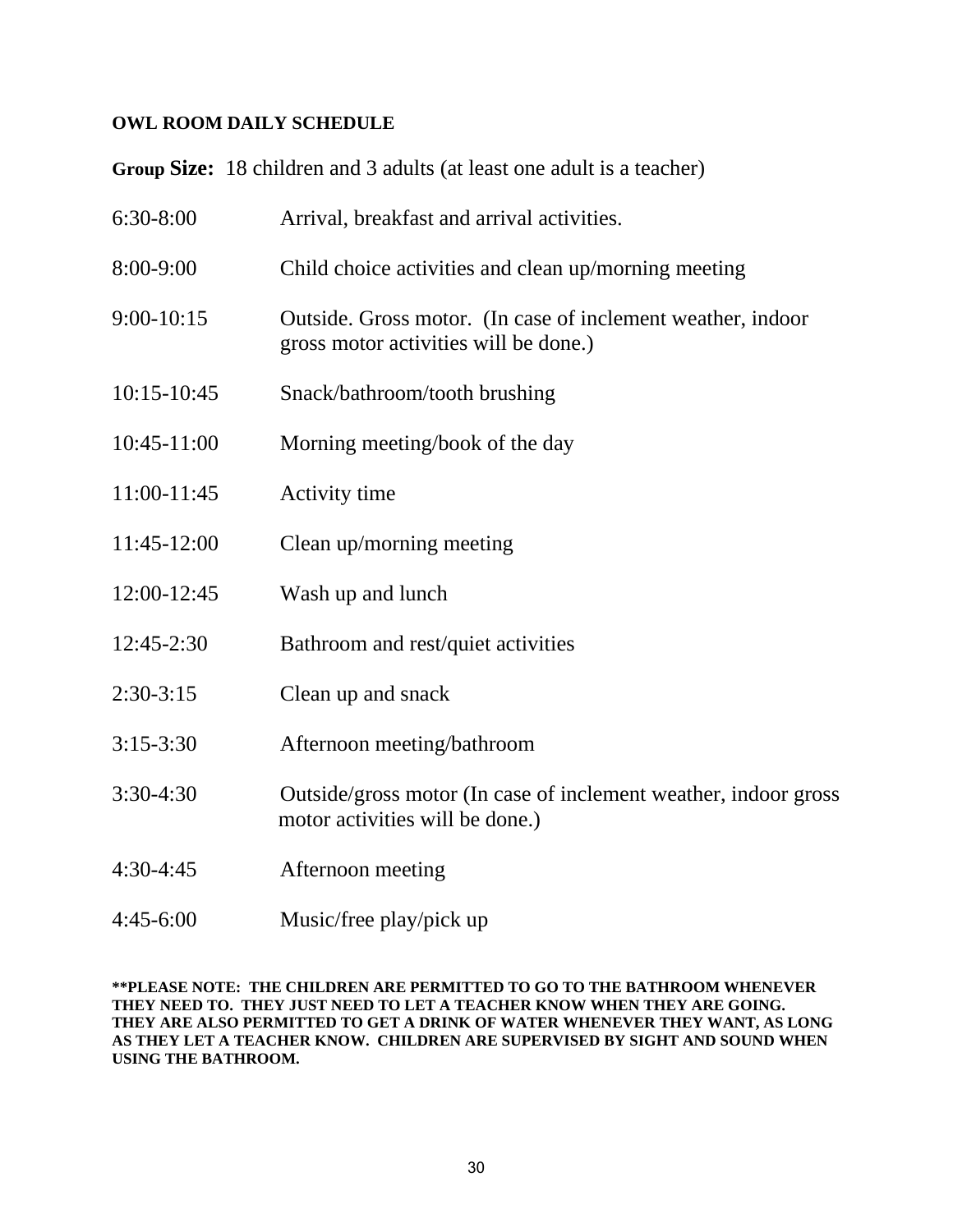# **JELLYFISH/STINGRAY January 1st - July 31st SCHEDULE**

**Group Size:** 15 children and 2 adults (at least one adult is a teacher (Stingray)

14 children and 2 adults (at least one adult is a teacher (Jellyfish)

| $6:30-7:00$    | Arrival (Owl Room)                |
|----------------|-----------------------------------|
| $7:00-8:00$    | Breakfast, free choice activities |
| 8:00-9:00      | Free play                         |
| $9:00 - 10:00$ | Outside*                          |
| 10:00-10:30    | Social question and snack         |
| 10:30-11:00    | Toothbrushing, circle, book       |
| 11:00-12:00    | Activities                        |
| 12:00-12:45    | Wash up and lunch                 |
| $12:45 - 2:30$ | Nap/bathroom and rest time        |
| $2:30-3:15$    | Clean up and snack                |
| $3:15-4:30$    | Circle/music/free play            |
| $4:30-5:30$    | Outside*                          |
| 5:30-6:00      | Pick up                           |

 \* In cases of inclement weather, an alternative indoor gross motor activity will be offered in lieu of outside time.

#### **\*\*\* PLEASE NOTE: THE CHILDREN ARE PERMITTED TO GO TO THE BATHROOM AND WASH THEIR HANDS WHENEVER THEY NEED TO. THEY JUST NEED TO LET A TEACHER KNOW THAT THEY ARE GOING. THEY ARE ALSO PERMITTED TO GET A DRINK OF WATER WHENEVER THEY CHOOSE TO AS LONG AS THEY LET A TEACHER KNOW. CHILDREN ARE SUPERVISED BY SIGHT AND SOUND WHEN USING THE BATHROOM.**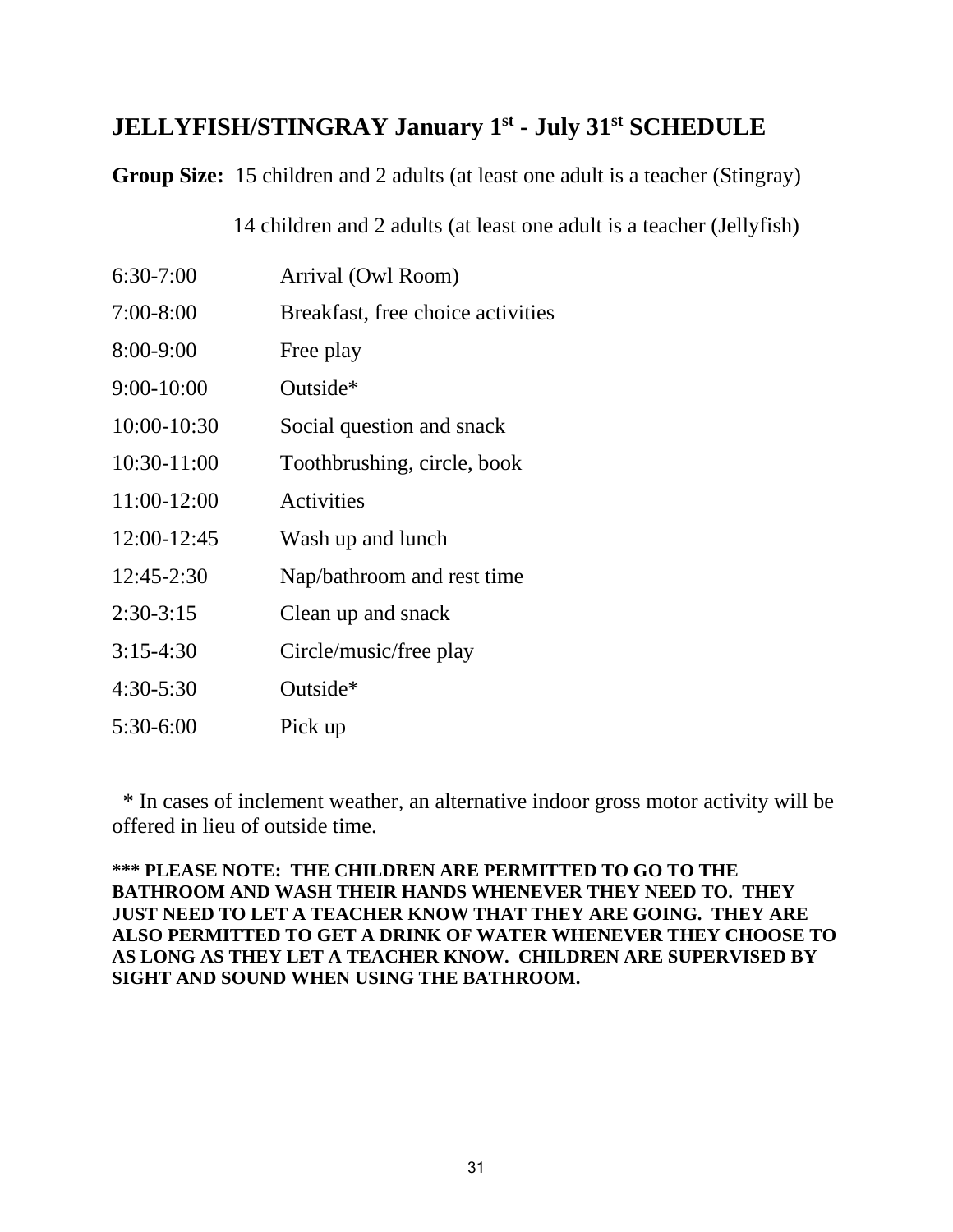# **JELLYFISH/STINGRAY FALL & WINTER SCHEDULE**

**Group Size:** 15 children and 2 adults (at least one adult is a teacher (Stingray)

14 children and 2 adults (at least one adult is a teacher (Jellyfish)

| $6:30-7:00$    | Arrival (Owl Room)                |
|----------------|-----------------------------------|
| $7:00 - 8:00$  | Breakfast, free choice activities |
| 8:00-9:00      | Free play and tooth brushing      |
| $9:00 - 10:00$ | Separate/free choice/circle       |
| 10:00-10:15    | Snack                             |
| $10:15-11:00$  | <b>Activities</b>                 |
| 11:00-12:00    | Outside*                          |
| $12:00-12:45$  | Wash up and lunch                 |
| $12:45 - 2:30$ | Nap/bathroom and rest time        |
| $2:30-3:15$    | Clean up and snack                |
| $3:15-4:30$    | Circle/music/free play            |
| $4:30-5:30$    | Outside*                          |
| 5:30-6:00      | Pick up                           |

 \* In cases of inclement weather, an alternative indoor gross motor activity will be offered in lieu of outside time.

**\*\*\* PLEASE NOTE: THE CHILDREN ARE PERMITTED TO GO TO THE BATHROOM AND WASH THEIR HANDS WHENEVER THEY NEED TO. THEY JUST NEED TO LET A TEACHER KNOW THAT THEY ARE GOING. THEY ARE ALSO PERMITTED TO GET A DRINK OF WATER WHENEVER THEY CHOOSE TO AS LONG AS THEY LET A TEACHER KNOW. CHILDREN ARE SUPERVISED BY SIGHT AND SOUND WHEN USING THE BATHROOM.**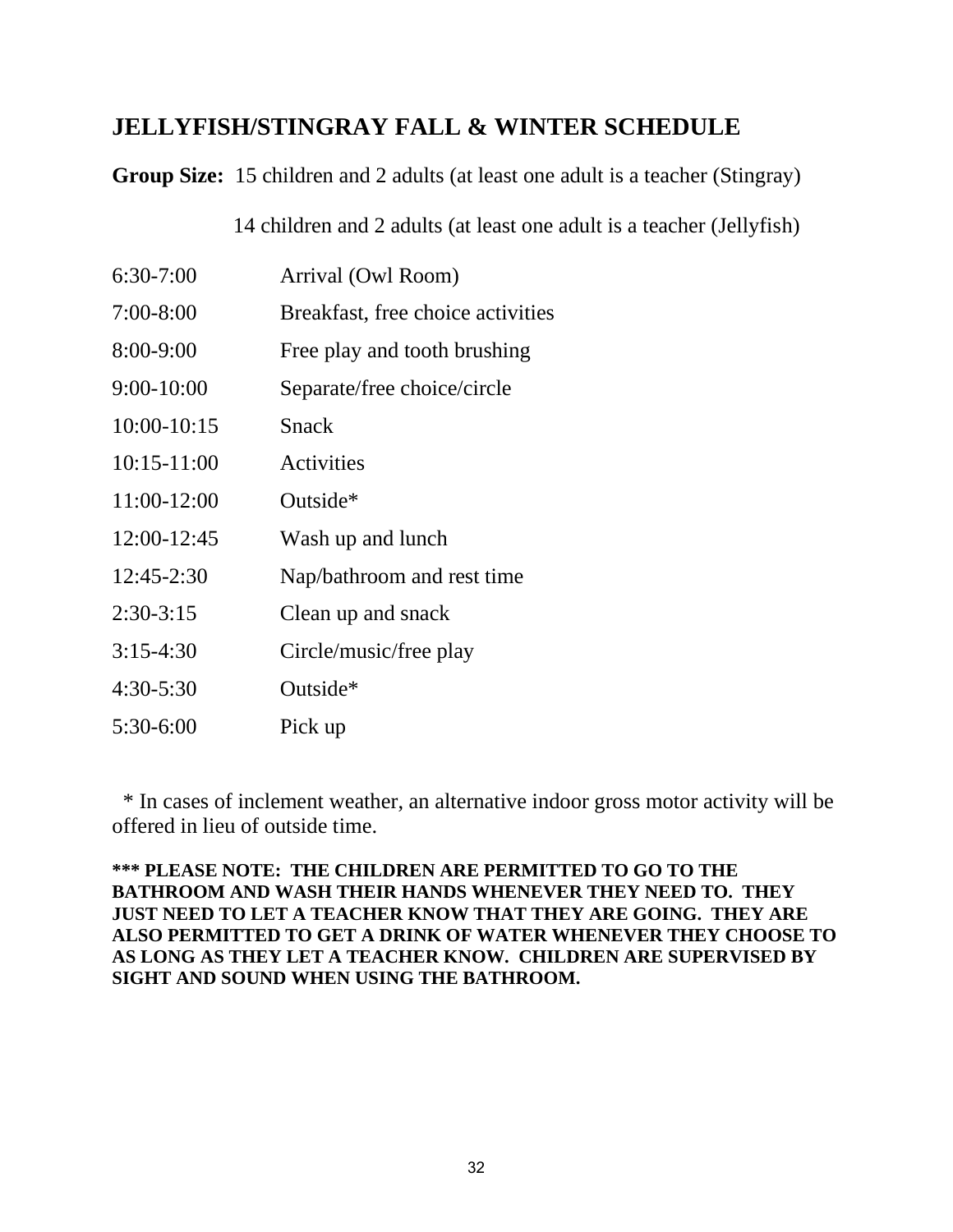# **SCREEN TIME:**

Screen time is defined as any time when children are watching/attending to a devise with a screen (phone, tablet, laptop, computer, television, etc.).

Screen time is to be used for educational purposes only and must be documented on the classroom curriculum. Instructional screen time is limited to 20 minutes per week. An exception to this policy is for a special event. Children may watch a movie/show for a preplanned activity such as a movie/pajama day, or for an impromptu activity such as inclement weather or other significant disruption to the typical routine. Screen time that exceeds the 20 minute per week limit and is not educational, may be used no more than one time per month (per classroom) and must be approved by the Directors of teacher in charge. Each usage will be logged in the office.

#### **NAP TIME:**

Our infant room has cribs available for every child who needs one. Older infants through our pre-K children are provided individual mats and blankets.

The infants sleep on their own individual schedules. All other classrooms have specific nap times (see classroom schedules).

Other than in the infant room, all children sleep on the floor on their mats. There is a mat chart in each classroom, indicating where each child sleeps. This is a set chart and only changes as children leave or enter the room or if a teacher feels it is necessary to relocate a child.

Each child, who needs support in managing behavior, will be approached, individually, depending on the situation. However, these guidelines will be followed as general rules for all children when discipline is the issue.

During nap time, the teachers in the room will rotate around the room and the proper ratios are always maintained. The teachers generally sit in the middle of the room doing paper work or course work. They will check on the children regularly and do rounds throughout the classroom. A child might be blocked by a book shelf, thus requiring the teacher to check on that child each time s/he does the rounds.

#### **GENERAL SUPERVISION OF CHILDREN:**

All children are supervised by sight and sound. The only exception is for preschool children, occasionally they will be observed by sound when they are going to the bathroom or at nap time. The older preschool bathroom is located outside the classroom with two separate stalls. The children go into the stalls alone but there is always a teacher present in the bathroom.

## **PLAYGROUND SUPERVISION:**

Teachers position themselves around the playground (NOT clustered together) to provide adequate supervision, especially near equipment where injury could occur.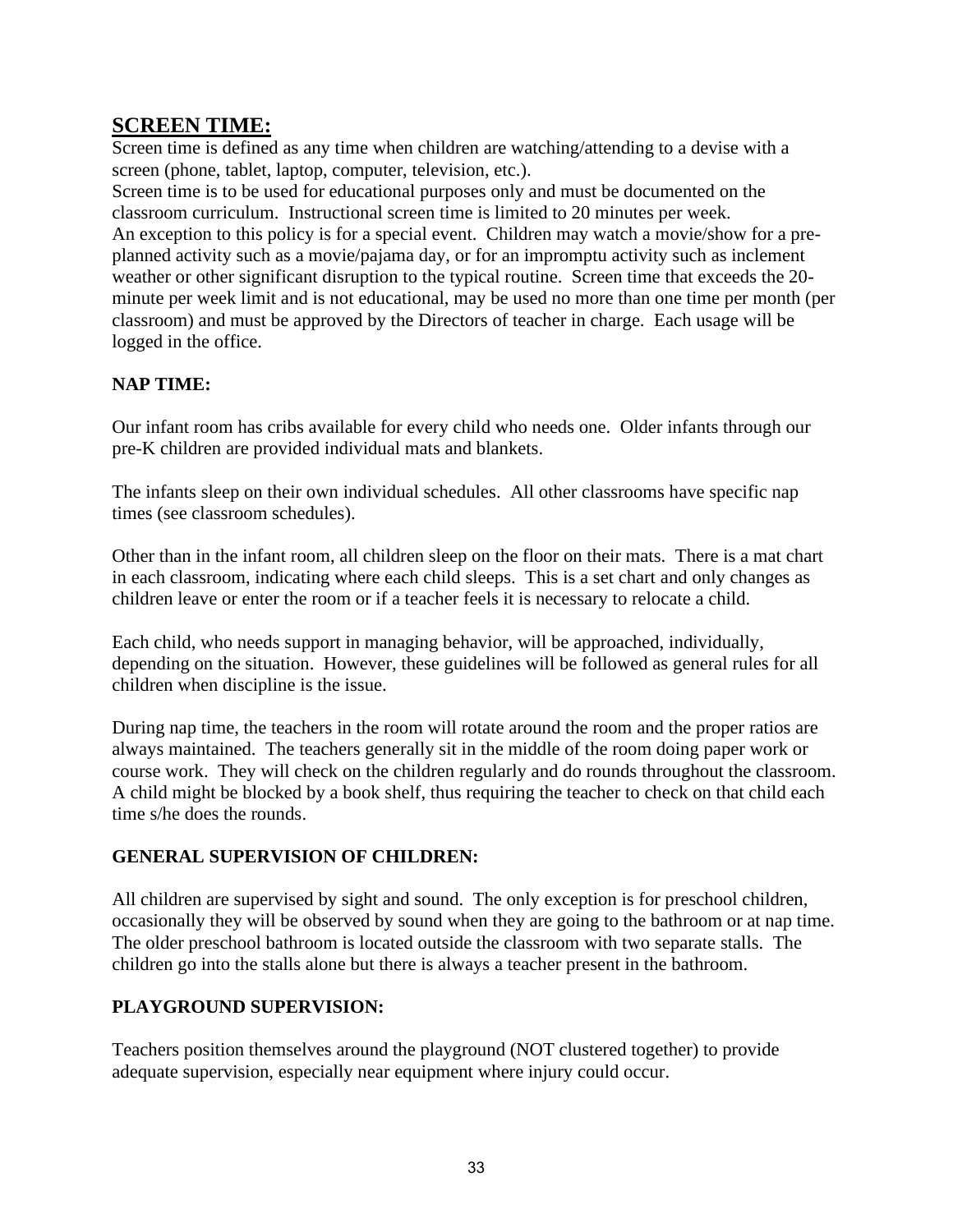#### **SCHOOL VACATION & SUMMER PROGRAM INFORMATION:**

Melrose Day Care Center is open year round and during all school vacations. Our hours do not change during school vacations either.

Melrose Day Care Center is also open all summer long. The day care schedule runs similar to a summer camp from the end of June to the end of August. The main difference in the daily schedule is that the children will spend more time outside in the mornings and the afternoons. For example, morning free play and morning activities are typically held outside, weather permitting. The day care offers water play and field trips during these summer months.

#### **CHILD GUIDANCE PLAN**

At MDCC, we believe that each child will develop at his/her own pace, and that each child is capable of success. Our goal is to nurture each child's growth journey and to help them reach their fullest potential; to help them become their best selves. We understand that children often make mistakes while they are learning, especially while learning how to interact with others and to be members of a group. During these times, it is our goal to educate families about developmental behaviors and challenging behaviors that are common at different ages. Children and their needs are unique and individual, so we handle behavior management individually with each child and family. The following, however, is a general outline we use when guiding children's growth and development:

1. The staff will ensure that each child understands the expectations and rules of the group.

2. The staff will speak in a low, firm, supportive, and non-threatening voice at all times.

3. The staff will state when and why a behavior is unacceptable in clear language that is appropriate for the child's developmental level.

4. The staff will help the child accept responsibility for his/her behavior.

5. The staff and child will discuss other ways to achieve his/her objective. If the child is not able or willing to participate in the discussion, the staff will offer the child an alternative to achieve his/her objective.

6. The staff will use redirection (guiding the child to a more desirable outcome or activity) as a primary behavior management technique.

7. The staff will give the child the option to calm down in a mutually agreed upon location within the group and with supervision. The child will be able to engage in a calm-down activity, such as reaching a book, using a fidget, holding a special lovey, etc. Staff will remain close to the child and help the child resume group activity when the child is ready. When possible, the child will determine the length of time he/she needs before returning to the group. If this is not possible, the staff will help the child return to group activity within 1 minute per year of age (1 minute for a 1-year-old, 2 minutes for a 2-year-old, etc.).

8. If the child's behavior requires consistent individual attention that is affecting the overall care of the group, or if the child is not able to return to group activity appropriately, staff will call the family to pick the child up for the day.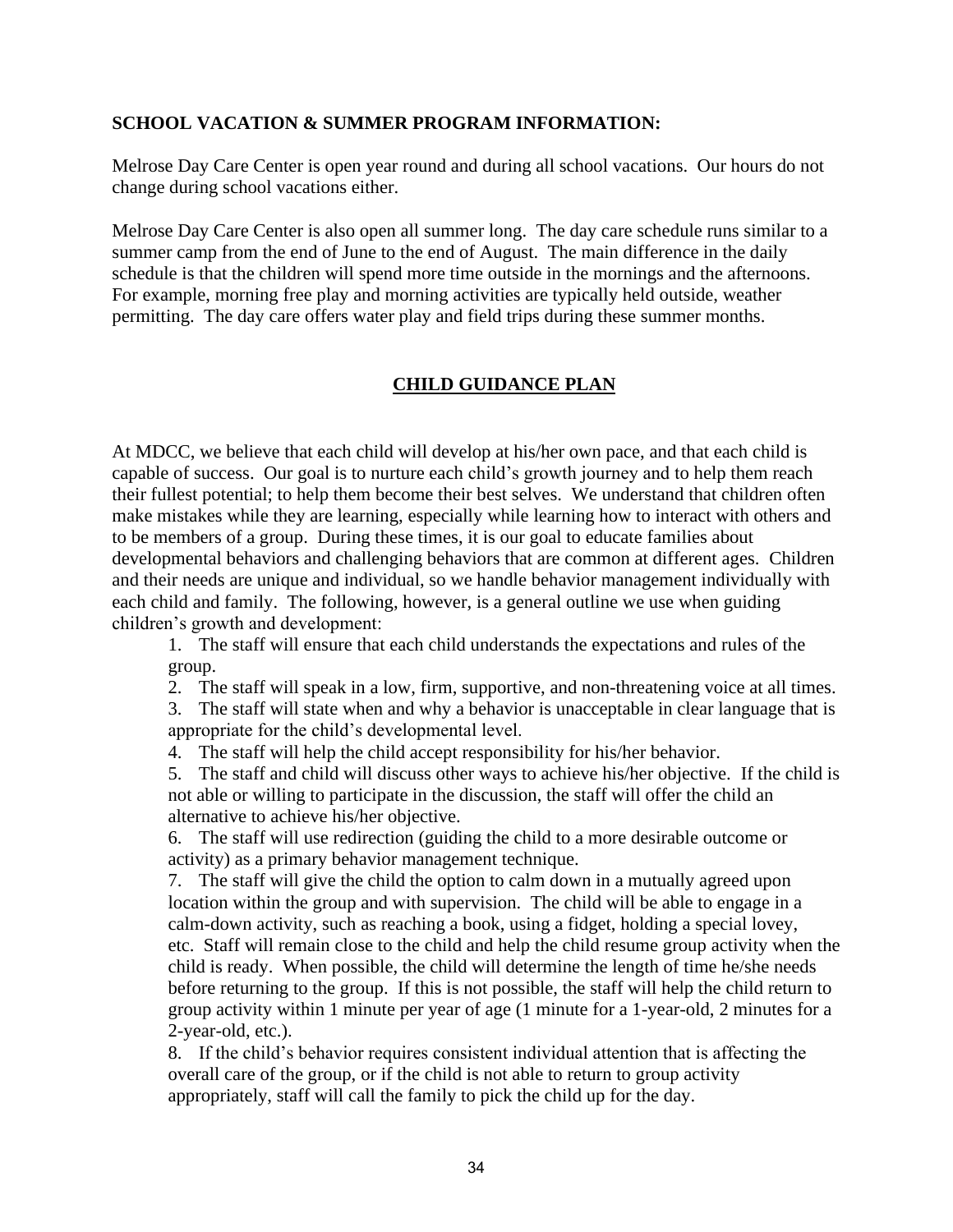9. In cases of escalating behaviors that cause injury to other children or staff or that cause disruption to the classroom, the staff and director(s) will work with the child's family to develop a plan to help the child while also ensuring care for the other staff and children involved. In these cases, MDCC may seek help from or refer the family to a specialist.

10. In cases of severe behaviors, such as biting or significantly hurting self or others in any way, MDCC reserves the right to send the child home immediately, without advanced warning.

11. Non-MDCC staff are not permitted to discipline children other than their own while at the Center.

#### **WRITTEN PLAN FOR REFERRAL SERVICES**

MDCC shall use the following procedures for referring parents to appropriate social, mental health, educational, and medical services for their child, should the Center staff feel that an assessment for such additional services or supports would benefit the child.

> 1. Any staff with a concern about a child will bring that concern to the child's main teacher(s) as well as to the director(s).

> 2. The child's main teacher(s) will review the child's file, including developmental history, documented communication with the family, past screenings and assessments, and any other relevant information.

3. The child's main teacher(s) will discuss the concerns and past communications with the family with the child's previous teacher(s).

4. After gathering information, the child's main teacher(s) will raise the concern(s) to the family, describing the observations, asking questions to gather information from the family, and informing the family that the teachers will be closely observing and documenting the child for a mutually agreed upon period of time.

5. At the conclusion of the observation period, the child's main teacher(s) will schedule a meeting to update the family of the observations. If the family is unable to schedule a meeting or if the observations eliminate concern, the teacher(s) may update the family via phone or email.

6. At that time, the teacher(s) will recommend next steps, which may include, but are not limited to, family and/or teacher(s) completing updated screening and/or assessment, implementing classroom strategies, further observation, or intervention from an outside consultant (with parental permission).

7. The teacher(s) may refer the family to other support services at any time after the initial observation/documentation period and family meeting if they feel that referral is in the best interest of the child. The teacher(s) will provide the family with a current list of referral resources.

8. Families must notify MDCC in writing as soon as possible if their child is receiving or qualifies for support services.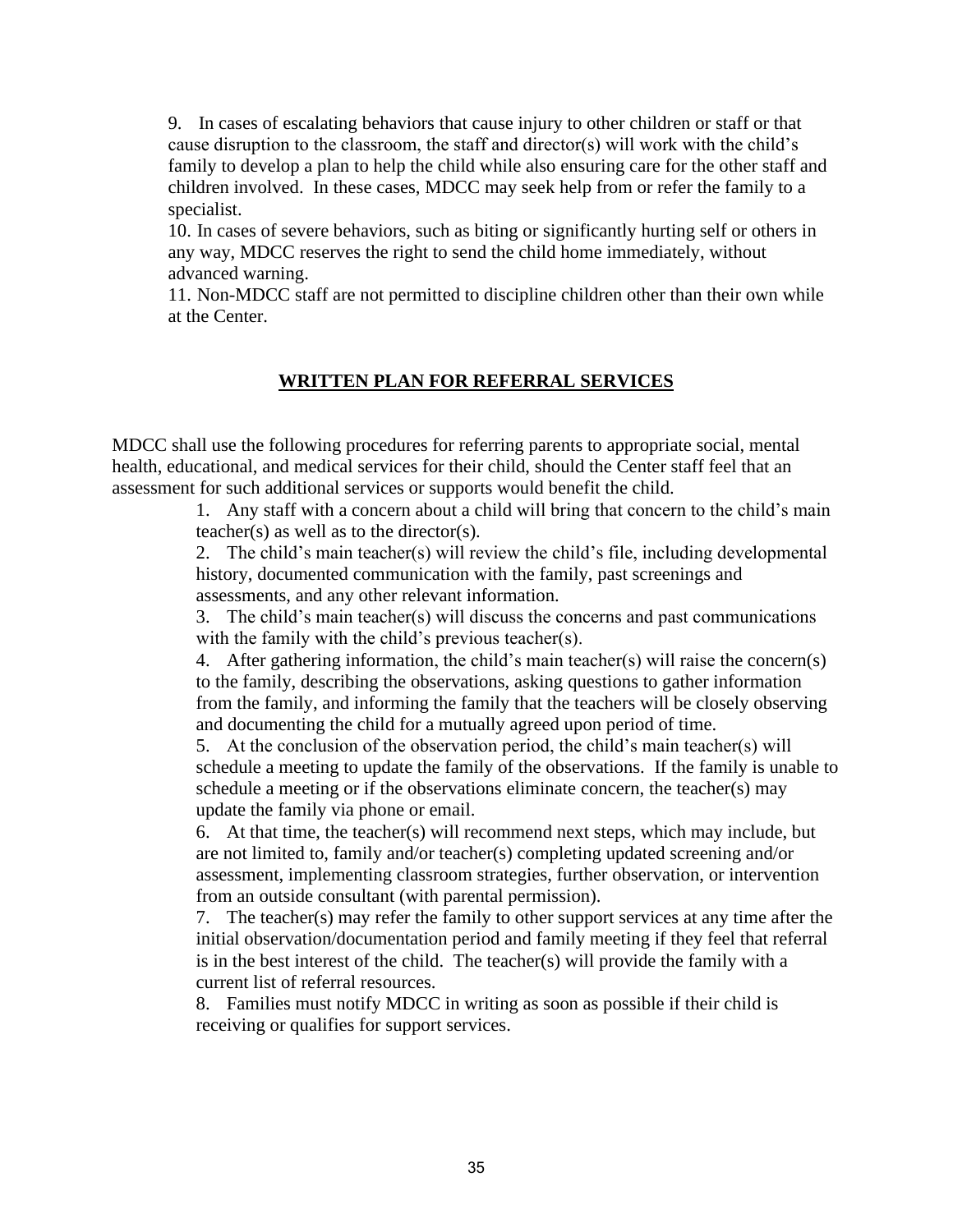#### **PROCEDURE TO AVOID SUSPENSION AND TERMINATION DUE TO CHALLENGING BEHAVIOR:**

At MDCC we believe that each child is on his/her own journey, growing and developing in his/her own unique way and pace. At times, a child's journey may include challenging behaviors. The teachers and director(s) strive to support all the children and families in a safe, nurturing environment, which includes balancing the needs of an individual child's challenging behaviors with the needs of the Center (including all other children, families, and staff). The following are steps the Center will take to avoid suspension or termination of a child's enrollment. **Please note** that if circumstances arise that require immediate suspension or termination, MDCC may not be able to follow this protocol.

1. The teacher(s) will schedule an initial meeting with the family to discuss the behavior and outcome of strategies and supports that have been attempted in the classroom so far. 2. The teacher(s) will discuss options with the family including, but not limited to, modifying the length of the child's day, referral options, and other Center interventions and supports. Common Center interventions and supports include social stories, visual cues/prompts, adjusting sensory stimuli, increasing movement breaks and methods, explicit individualized communication, modifying classroom environment and/or schedule, and short-term 1-on-1 supervision (shadowing).

3. The teacher(s) will set a plan and time frame (typically 2-4 weeks) to implement next steps for behavioral intervention (from the options above) as well as a follow-up meeting with the family.

4. If the behavior continues or if staff or children are continually injured due to the challenging behavior, the director(s) will intervene in further plans. The director(s) will offer consultation services for the child at the Center (only with parental permission) and training/support for the teacher(s). The teacher(s) and director(s) will implement additional strategies, including recommendations from consultants and training, that are within the means of the Center.

**Please Note**: In cases where a particular child is consistently being hurt, the teachers and/or director(s) will schedule a meeting with the family of the injured child to discuss the measures being taken to manage the situation. If your child is being hurt, and your child's teacher or a director has not reached out to you regarding this meeting, please contact the director(s).

#### **The following means of discipline are strictly prohibited:**

- 1. Corporal punishment, including spanking
- 2. "Time out"
- 3. Cruel or severe punishment, humiliation, or verbal abuse
- 4. Denial of food as a form of punishment
- 5. Shame or punishment for soiling, wetting, or not using the toilet
- 6. Physical restraint as a form of behavior management or punishment (including being confined to a swing, high chair, crib, etc.)

**Suspension**: If a child's behavior puts him/herself, staff, or other children at risk of injury, the director(s) will request that the child remain home for a period of time that the director(s) deems sufficient to determine next steps, attempt to break the cycle of behavior, and/or ensure safety. The period of time could range from immediate dismissal for the remainder of the day to up to 1 week. The family will remain responsible for tuition throughout this time.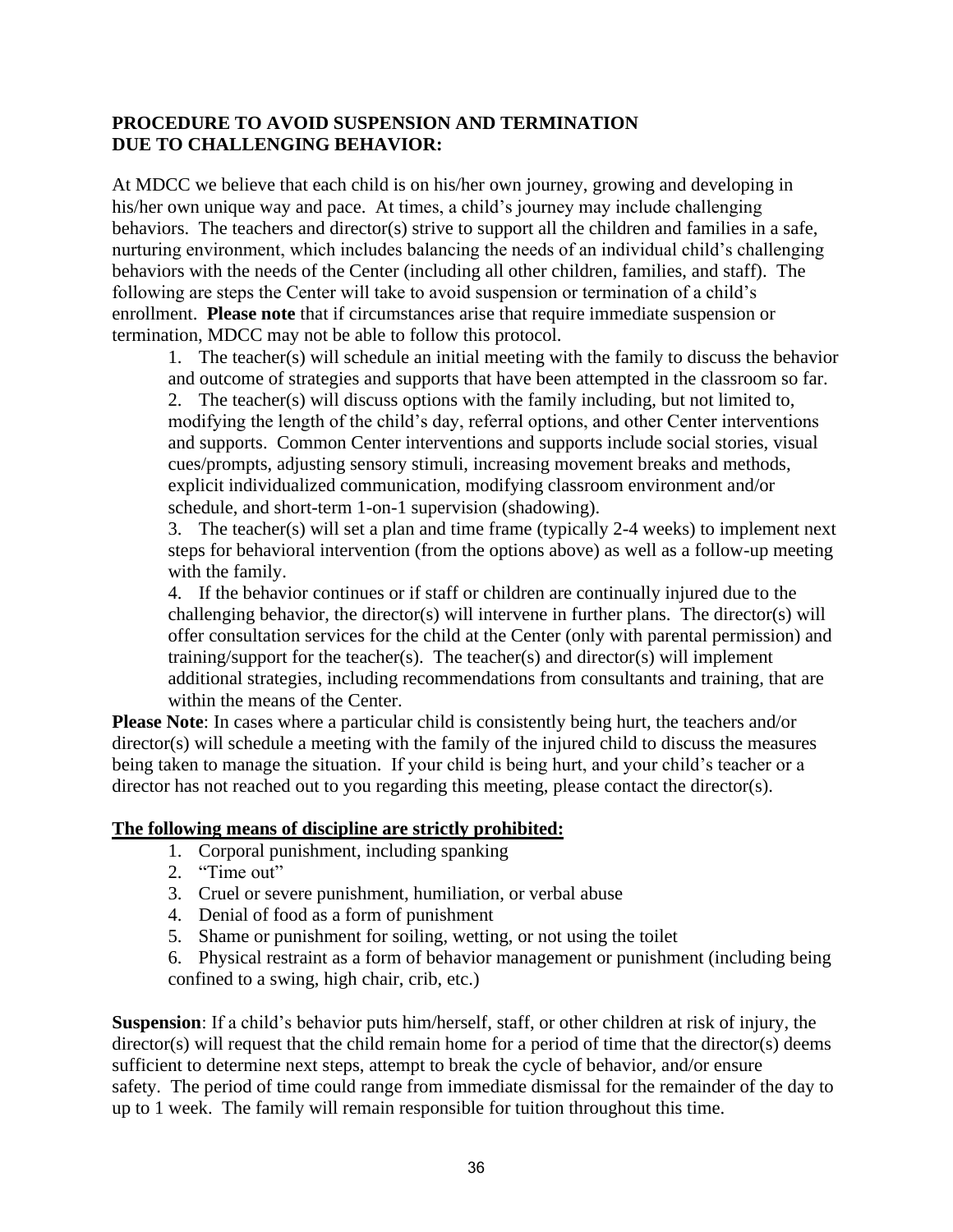**Termination**: Circumstances may arise that indicate that MDCC may not be a suitable placement for a child or family. MDCC reserves the right to request that a child or family leaves the Center, either immediately or by a specified date, if that decision is in the best interest of the Center as a whole. The family will receive a written notification explaining the reason for the enrollment termination. Whenever possible, the child's class will have a special snack on the child's last day, so the children have an opportunity to say goodbye. If the family would like, the Center will also provide a list of options that may benefit the child, including referral options or other placements or strategies. The following actions are considered due cause to terminate a child's or family's enrollment at MDCC:

1. Excessive biting

2. Severe behavior challenges that cannot be resolved and endanger the child and/or other children

- 3. Needs that require consistent one-on-one attention for a period of more than 30 days
- 4. Individual needs that the Center cannot accommodate
- 5. Family refusal to follow-up with referral recommendation by Center staff
- 6. Family refusal to cooperate with Center policies
- 7. Failure to pay tuition on time
- 8. Repeatedly picking a child up late from the Center
- 9. Any other circumstances that may be disruptive to the Center

**\* The Center always reserves the right to immediately terminate an enrollment if it is in the best interest of MDC**

## **RESOURCE AND REFERRAL LIST**

The following is a list of local services available to families and children, however it is not exhaustive. Some service contacts differ based on residency and some points of contact change over time. Therefore, the director(s) will provide updated contact information and additional referral information as needed.

#### **Social Services:**

North Suburban Child and Family Resource Network: 781-279-0300

WIC: 781-338-7578

Child Care Circuit: 978-686-4288

## **Mental Health Services:**

Eliot Community Human Services (formerly MSPCC): 781-861-0890

DCS Mental Health Inc.: 781-396-1199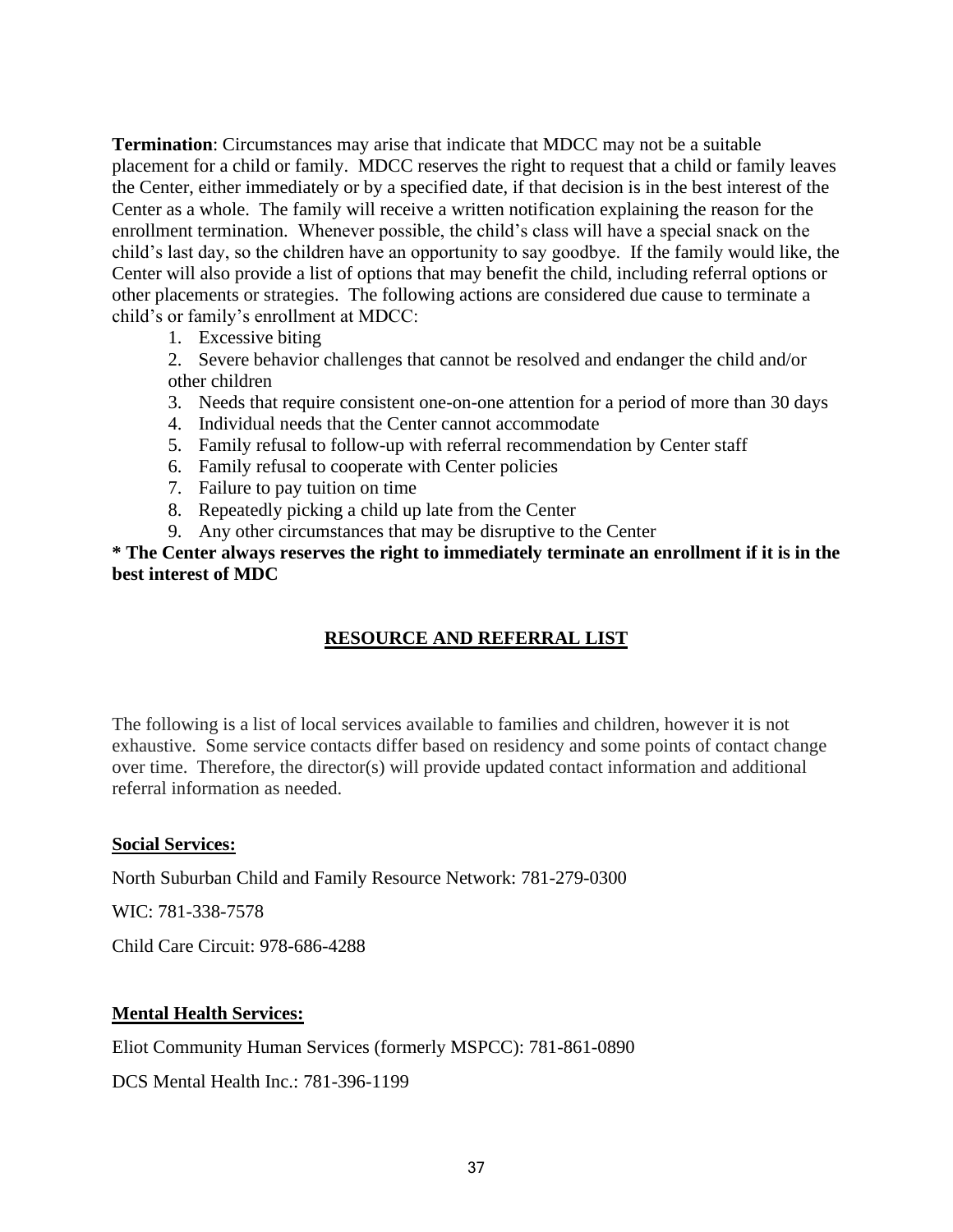National Alliance on Mental Illness (NAMI): 617-580-8541

#### **Educational and Special Needs Services:**

Early Intervention: services for children from birth to 3 years old Melrose area: Mary Bishop 781-935-3855 Public School Child Find: services for children from 2 years 6 month through 22 years old Melrose: Kim Leonard 781-462-3258

Communitas (formerly Emarc): 781-587-2200

Children's Neuropsychological Services: 978-749-2700

Federation for Children with Special Needs: 617-236-7210

Office of the Child Advocate: 617-979-8374

#### **Medical Services:**

Melrose/Wakefield Healthcare: 781-979-3000

Offering a variety of medical services and therapies; fam

ily, maternity, and post-partum support; as well as affiliations with local doctors and area hospitals

Mass Health: 800-841-2900

## **SPECIAL NEEDS POLICY**

When a child with a developmental delay or a special need would like to enroll at our Center, the Director will meet the family and take them on a tour of the Center.

If the child requires one-on-one care, due to the size of the group and teacher to child ratio, we may not be able to service the family. In this case, professional referrals will be given to the family.

Before the child enrolls, the Director meets with the staff to explain the child's particular needs. If the child has an IEP (Individual Education Plan), staff are made aware of the plan.

After the child enrolls, parents are included in all conferences regarding the IEP and the development of the child. Staff will meet regularly with the Director to discuss the IEP, as well as the program of the child.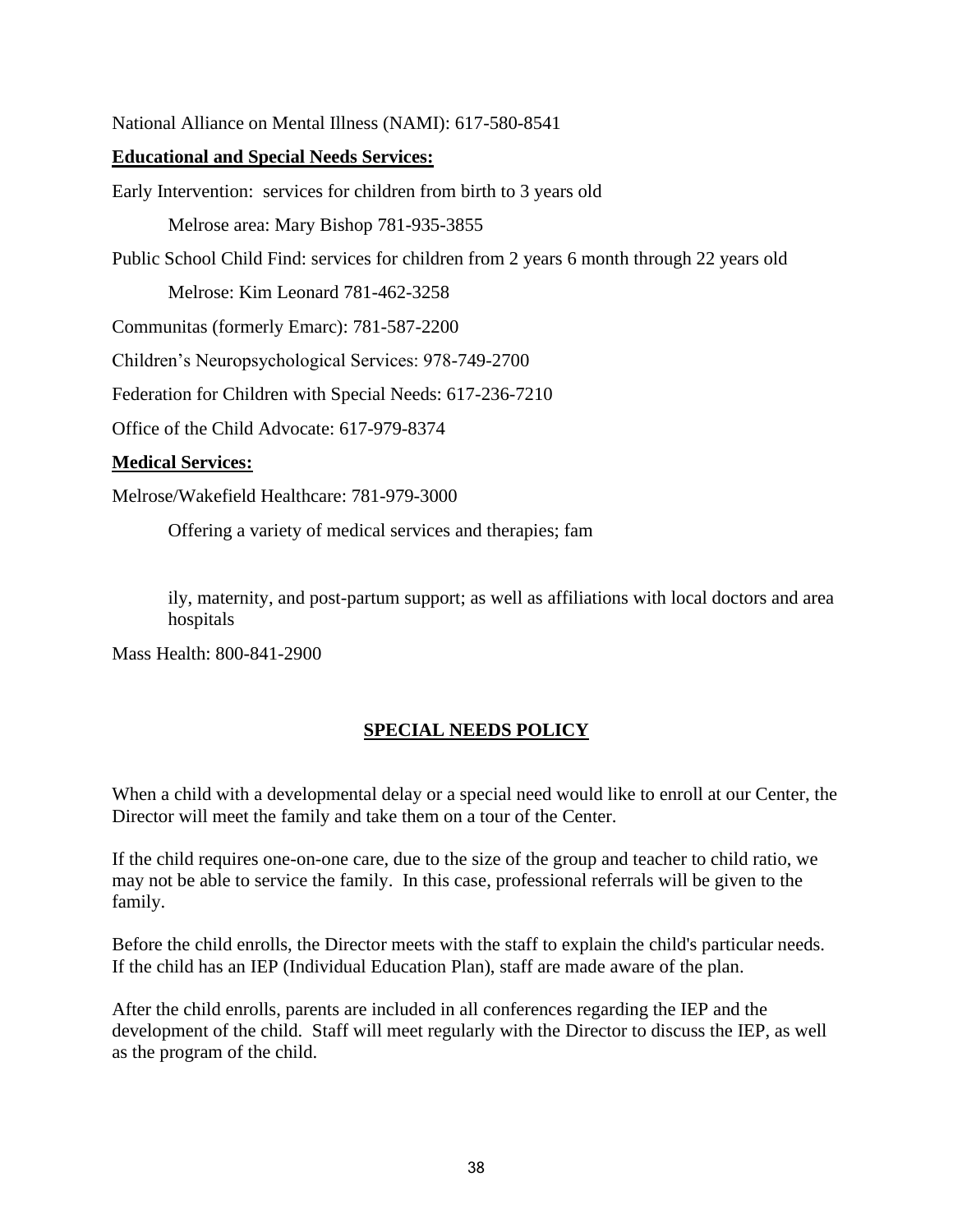## **INSTITUTIONAL ABUSE AND NEGLECT POLICY**

Whenever any incident of suspected abuse or neglect by any staff member of the Day Care Center is reported to the Director, the Director shall immediately notify the Board of Directors, and together they will investigate the allegation. If, as a result of this investigation, these people have "reasonable cause to believe" that a child is suffering from physical or emotional injury resulting from abuse, including sexual abuse or from neglect, the Director will notify the parents of the child and shall report the condition to the Department of Children and Families as per the Massachusetts General Laws, Chapter 119, Section 51-A. Immediately when a 51-A report is made, the accused staff person shall be suspended without pay. The Director and the Board of Directors shall consider the results of the DCF investigation and other relevant information to determine whether further disciplinary action, including termination, shall be taken or whether the accused staff member shall be reinstated if there is no indication that the staff person acted inappropriately.

In the event that an outside person or agency files a 51-A report raising concern about suspected abuse of a child in the program by a staff person, the Board of Directors shall immediately be notified. The suspected staff member shall be suspended without pay immediately. The Director and/or the Board of Directors will review the results of the DCF investigation and other relevant information to determine whether further disciplinary action, including termination, shall be taken or whether the accused staff member shall be reinstated if there is no indication that the staff person acted inappropriately.

Depending on the results of the allegation and the regulations of the Department of Early Education and Care, the person can return to work. However, until the investigation is complete, the allegedly abusive or neglectful staff member will not work directly with children. The Director will also notify EEC after filing a 51A report or learning that a 51A report has been filed alleging abuse or neglect of a child while in the care of the program or during a program related activity.

Melrose Day Center will cooperate in all investigations of abuse and neglect in any way the office deems necessary.

In the event that a staff member suspects abuse or neglect of a child by a parent, family member, staff member, or any person who may be associated with that child, that staff member is responsible themselves to report the suspected abuse or neglect to the Department of Children and Families. The staff member should inform the Director of the suspected abuse or neglect but it is the staff member's (not the Director's) responsibility to make sure that a 51-A is filed through the Department of Children and Families. All staff are mandated reporters.

Department of Children and Families: (617) 748-2000 Boston; (781) 388-7100 Malden

Department of Early Education and Care: (617) 988-6600 Boston; (978) 740-3060 Salem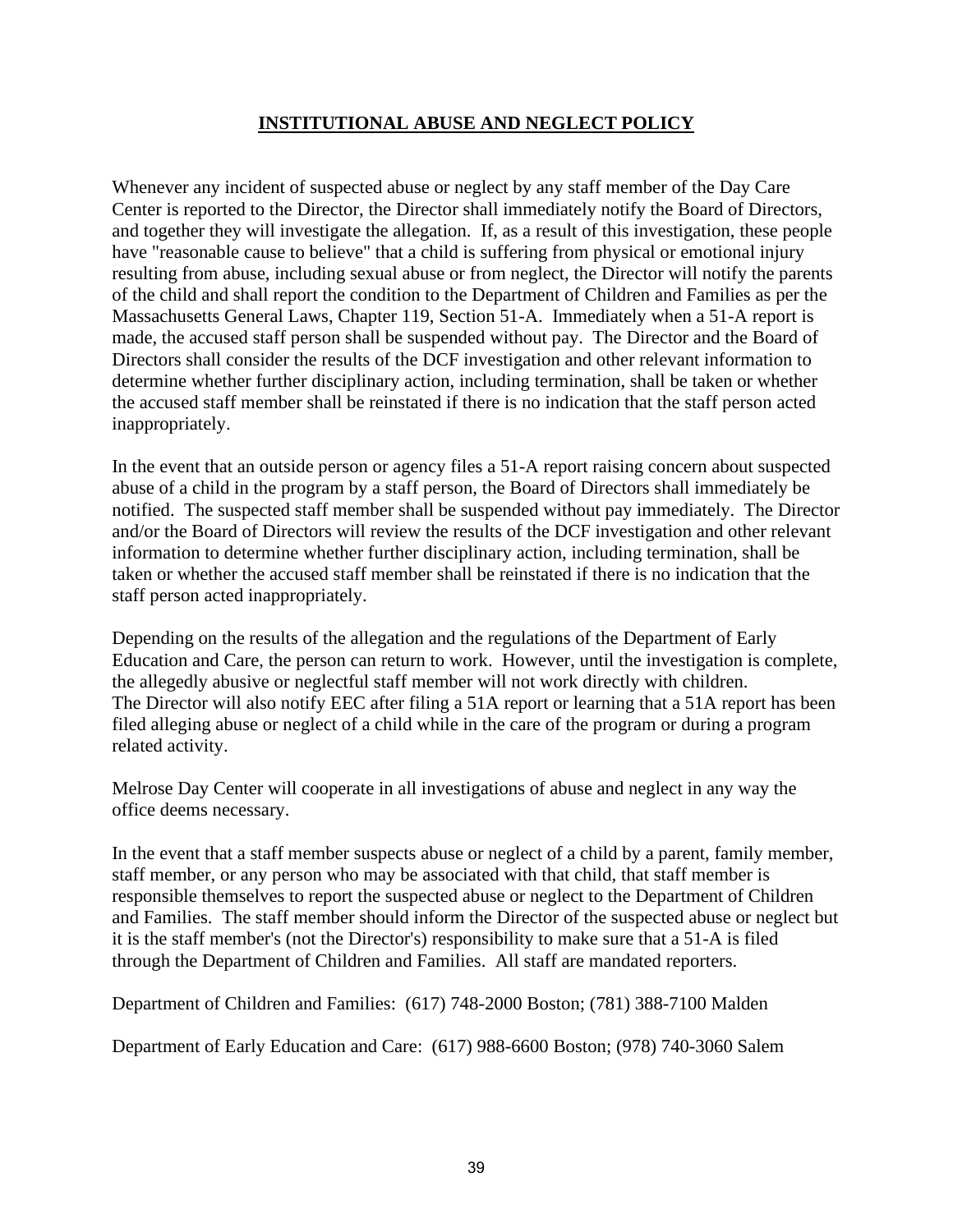## **STAFF INFORMATION**

The staff, along with a brief description of their duties, are listed below:

## **REPORTING RELATIONSHIPS:**

All lead teachers, teachers, volunteers, the cook and the administrative assistant report directly to the Directors. The teacher assistants, volunteers and substitutes report to the lead teacher of the room.

## **DIRECTOR/PROGRAM ADMINISTRATOR:**

The Director, along with the Board of Directors, sets all the policies relating to the operation of the day care, supervises all staff, oversees daily functioning of the program, and monitors all the finances of the Melrose Day Care Center, Inc.

The Director is the liaison for the parents, staff, and Board to each other and the community. Although parents should discuss day-to-day issues with the teachers, the Director is also available if you feel the need to discuss certain issues in more detail.

The Director is certified in Infant/Child First Aid and Infant/Child CPR. A Criminal Records Check is also done on the Director upon her/his employment and every 3 years thereafter.

The Director has a minimum of a Bachelor's degree with 9 credits in administration, leadership or management and at least 24 credits in Early Childhood Education, Child Development, Elementary Education or Special Education.

## **LEAD TEACHERS:**

Lead Teachers (called a Teacher through NAEYC) are either working on or have an Associate Degree or higher in Early Childhood Education, Elementary Education, Child Development or Special Education and have at least one year of experience in an accredited program or three year's experience in a non-accredited program. They are responsible for overseeing their room. They work with the teachers or assistant teachers to plan and implement the daily curriculum, provide progress reports for each child at least twice per year, as well as maintain effective daily communication between parents and staff.

All lead teachers are certified in Infant/Child First Aid and Infant/Child CPR. Criminal Records Checks are also done on all lead teachers, upon their employment and every 3 years thereafter.

## **TEACHERS:**

Teachers all have at least one course in Early Childhood Education and varied experience working with young children (as defined by the Department of Early Education and Care – EEC). Many of our teacher qualified staff (as defined by EEC) are considered assistant teachers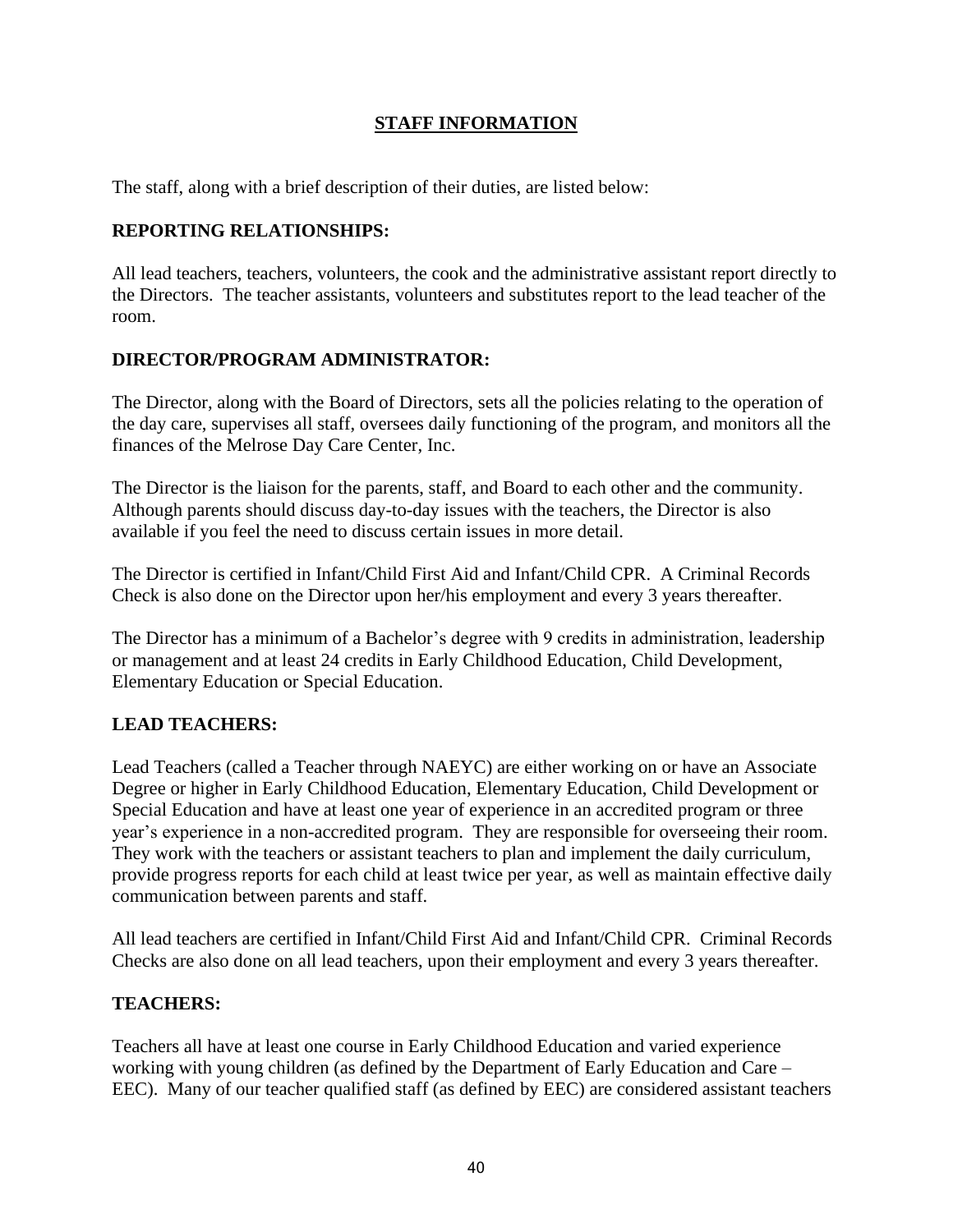through NAEYC. All assistant teachers (as defined by NAEYC) have graduated from high school or have their GED and are working toward (or have obtained their CDA) Child Development Associate. And they must have at least 9 months experience working with children the same ages of children in their classroom. The teachers in each room work with the lead teacher to plan and implement curriculum, fulfill the necessary amount of progress reports for each child, and maintain a pleasant flow of communication between themselves and the parents.

All teachers are certified in Infant/Child First Aid and Infant/Child CPR. A Criminal Records Check is done on all teachers upon their employment and every 3 years thereafter.

## **TEACHER'S AIDES:**

The aides may be full or part time. They are responsible for helping the lead teachers and teachers with the children and their daily activities. They are also responsible for doing things that the lead teachers or teachers may not be able to do because they are needed to be with the children. Some of these duties may be: washing snack dishes, putting away yard toys, snack preparation, etc. Teacher's aides are never left alone with a group of children.

All aides are certified in Infant/Child First Aid. A Criminal Records Check is done on all aides seventeen years or older upon their employment and every 3 years thereafter.

## **ADMINISTRATIVE ASSISTANTS:**

The Administrative Assistant positions can be either a part time or a full time position. They are responsible for handling the general business management and record keeping of the day care, including paying all bills and doing monthly invoices for families enrolled at the Center. They are also responsible for all filing, maintaining staff and child records, doing general typing for teachers and the Director, and ordering supplies for the office and classrooms. They assist the Director with enrollment and monthly state billing. They also answer the phones, set up appointments, and take messages. A Criminal Records Check is done on all Administrative Assistants upon their employment and every 3 years thereafter.

## **COOKS:**

The cooks plan the menus, buy the food, prepare all food, and clean up the kitchen. The Administrative Assistant posts the menus each week. A Criminal Records Check is done on all cooks upon their employment and every 3 years thereafter.

#### **SUBSTITUTES:**

If a staff person is absent and our staff:child ratios are out of compliance, substitute teachers will be hired on a day-to-day basis. The Center also has a floating teacher, who is used to cover for permanent staff when they are out sick or on vacation. Any sub who is not teacher qualified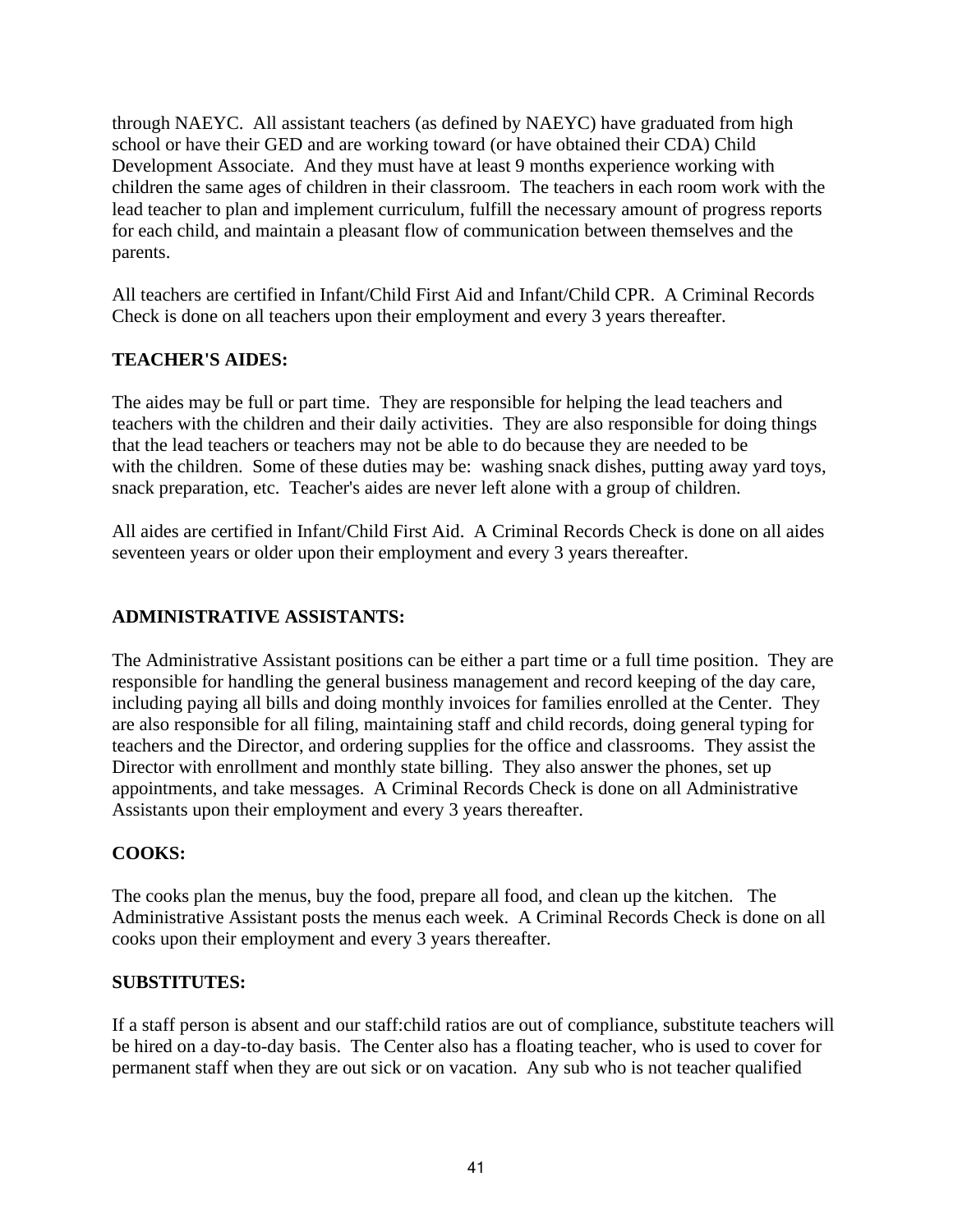(EEC regulations) will always be under the direct supervision of a qualified teacher. A Criminal Records Check is done on all substitutes upon their employment.

### **STUDENTS/VOLUNTEERS:**

Periodically, local schools, universities, or youth organizations will ask to place a student in our program as a learning experience. All students are carefully screened by the Director and given close supervision. The same is true of volunteers. All students/volunteers are under the direct supervision of an EEC qualified teacher. A Criminal Records Check is done on any regularly scheduled student or volunteer. If a student or volunteer is coming in for a brief observation or visit, a CORI would not necessarily be done, however, these people are NEVER left unsupervised with children. MDCC staff would always be present when the student or volunteer is with children.

The Director or designated supervisor will be responsible for documenting the dates, hours and responsibilities of each volunteer. This document will be initiated weekly by both the volunteer and their supervisor. Upon completion of the volunteer period, the document will be placed in the volunteer's file.

All volunteers go through the same orientation that paid staff go through.

## **CORI POLICY:**

All employees and volunteers undergo a criminal records check prior to employment. Without a completed criminal records check (through EEC and DCF), the staff person cannot begin work at MDCC. The CORI is re-done every 3 years. If there is a question on the CORI once it is returned, the Directors will use their discretion to determine the status of the employee's possible or continued employment at MDCC.

As a condition of employment at MDCC, we must receive a satisfactory completion of a complete Background Record Check investigation, including CORI, DCF, SORI and fingerprintbased checks.

## **PARENT INVOLVEMENT**

## **COMMUNICATION:**

Teachers and parents need to be in frequent contact with each other. Try to speak with the teachers when you pick up your child. The infant rooms give a daily sheet to all parents, describing what your child ate, when they slept, and any other important facts you need to know about your child's day. Most rooms will jot down on a white board in the room what was served for meals that day and anything special they did during the day as a group.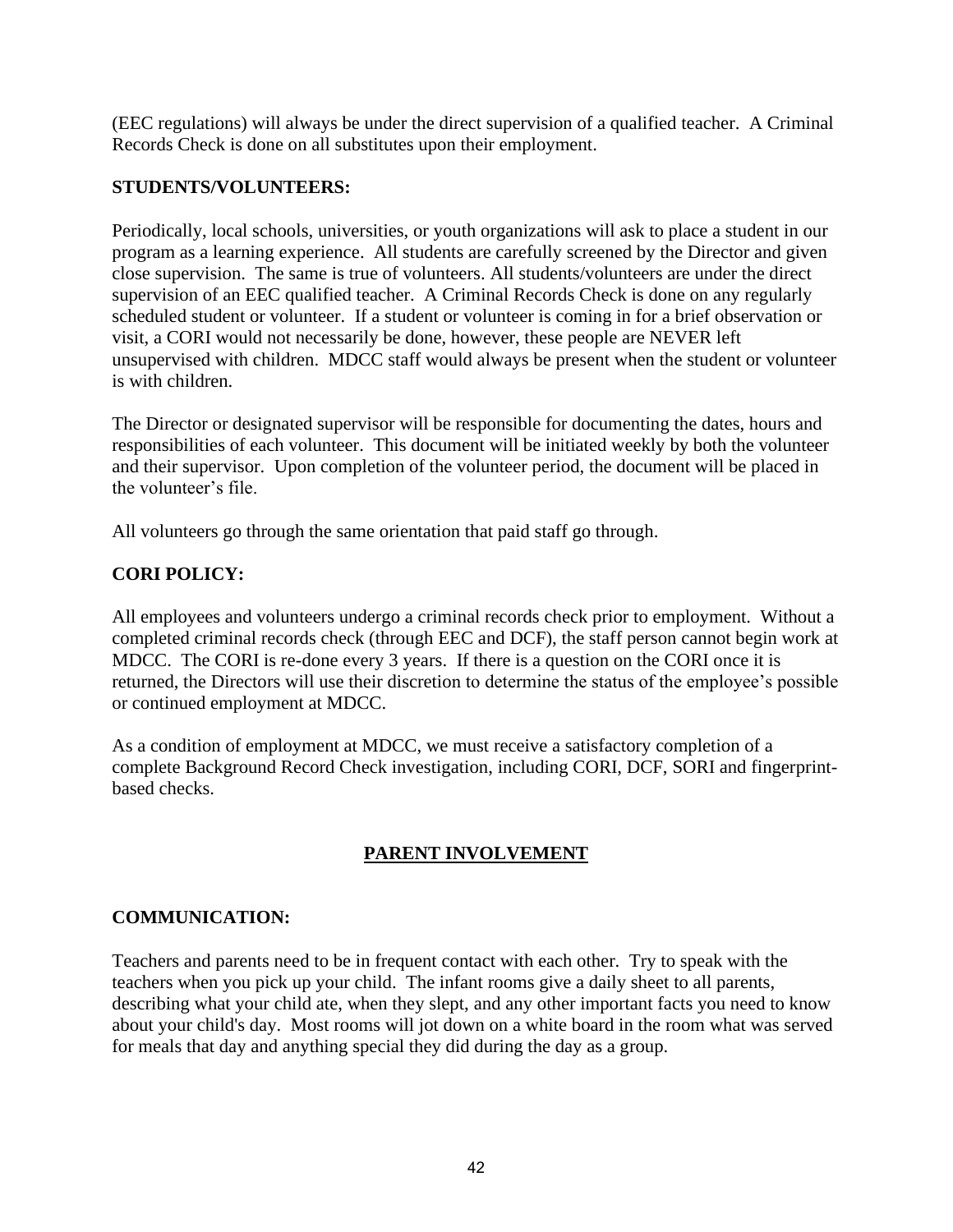In addition to this, some parents like having a teacher/parent notebook available so they can further communicate with their child's teacher. Typically, these notebooks are filled out on a weekly or bi-weekly basis. The teachers will write a little note and send it home on the last day of the week for your child and then we ask that the parent writes in the notebook over the weekend and brings it back to school the following week. This is a nice way to facilitate conversation with your child about what happens at school. It also really helps to improve teacher/parent communication. If you would like to have a daily or weekly communication notebook, please speak to your child's teacher about this.

The directors and administrative assistant use email as a regular form of communication to families as well. All classrooms also have their own individual email account. We have one classroom who has created a blog for the families. We also have a website where information is posted as well as a Facebook page.

Families are always welcome to call the Center as well. Teachers will call parents when necessary as well.

These methods help to keep parents and staff mutually informed so that a consistent and sensitive environment can be created for the children.

In addition to the daily communication, each classroom writes and distributes a monthly newsletter. This newsletter has important notices in it such as special events which are going to occur during the month, any days the Center would be closed during the month, and the overall classroom schedule (theme) for the upcoming month.

In cases where a family needs communication in a language other than English, the appropriate (translated) materials will be provided to the family. If a translator is necessary, that will be provided as well.

**For all classrooms:** All classrooms will be as sensitive to the individual needs of the children in the room as much as possible. In certain classrooms, each teacher will be specifically in charge of a certain group of children for things such as their bi-annual evaluations and any other specific developmental issues relevant to the child. Some of our classrooms, however, work together on these things, so the group is treated as a whole. However, if you would prefer for a specific teacher to handle these more "major" things for your child, please either speak to the teacher yourself or talk to one of the Directors.

## **ASSESSMENT PLANS FOR CHILDREN:**

Children's progress is assessed at least three times a year. For children with disabilities and for children under 15 months of age, their progress is assessed at least 4 times a year. Upon entry, teachers observe children using checklists or progress reports and document their observations. Any concerns observed are shared with the Director and then with parents.

In addition, two written progress reports are completed for each child, every six months. If the child is under 15 months a progress report is done every three months. Children are observed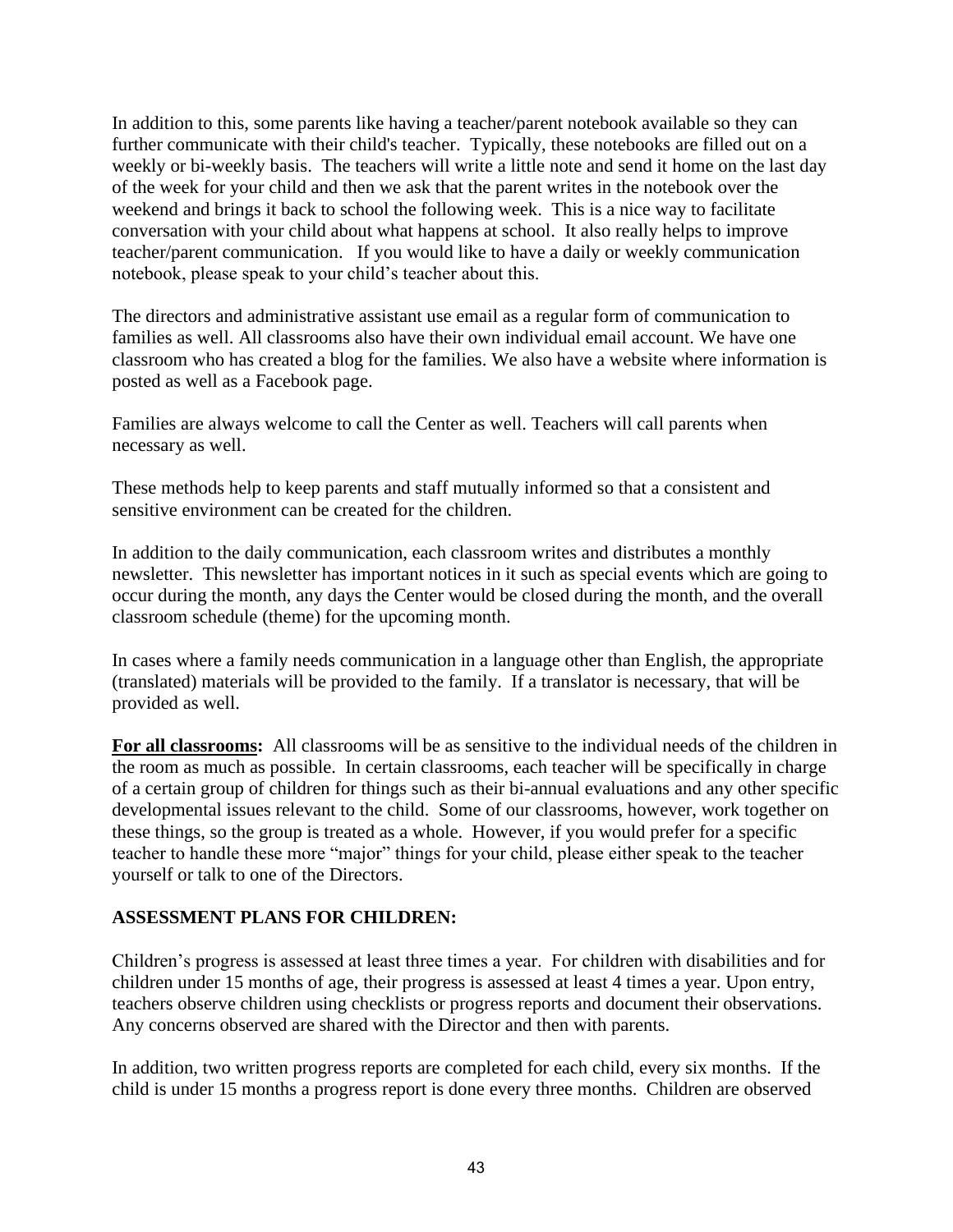during the classroom day by staff and observations are documented in anecdotal records or checklists. Teachers will also observe and identify children's interests and needs. Children may be asked to do individual tasks identified in the progress reports if the teacher has not observed these tasks previously. Teaching teams meet together to discuss each child individually and complete the written progress report.

Families are notified when the progress reports are being completed and invited to meet with their child's teacher to discuss the progress reports. Individual day and/or evening meetings are scheduled with teaching staff and families to meet and discuss the progress reports. Copies of the completed progress reports are given to each family. Strengths and goals are developed for each child. Families are invited to contribute to this area.

Children's progress reports are filed in their individual files and kept confidential. Information regarding a child's progress is only shared outside the program with written permission from the child's family.

Teachers use the information gathered during this assessment period in a variety of ways, such as:

- Using children's interests to identify curriculum themes;
- Plan curriculum and classroom environment to meet the needs of the children in the classroom;
- Adapt curriculum, teaching practices and classroom environment to meet the individual needs of each child;
- Set individual goas for the children;
- Identify areas of the curriculum that need improvement;
- Identify children who may need referrals for additional developmental screening at the public school or other community resources.

## **CLASSROOM PARTICIPATION**:

Parents are encouraged to visit the Center throughout the year. You may want to share in a daily activity or plan a special project to do with the whole group. Although parents are free to drop in any time, if you would like to participate in an activity, please let your child's teacher know in advance.

## **PARENT CONFERENCES**:

Scheduled conferences for the parents and teachers are of tremendous importance in setting appropriate goals, exploring the child's needs and discussing areas of concern and progress. The teachers strive to set these up at convenient times for parents to attend but if an alternative time is more convenient, we are willing to accommodate that. The teachers try to give parents specific ideas in regards to their development at home and at school. Teachers will schedule a minimum of four conferences for infants and two conferences for toddlers, and preschoolers. Others can be arranged as needed. If parents would like to discuss programmatic issues rather than childfocused issues, please arrange an appointment with the Director.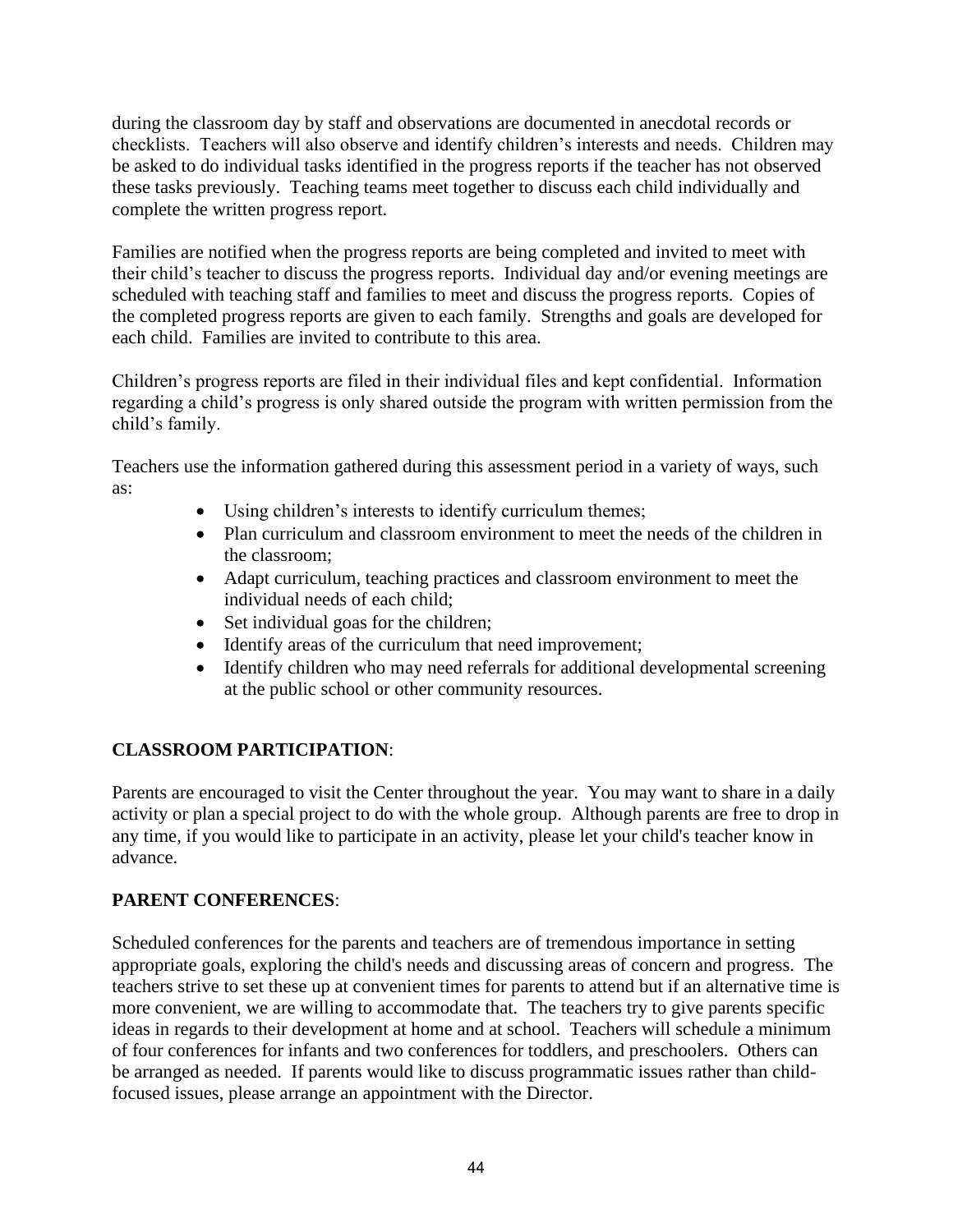### **BOARD PARENTS:**

Each year, a parent or parents will be asked to serve on our Board of Directors as a parent representative. These parents will serve as liaisons between the Board and the classroom. They will attend board meetings five to six times a year and help with various board events throughout the fiscal year. The busiest time for board enrollment is at the beginning of our fiscal year, which is on July 1<sup>st</sup>. According to the Board's By-Laws, it cannot be comprised of more than 50% parent representatives. As openings become available, the Director will ask parents if they are interested in serving on the Board. We try to have a parent representative from each age group in the Center.

## **SPECIAL EVENTS:**

Parent/Board/Staff events are held throughout the year. They will be held in the mornings or evenings and may take the form of pancake breakfasts, potluck dinners, workshops, etc. These events are good times to meet other parents, speak with Board members, and chat with the staff on an informal basis. Parents are encouraged to make every effort to attend these gatherings.

#### **EMAIL:**

The day care communicates regularly through email. All newsletters and other correspondence are sent via email. Parents will be asked for their email address upon enrollment and are then responsible to inform the office of any changes. We do this for efficiency purposes as well as to strive to be more "green" by saving paper.

#### **WEB SITE:**

The day care center also has its own web site. m**elrosedaycarecenter.com.** All sorts of things are available on the web site: a full copy of the parent handbook, our menu, event photos, child rearing tips, etc., etc.

#### **PARENT BULLETIN BOARD:**

The large bulletin board to the left when you enter the day care center from the playground will have information posted for parents. There is also a smaller bulletin board to the right as you enter the brown doors off the parking lot with parent information on it. Please take a minute to look at one of the boards each day.

#### **PARENT "MAIL BOXES":**

In an effort to become more environmentally friendly and to cut costs, the daycare is sending out all information to parents by email. If there are any notices or letters from the Director, or a teacher, they are emailed to parents. If parents do not have email or do not want information sent to them this way, they should come to the office to ask for a hard copy of all information that is sent out. Remind parents to check their emails daily because often the letters have requests for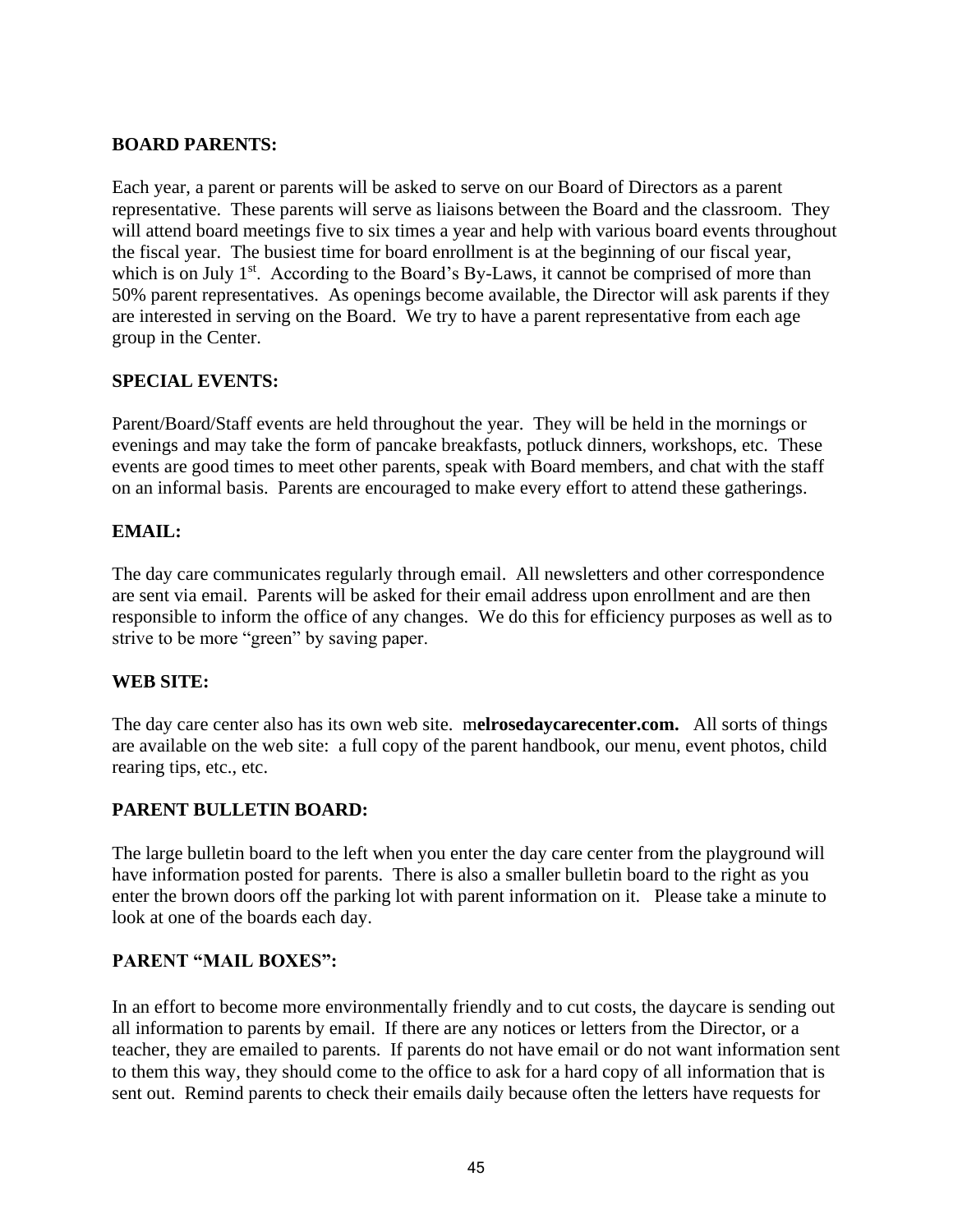information with deadlines. In addition, a hard copy of information will be attached to the parent board as you enter the daycare by the brown doors.

All parents have mailboxes in their own individual classrooms for any information that cannot be sent by email and for children's craft projects. Please ask your child's teacher where your specific mailbox is located. Please check your mailbox daily also. Staff members must receive authorization from the Director before disseminating any information to parents in their mailboxes.

#### **FUNDRAISERS:**

During the year, Melrose Day Care Center holds many fundraisers and participates in a lot of community events. In order to do this, we need help and support from parents. The proceeds from these fundraisers are typically used for "extras" and enrichment activities for the children, which are over and above our annual program budget.

## **HEALTH POLICIES**

## **IF YOUR CHILD HAS AN EPI-PEN, EMERGENCY MEDICINE OR A CHRONIC MEDICAL CONDITION, WE WOULD NEED AN INDIVIDUIAL HEALTH CARE PLAN FORM FILLED OUT.**

With written permission from a child's health care practitioner, a parent may train staff in the implementation of their child's individual health care plan.

Your child's doctor must complete the Massachusetts School Health Record, including the lead screening, or provide us with a similar form of his/her own.

You must also fill out all enrollment forms prior to your child's first day at school.

Children must have had a complete physical within six months of the completion of the medical form. This form along with the other enrollment forms must be updated every year on or before your child's anniversary date.

For the sake of your child's comfort and the health of the other children, please keep your child home if any of the following conditions exists:

fever diarrhea vomiting untreated infection, e.g. strep throat, ear infection infectious rashes contagious conditions, such as lice or chicken pox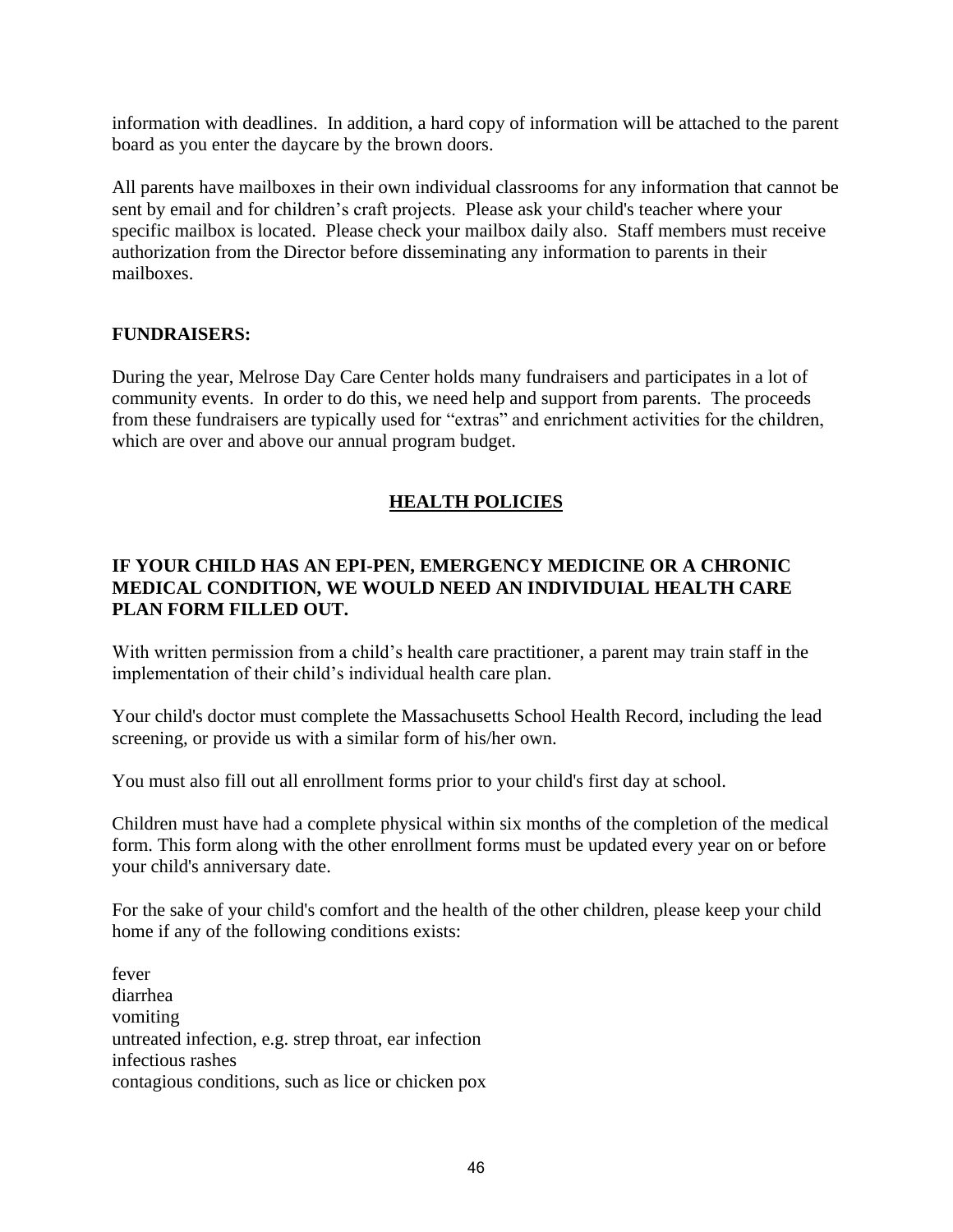If your child has an infection that requires antibiotics, s/he can return to the Center after they have been on the antibiotic for at least 24 hours and only if no fever is present.

If your child is sent home with a fever, s/he must be fever-free for at least 24 hours **without medicine** before s/he may return to school.

If your child has a communicable illness, e.g. lice, strep throat, chicken pox, etc., you must let his/her teachers know; they will inform the other parents and the Center's health care consultant.

If your child becomes sick while in our care, your child's teacher will call you to take your child home. If you cannot be reached, your delegated "emergency" person will be expected to pick up your child and provide care until you return. Please be sure that the people on your emergency list understand that responsibility. Your child will be placed in a quiet, cozy area in the Center and will be supervised until you or the emergency person arrives. If a parent is asked to pick up their child, they must arrive at the center to pick up their child within 1 **hour** of the time of the phone call.

Prescription medicine can be administered by staff ONLY with a note written by the child's doctor specifying dosage and restrictions. Medication must be in the original prescription container. Non-prescription medication may be administered by staff, but we also need a doctor's note specifying dosage and duration.

It is a requirement from the Department of Early Education and Care (EEC) that all children 12 months and older must have a lead screening done prior to enrollment in the Center and then **annually** after that.

Although we understand that it is difficult for a parent to miss work, in many cases it is not in the best interest of the sick child and/or the center community to have the child at Melrose Day Care Center. The MDCC health policies set up the basic criteria that MDCC follows regarding necessary treatment, and exclusion of MDCC care, for common conditions found in early childhood. In general, we ask a parent not to bring their child to MDCC if their condition is contagious, requires medical treatment, or if the child is obviously too uncomfortable functioning in group care. Also, if your child's condition requires a 1:1 ratio or if it interferes in any way with the adult/child ratio, we are unable to allow them to attend MDCC that day. For example, we cannot accommodate requests to keep a child inside for the day due to mild illness (cold) or due to weather. The only way this would be possible would be if part of the group happened to be staying in anyway.

The MDCC staff try to be reasonable when determining whether or not a child is sick; however, we do adhere strictly to the health policies, for the benefit of the sick child and the total group. If a parent is asked to pick up their child, they must arrive at the center to pick up their child within 1 **hour** of the time of the phone call. If a parent will not be at their usual number, they must leave the number where they can be reached in case their child becomes ill during the day. If your child appears to have symptoms of illness, as described in the policies listed below, please keep her/him home. When in doubt, a parent is welcome to call the center in the morning to ask for advice in judging the condition. Please try to call before 9:00 a.m. if you know your child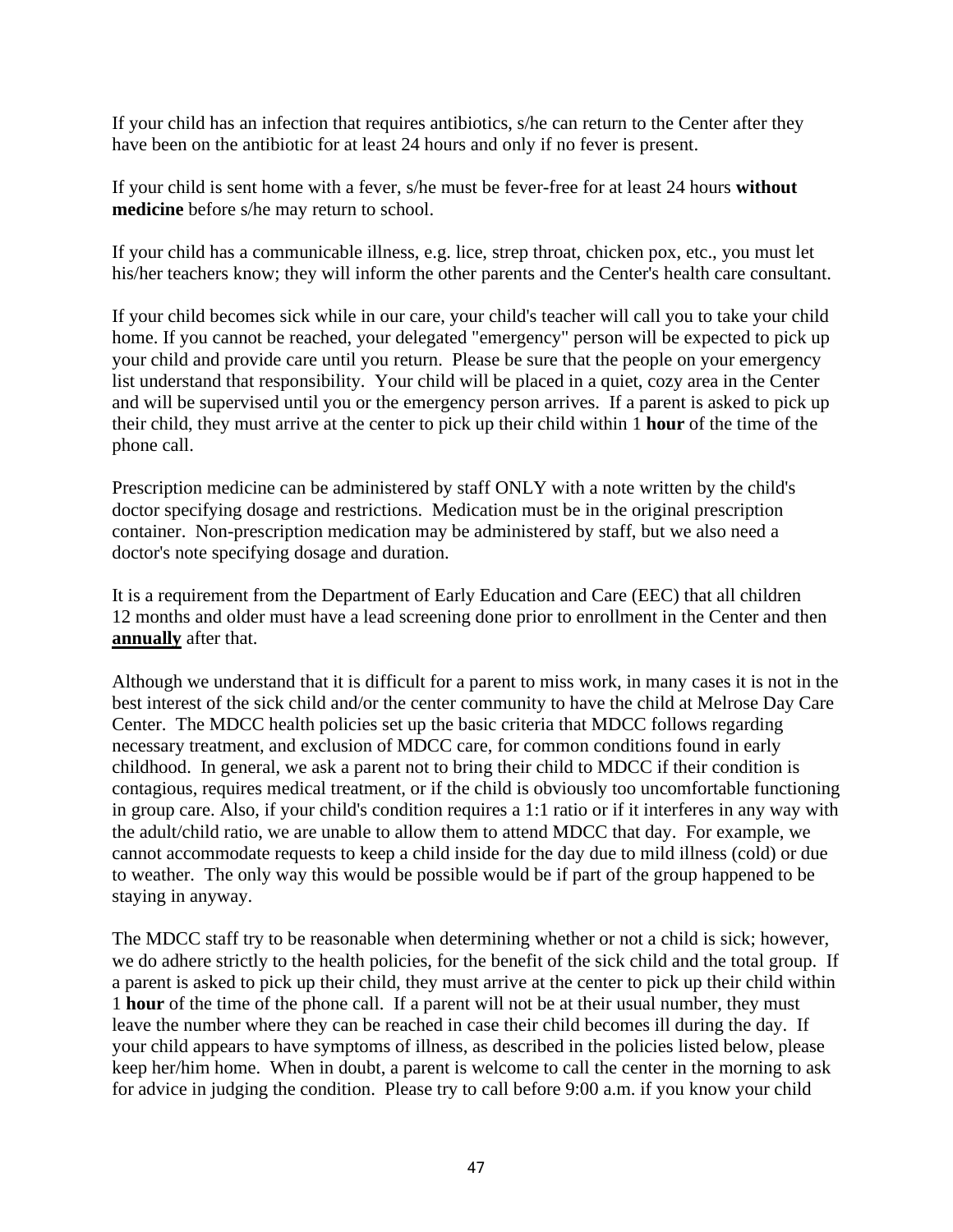will not be coming to school that day, as this helps us to identify similar symptoms in other children and it also helps in program planning.

Notification of any highly contagious condition (chicken pox, etc.) is very important to us, and we do post notices of such illnesses to inform all parents.

For children who are enrolled in a public or private school outside of the Center, if the child was to get sick while at their public or private school, the school should call the parent directly, not the day care center. If we were to get a phone call from your child's other school during the day, informing us that your child was sick, we would inform the school that they must call the parent to notify them directly. We would provide them with the appropriate phone number if they needed it. We would then try to call the parent ourselves to inform them that their child's other school was trying to contact them because their child was sick. In these cases, the child would not be allowed to return to MDCC. They must be picked up by the parent at their other school and taken home.

For those situations where a parent may need substitute child care, Parent's in a Pinch (part of Care.com): 855-781-1303 provides listings of individuals willing to care for sick children:

## **DIARRHEA:**

A child will be sent home if s/he has had 2 watery stools. If we do not have an explanation from your Doctor, and the diarrhea continues (one more time) on the day your child returns to MDCC, your child will need to go home. Children may return to the center once they have had a firm stool. However, if your child has one diarrhea the day before and then comes to day care the next day and has one more diarrhea, s/he will need to go home, regardless of whether or not they had a firmer stool at home the previous night.

Your child may return to the center with occasional diarrhea, due to antibiotics, teething, etc. only if we have written or verbal notification from your pediatrician that the diarrhea is not due to a contagious illness. The only exception to the requirement of a Doctor's note for diarrhea, which is being caused by an antibiotic, is in the case of Augmentin. Since diarrhea is such a common side effect of the antibiotic Augmentin, our health care consultant said that this can be the one exception. In other words, if your child is on Augmentin and is experiencing **NO** other symptoms other than the diarrhea, it would be **OK** for your child to attend day care **unless** there is a stomach bug in the center. In which case, the child would be sent home after 2 watery stools as the diarrhea policy states. Since our health care consultant has approved this, this is the one exception where a Doctor's note is **not** required if your child has diarrhea as a result of taking Augmentin.

If diarrhea is only caused by antibiotics, but the antibiotics are also causing distressful cramping, we will ask that your child be taken home if s/he is very uncomfortable.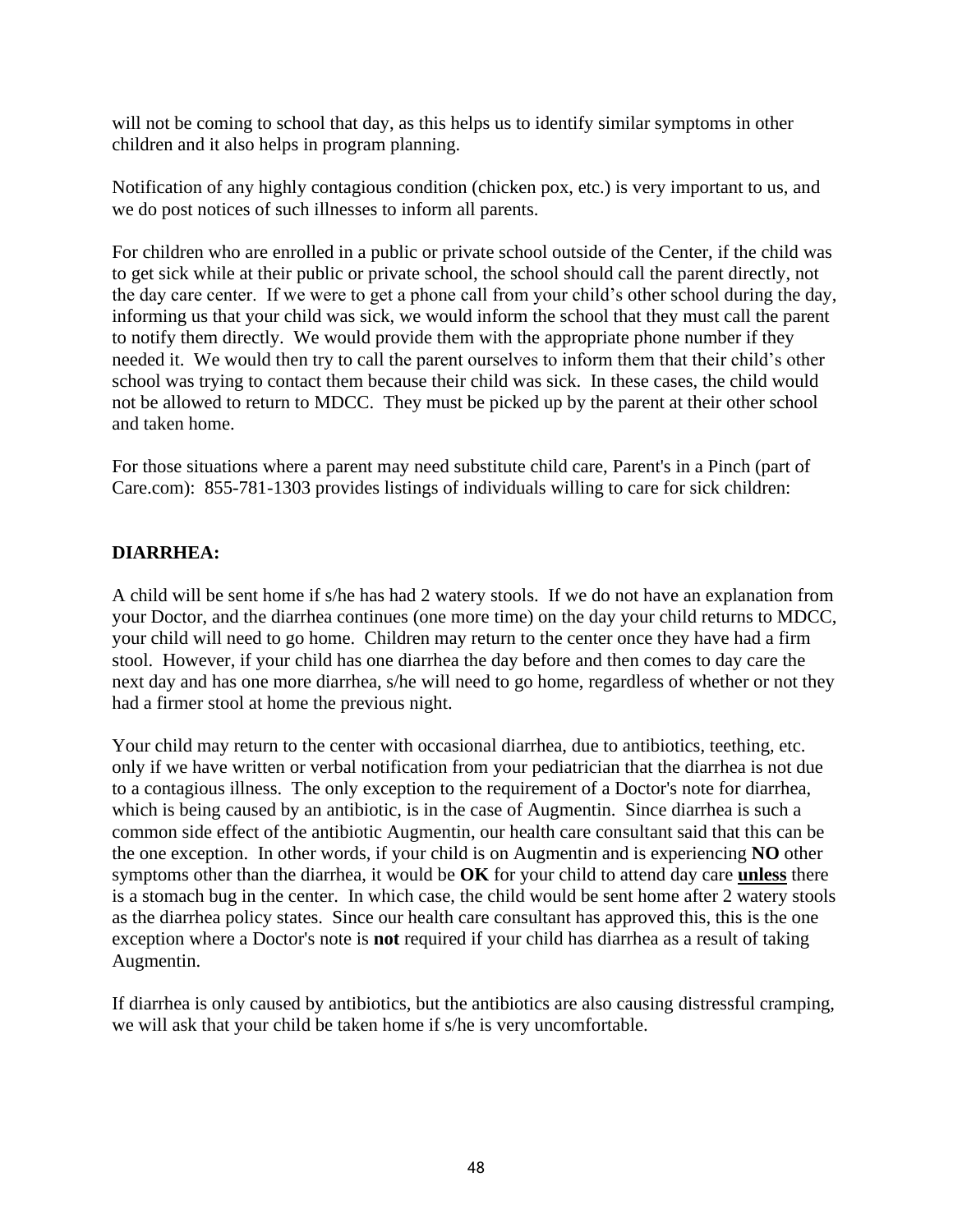## **VOMITING:**

A child who vomits at MDCC must leave the center immediately, returning twenty-four hours after the vomiting has stopped if s/he is well enough to participate with the rest of their classroom. If your child vomits at home during the night or early morning, s/he cannot return to MDCC until the vomiting has stopped for twenty four hours. (Vomiting for a non-health related reason such as motion sickness is not considered an illness and would not exclude a child from MDCC.)

## **COLDS:**

Normal colds may occur frequently in early childhood and children with very mild symptoms such as a runny nose or slight cough may be in the center. However, if your child is not well enough to participate with the rest of their classroom, then they will not be permitted to attend school that day. The center does not have the staffing to provide 1:1 ratios for children who are feeling sick. Please remember that a child must also be well enough to play outside to be at MDCC.

## **FEVER:**

Parents will be called and asked to pick up a child who has a 101 degree temperature or higher. Although, often times we will still contact parents even if their child's temperature is under 101, just to let them know that their child has a slight fever. The child may return to MDCC within 24 hours ONLY IF the fever was under 101, **ALSO ONE OF THE PARENTS MUST BE REACHABLE BY PHONE AND BE ABLE TO ARRANGE PICK-UP** in case the teachers observe that the child is not well enough to be at **MDCC** after all. And fever-free means no evidence of a fever for 24 hours WITHOUT any type of medication. So giving a child Tylenol to reduce their fever and then bringing them back to school is not allowed. In these cases, typically the child's fever will spike as soon as the medication wears off and we need to call the parent again the very next day to pick their child up. This is unfair to the other children in the classroom and to the teachers because children who have fevers as high as 101 should not be in day care and they cause the other people around them to get sick. We are trying to control other children getting sick by prohibiting sick children from coming to day care.

MDCC typically cannot give fever-reducing medication to your child. In other words, if your child has a fever, you cannot send them in with Tylenol or some other over-the-counter medication to reduce their fever. If they have a fever of 101 or higher, they are not allowed to be in day care. However, if we had a doctor's note to administer Tylenol, we would give it to the child to make them comfortable while waiting for the parent to pick up.

If the fever was 101 or higher, the child must remain out of the center until at least 24 hours from the time the fever breaks (this is not necessarily 24 hours from the time the child leaves **MDCC).** An exception to this would be if the fever was caused by an ear infection for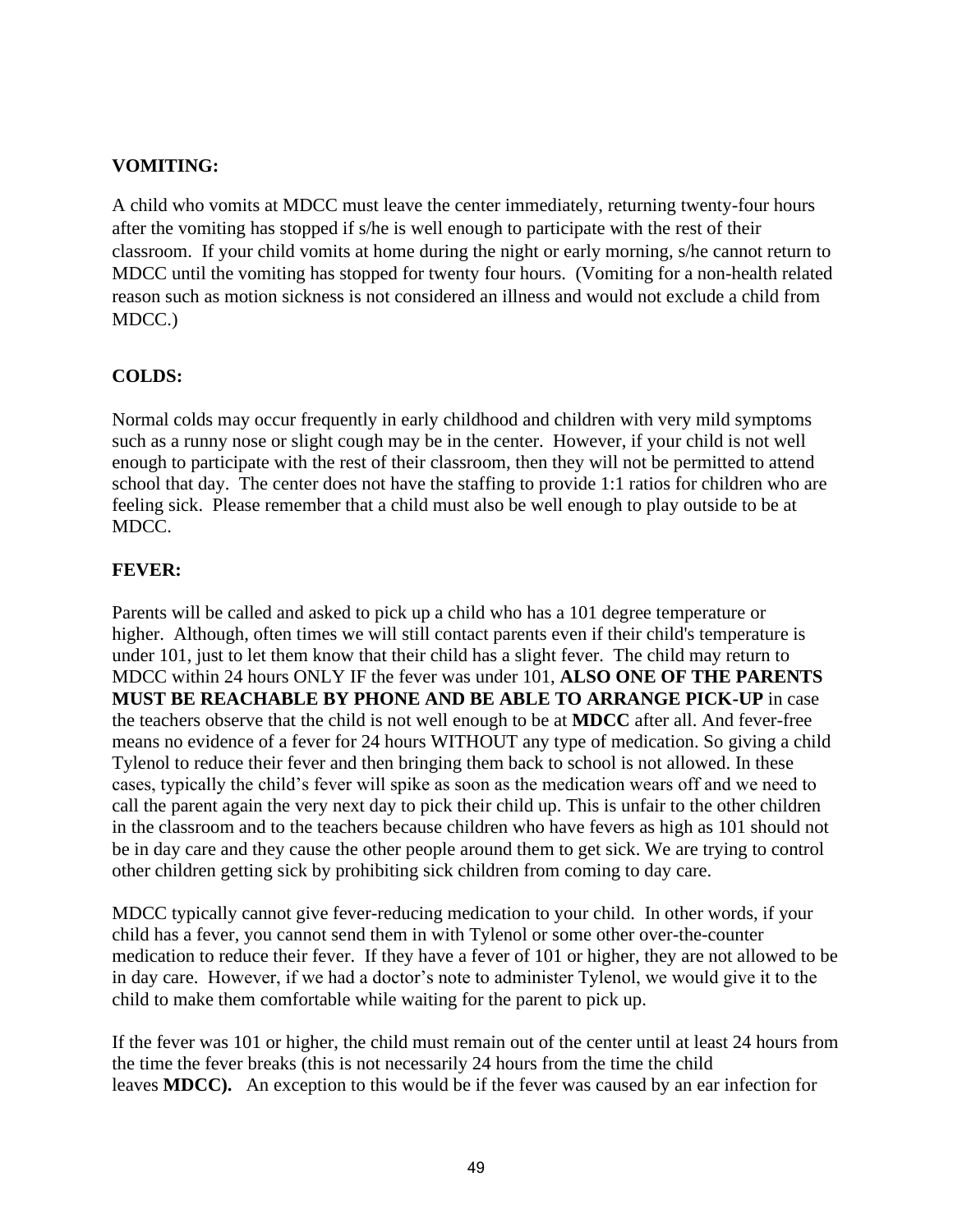which the child was now taking an antibiotic. If this was the case, we would need a note from the child's doctor, stating that their fever was due to an ear infection.

**PLEASE NOTE:** Often times certain immunizations cause fevers. If we have a note from your child's doctor stating that the fever is due to the immunization, we can allow the child to remain at day care.

The fever policy is based on mutual trust and respect for the judgment of teachers and parents. It is not designed to allow for care for mildly ill children, but to allow for flexibility to assess children's recuperation from fever producing illnesses on an individual basis. This is done for the benefit of the parent, but not to the detriment of the child, other children, or teachers. The policy will not work without total cooperation between teachers and parents.

## **RASHES:**

Solid red, tender, warm areas that are spreading may be caused by infection. Many infections that affect the whole body are associated with rashes. Many rashes look alike; frequently, even the doctor cannot make a definite diagnosis. The best clues are provided by any other symptoms accompanying the rash and knowing what's going around. For ex., where did the rash begin on the body, was there a recent injury, medication, food?

Although most rashes are more troublesome than dangerous, there is a group of rashes associated with severe and life-threatening illness. These rashes look like little blood spots or bruises under the skin. Children may develop little blood spots around their faces and necks from crying hard or vomiting, but when this type of rash appears elsewhere on the body without being explained by injury, a health professional should be called **immediately**. A rash from spontaneous bleeding into the skin signals serious disturbances in the body's bleeding control systems. **Spontaneous blood-red or purple spots or bruises appearing without injury should be treated as a medical emergency. Also, a rash of hives or welts that appears quickly should be evaluated immediately by a health care professional.** Fortunately, these illnesses occur rarely.

If a rash or hives are present on a child and seem to be getting worse or if the child just doesn't seem to be feeling well (in conjunction with the rash), the parent will be called to pick up their child. The child must be seen by a doctor to determine the severity of the rash and whether or not it is infectious. The child may return to daycare when the rash is gone or with a note from the doctor stating that the rash is not infectious and that the child is fine to attend daycare.

**PLEASE NOTE:** If a fever, vomiting, diarrhea or other symptoms are present along with the rash, then those particular health policies would also apply.

## **FIFTH DISEASE:**

Fifth Disease is a virus that most often affects children. It starts with a headache, body aches, sore throat and possibly a low grade fever. Then a rash will appear (bright red) on the cheeks and possibly a lacy rash elsewhere on the body.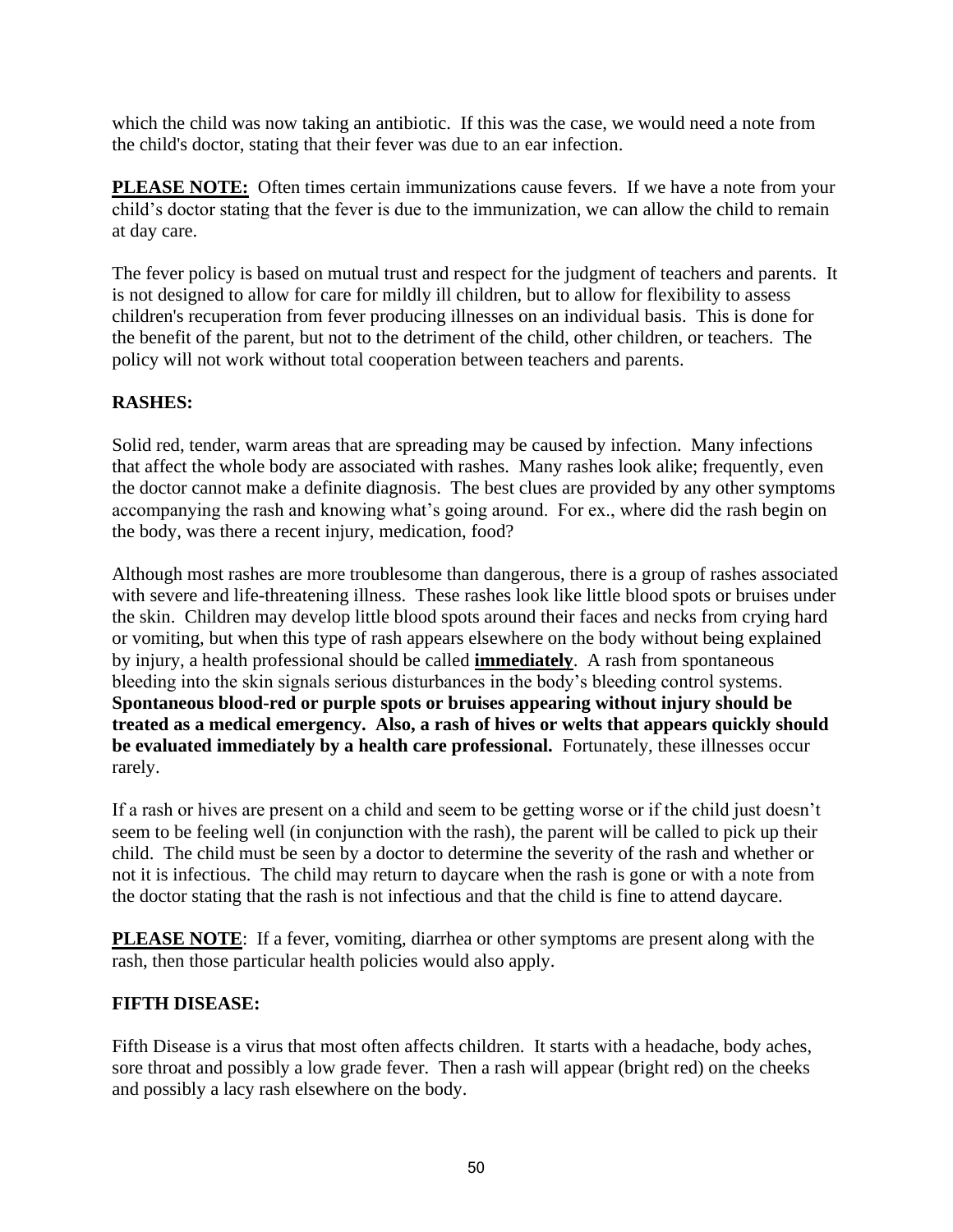By the time the rash appears, children are no longer contagious, thus do not need to be excluded from daycare unless other infectious symptoms are present.

## **Careful hand washing is the best protection against the spread of Fifth Disease.**

## **IMPETIGO:**

There are two types of impetigo: one caused by strep and the other by staph. A culture must be taken to determine which bacteria is causing the impetigo. If it is strep, as is usually the case, a child may return to MDCC 24 hours after medication is applied. If it is staph, the child must be out for 72 hours after application of the medication.

## **CONJUNCTIVITIS:**

This is a highly contagious infection of the eye, characterized by tearing, a yellow/green discharge, and/or "pink eye". If it is suspected, we will call you and ask you to take your child and have her/him checked by a doctor. If the diagnosis is confirmed, your child must be on antibiotics for 24 hours before returning to MDCC, and then only if the yellow/green discharge is gone.

In cases where a child has a diagnosed (by your child's pediatrician) blocked tear duct, we will need a note from your child's pediatrician stating this. However, if conjunctivitis is running through the classroom **AND** your child's eyes are producing a yellowish/green discharge, then your child will need to go home and cannot return until they have been on the antibiotic for conjunctivitis for 24 hours **AND** their eyes have **completely** stopped producing the yellowish/greenish discharge.

Usually, the first symptom of a blocked tear duct is excessive tearing, ranging from a wet appearance of the eye to tears running down the cheek. Babies who have blocked tear ducts usually have symptoms within the first few days to the first few weeks after birth. If infection develops in the eye's drainage system for tears, inflammation that includes redness and swelling may develop around the eye or nose. Also, yellow/green mucus can build up in the corner of the eye, and the eyelids may stick together. In severe cases, infection can spread to the eyelids and the area around the eye. If there is yellow/green mucus from an infection, the child cannot be at MDCC until the yellow/green discharge is gone.

As in the case of diarrhea, if conjunctivitis is running rampant in a particular classroom, a doctor's note (stating that your child's "goopy" eyes are **NOT** contagious) is **NOT** permitted. We do this for the health of all children in the classroom. Because conjunctivitis is so contagious, it is very difficult for us to discriminate among the different children's "goopy" eyes. Thus if it is prevalent in the classroom, we **CANNOT** honor a doctor's note. Your child must go home and cannot return until they have been on the antibiotic for 24 hours **AND** when their eyes have stopped gooping.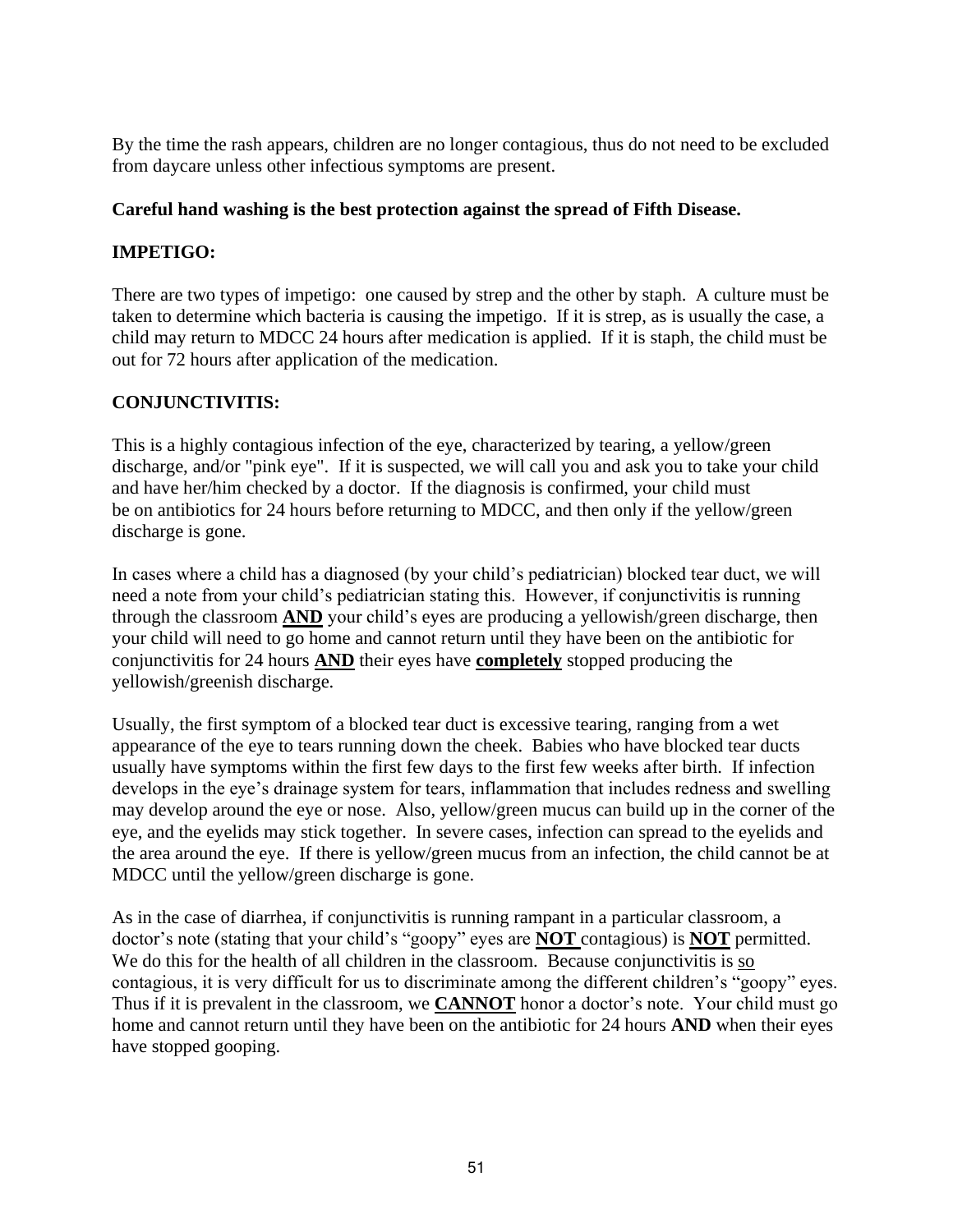## **STREP THROAT:**

Strep can cause a variety of symptoms. You should have your child checked for strep if s/he has a fever, rash, and/or sore throat. If a child has strep throat, s/he must be on antibiotics for 24 hours before returning to MDCC.

### **COXSACKIE:**

Hand, food, and mouth syndrome is a mild disease caused by a germ called coxsackievirus. Symptoms may include fever, sore throat, stomach pain and diarrhea, and a rash of tiny blisters on the palms of the hands, soles of the feet, and in the mouth. It is most common in the summer and fall, and the virus can be shed in the stool for many weeks.

If children are well enough to attend the program, there is no need to exclude them. Because the virus is contagious before symptoms begin, other children and staff have already been exposed.

#### **CROUP:**

Croup is caused by an inflammation of the larynx, usually following a cold. The major symptoms of croup are labored breathing and a harsh "barking" type of cough. A child with croup may not be brought to the center until the "barking" has stopped, which can take from a few days to 2 weeks in more severe cases.

#### **CHICKEN POX:**

Children who have chicken pox should not return to MDCC until all of the pox are dried up and scabbed over in order to prevent the spread of the disease. This usually means the children are out for 5 to 7 days.

#### **EAR INFECTIONS:**

Many ear infections are accompanied by a fever and in these cases we do follow the policy regarding fevers. Occasionally, there is no fever but it is often apparent that the child with an ear infection is very uncomfortable and out-of-sorts. In these cases, even though ear infections are not contagious, your child will either have to leave day care or will not be allowed to come to day care. It is important to trust the teacher's judgment on this matter.

If a child has to go on an antibiotic for an ear infection, they do not have to wait the 24-hour waiting period.

#### **TEETHING:**

Infants and toddlers present a special health problem due to teething. Teething is often accompanied by a slight fever, diarrhea, and general cold symptoms, none of which are contagious but do make your child feel unwell. We will try to ease your child through this time,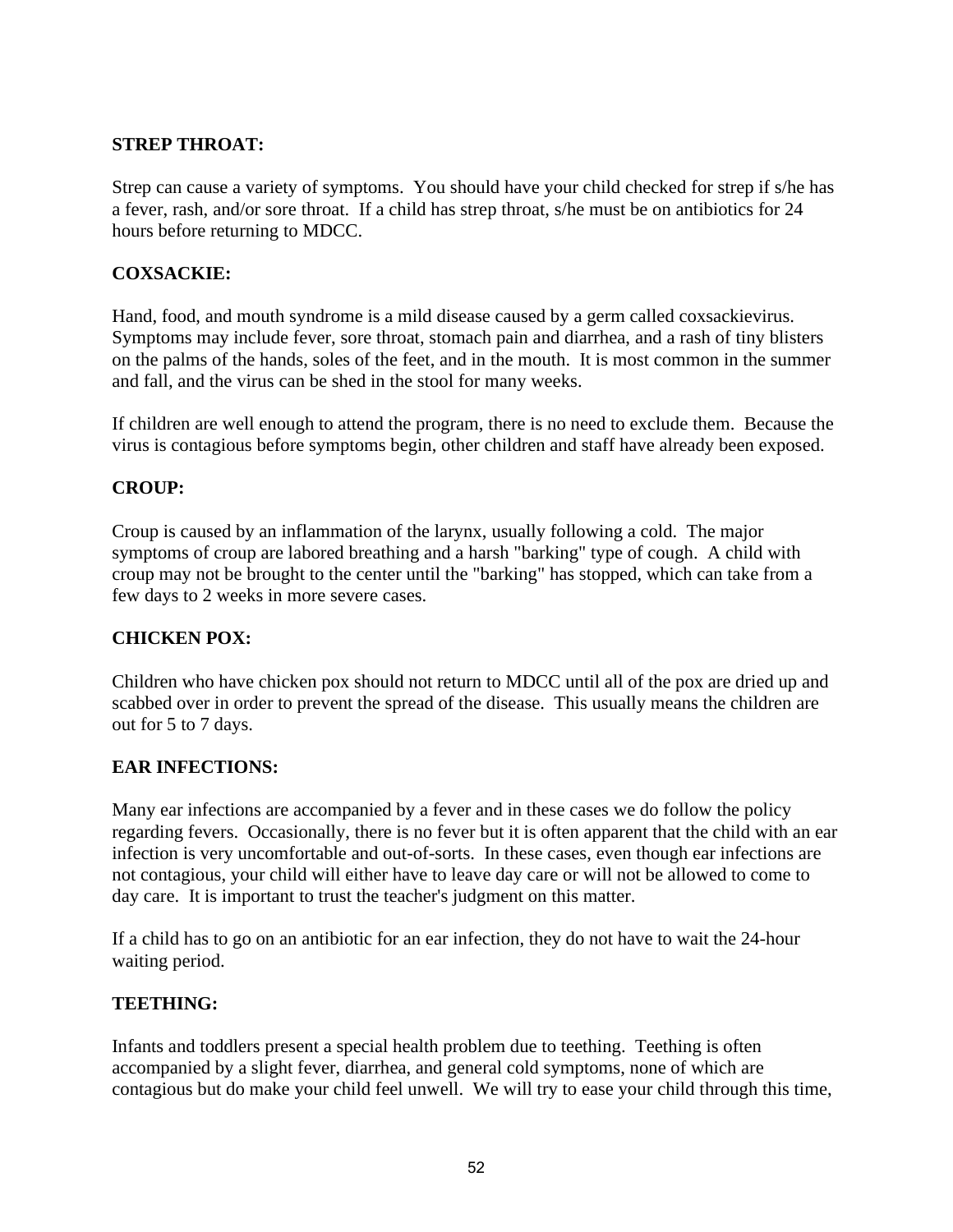especially by following the methods that have been successful at home. If the day seems particularly stressful for your child because of teething, we may suggest that you pick him/her up early.

## **MONILIA/THRUSH:**

These are yeast infections (candida/fungus) which appear as white spots or patches inside the mouth (thrush) or in the genital area (monilia). Once discovered, parents will be called to remove the child from the center so that the child may be taken to the doctor for appropriate antibiotics. A child with monilia may return to MDCC on the following morning, after receiving the antibiotic, since the infection will be covered by the child's clothes. However, since the infection is contagious, a child with thrush must be on the antibiotic for 24 hours before returning to MDCC, as it is impossible to control completely the transmission of an infection in the mouth.

## **LICE:**

Head lice are tiny bugs, approximately 1/8th of an inch long and tan in color. They do not transmit disease, but they do bite and they do spread easily because they lay eggs (nits) and are able to be transmitted from a head onto something or someone else. The nits are grayish-white, oval, and tiny, and they adhere tenaciously to hair strands about 1/2 to 1 inch from the scalp. The noticeable symptom of lice is itching, and the child often constantly scratches the head. MDCC occasionally has lice epidemics; when it occurs, guidelines for the fairly simple treatment of the hair will be posted in the Center. If a parent would like a specific copy, they can request one from their child's teacher. If lice or lice eggs (nits) are found on a child's head, parents will be called to pick their child up immediately. If your child has lice or nits or is sent home with lice or nits, they cannot return to school until their head is free of all lice and nits. Even if the nits are dead, it is too difficult for us to determine whether or not some could be alive; so the child is not permitted to return to MDCC until their head is **completely free of any evidence of lice or nits.**

## **ANTIBIOTICS:**

When a child is being treated with antibiotics, s/he must remain home for at least the first 24 hours of treatment. If a child is on the antibiotic for the first time, then the 24 hour waiting period always applies, except for in the case of an ear infection. Since ear infections are not contagious, the 24 hour antibiotic waiting period does not apply. However, keep in mind that under our specific ear infection policy, if the child is not feeling well enough to come to day care or seems very uncomfortable, they will not be allowed to attend day care regardless of the 24 hour waiting period. The other exception to the 24 hour waiting period is monilia. Again, if it is an antibiotic which the child has taken previously, and the child feels fine, then they are still allowed to attend day care.

Please remember that antibiotics are only effective when taken as per their prescribed dosage and duration. Keep us alert to any side effects your child may experience from the medication to prevent us from suspecting another illness. If the side effects are strong enough to cause the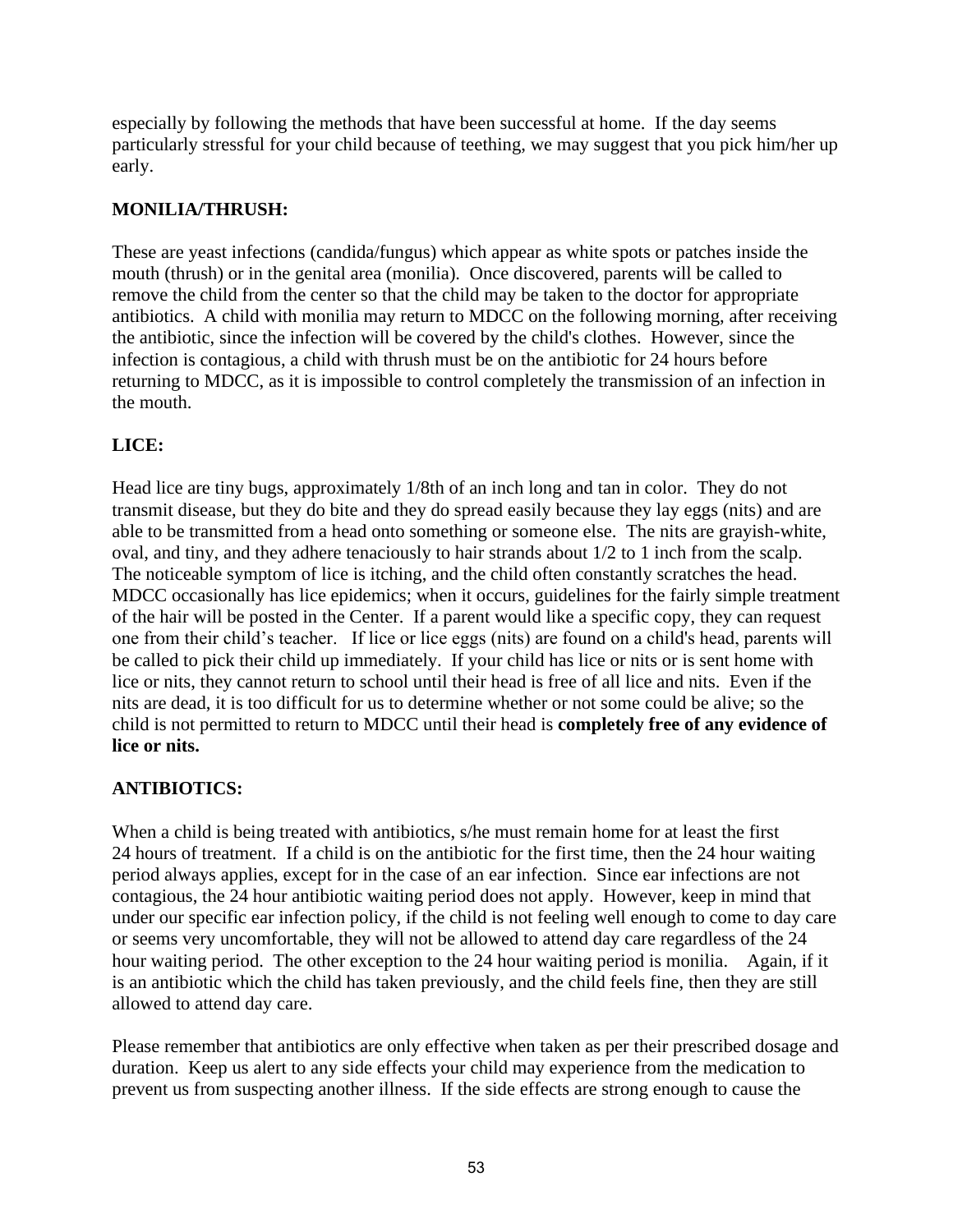child to feel unwell and too uncomfortable to be in group care, you will be asked to pick up your child.

If your child is on the antibiotic, Augmentin, and is experiencing NO other symptoms other than the diarrhea, it would be OK for your child to attend day care **unless** there is a stomach bug in the Center. In which case, the child would be sent home after 2 watery stools as the diarrhea policy states.

## **LEAD POISONING:**

When you make appointments for your child to have their physical, please remember to also get a lead test. The law has changed and all children now need to be screened once between the ages of 9 and 12 months, and again at ages two and three. Many older homes in the area were painted with paint containing lead and it would be dangerous to the health of a child if s/he has consumed any chips or particles of this paint.

In addition, children who live in one of the cities and towns at high risk for childhood lead poisoning, as determined by the State Program and distributed to clinicians and the public, shall be screened at age four. The high risk communities are: Boston, Brockton, Cambridge, Chelsea, **Everett**, Fall River, Fitchburg, Haverhill, Holyoke, Lawrence, Lowell, Lynn, **Malden**, **Medford**, New Bedford, Pittsfield, Salem, Somerville, Springfield, and Worcester.

We can no longer accept doctor's notes that the child does not need to have a lead test. We need written proof that your child has had the lead test done.

## **MEDICATIONS:**

If you have given your child any medication before coming to MDCC, please let your child's teacher know what time you gave your child the medication and how much medication was given.

The first dose of a medication **cannot** be administered at Melrose Day Care Center. This must be administered at home so the parent can monitor the child for any possible side effects or adverse reactions.

Any administrator or teaching staff who administers medication has specific annual training by a health professional on the practice of the 5 Rights of Medication Administration.

**Prescription Medication:** The Department of Early Education and Care will not allow staff to administer any **prescribed** medication to a child without a written request, or prescription from the physician. MDCC also requires that parents complete medication forms for prescriptive medicines. Prescription medications must come in their **original** containers, with the child's name and the appropriate dosage on the label. MDCC cannot administer outdated medication of any kind. Medication forms for parents to complete are available from your child's classroom teacher. Please return it promptly to your child's teacher following its completion. Medications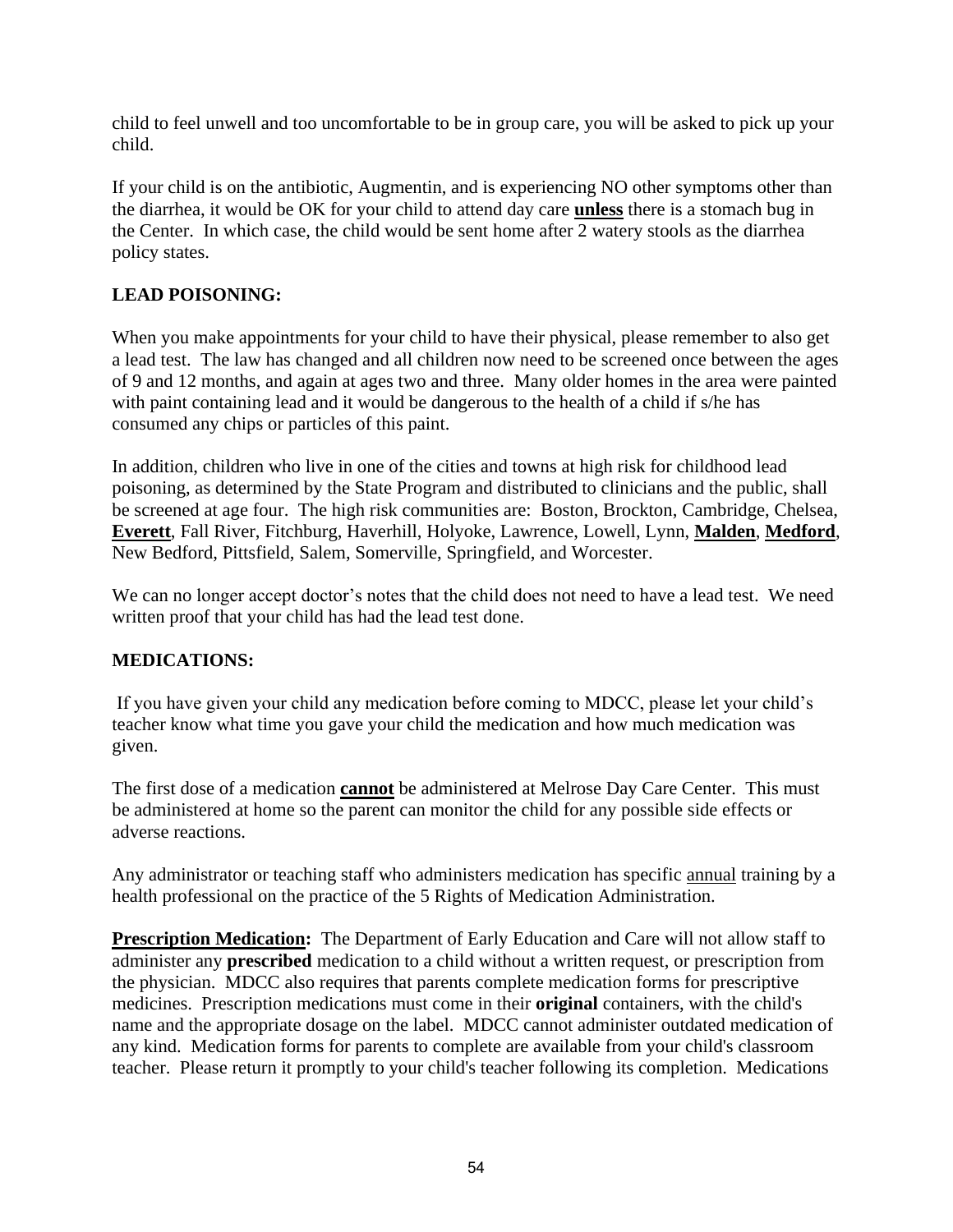are stored in a locked container; make sure your child's name (first and last name) is clearly marked and take all unused meds home promptly or they will be thrown away.

**Non-Prescription Medication:** The Department of Early Education and Care will not allow staff to administer any **non-prescribed** medication to a child without a written request, or prescription from the physician. Some examples of non-prescribed medications are: Tylenol, Benadryl, Dimetapp, etc. MDCC also requires that parents complete medication forms for both prescriptive and non-prescriptive medicines. Non-prescriptive medications must also come in their **original** containers, with a Doctor's note specifying dosage amount and how often it should be administered. MDCC cannot administer outdated medication of any kind. Medication forms for parents to complete are available from your child's classroom teacher. Please return it promptly to your child's teacher following its completion. Medications are stored appropriately; make sure your child's name is clearly marked and take all unused meds home promptly or they will be thrown away. Anytime a staff member administers non-prescriptive medicine of any kind, they must **attempt** to call the parent prior to administering the medicine (even though we have a permission form from the parent stating it is OK to give the child the medicine). If the staff member has attempted to reach the parent and after a reasonable amount of time has not heard back, then they will administer the non-prescription medication as directed. A staff member will also give the parents written notification when non-prescription medication is administered. Since it is our policy to send children home with a fever of 101 or higher, we cannot give Tylenol to a child simply to bring down their fever. The only exception would be if there was a doctor's note saying that the fever was not due to a contagious illness. The note must state why the child did have a fever. Some acceptable reasons would be teething, an ear infection, a shot, etc.

**Topical Non-Prescription Medication:** The Department of Early Education and Care will not allow staff to administer any **topical** non-prescription medication to a child without a written request from parents. MDCC also requires that parents fill out a medical permission form for all topical non-prescription medications. Some examples of topical non-prescription medications would be: Balmex, sun lotion, Bacitracin, etc. Parents must bring the topical medication in with their child's name written on the **original** container and the teachers will put them in a designated spot in the room (not in the child's cubby). MDCC cannot administer outdated medication of any kind. Medication forms for parents to complete are available from your child's classroom teacher. Please return it promptly to your child's teacher following its completion. A staff member will also give the parents written notification when topical nonprescription medication is administered. Medications are stored appropriately; take all unused meds home promptly or they will be thrown away. The sunscreen/diaper creams would be administered as specified on the parent permission form. All medical forms are kept in a medical book in your child's classroom. Upon completion of the form, your child's teacher puts the form in your child's file.

## **PROCEDURES FOR MILDLY ILL CHILDREN:**

If a child comes to the Center feeling ill, (suffering from fever, nausea, etc.), the child's teacher will attempt to contact the parent at his/her place of employment. Unfortunately, parents are not always able to leave work immediately. In these situations, the teacher will isolate the child in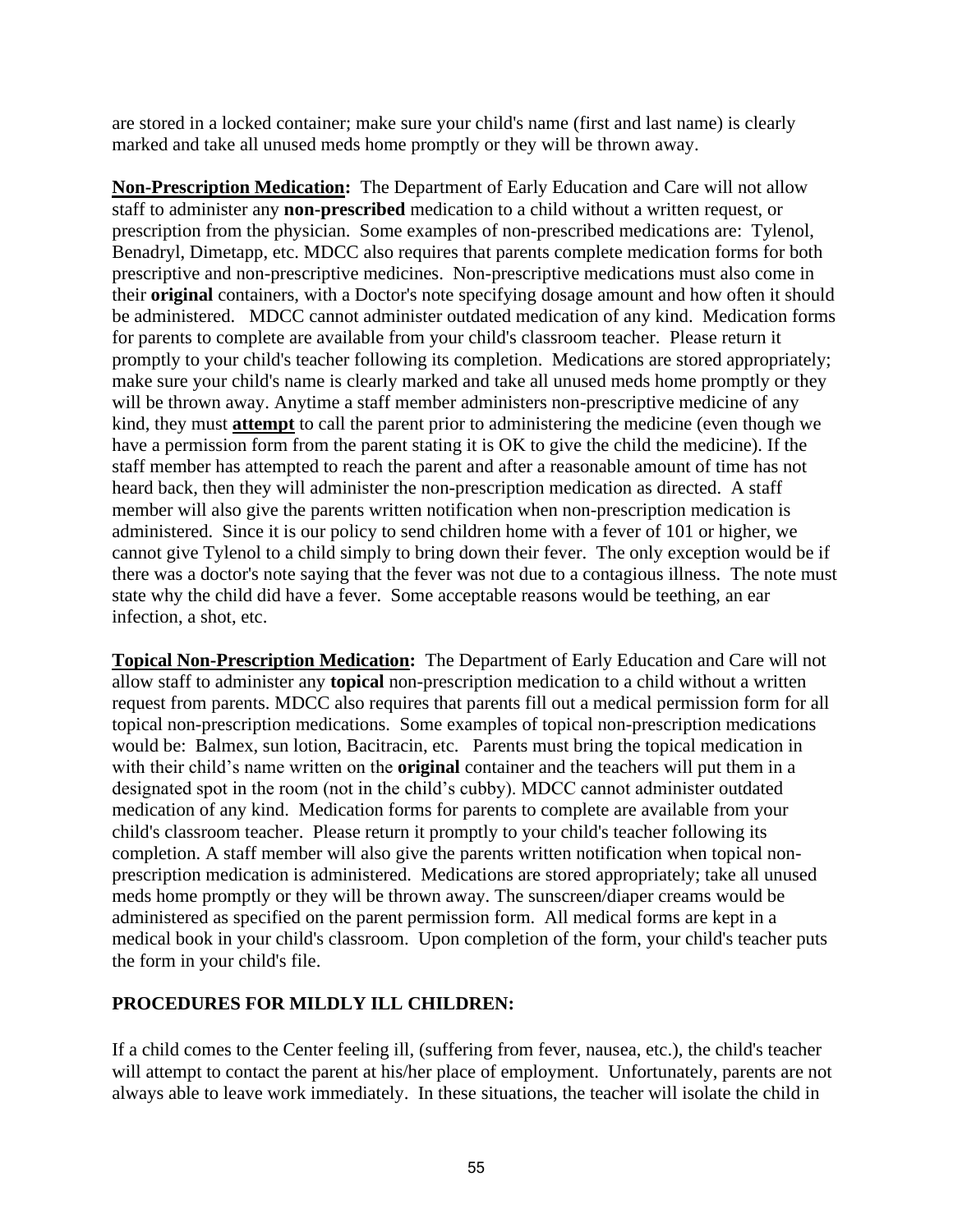the quiet area of the classroom or in the office under the Director's supervision and make him/her feel as comfortable as possible until the parent is able to arrive. The Teacher or Director will offer the child food (such as saltines or bread) and water. Also, if the child is feeling well enough, we will offer him/her a toy or a quiet activity. This activity must be one that can easily be sanitized, such as Legos or Fisher Price cars, which can also be run through the dishwasher.

Some children, who are mildly ill, are still able to attend day care. For example, if a child has a cough or a mild cold, this may be an acceptable reason for the child to remain in day care. Although, the severity of these symptoms and whether or not the child should be excluded from care is ultimately up to the child's teacher, Director, and/or day care's health care consultant. If your child does come to day care with mildly ill symptoms, it is expected that your child can participate fully in the typical day care routine. For example, if your child has a cold and comes to daycare, we cannot accommodate having your child stay indoors all day if the rest of the group is going outside.

## **HEALTH AND SAFETY POLICIES FOR PROTECTION FROM COLD, HEAT, SUN INJURY AND INSECT-BORNE DISEASES**

Children will play outdoors daily during the fall, early winter and spring when the weather and air quality do not pose a significant health risk. Weather that poses a significant health risk shall include wind chill at or below 15 degrees F and heat index at or above 90 degrees F, as identified by the National Weather Service. Air quality conditions that pose a significant health risk shall be identified by announcements from local health authorities or through ozone (smog) alerts. Children with respiratory health problems such as asthma shall not play outdoors when local health authorities announce that the air quality is approaching unhealthy levels. Insect-borne disease conditions that pose a significant health risk shall be identified by announcements from local health authorities. In cold weather, children's clothing shall be layered and dry.

Appropriate clothing should be worn: a hat, a scarf, sleeves that are snug at the wrist, mittens, coat and shoes. Staff will check children's extremities for maintenance of normal color and warmth at least every 15 minutes when children are outdoors in cold weather. Do not ignore shivering. It's an important first sign that the body is losing heat. Persistent shivering is a signal to return indoors. In hot weather, the staff will check each child for signs of heat exhaustion. These include but are not limited to: paleness, nausea, vomiting and fainting.

Inside guidelines for temperature are: All rooms occupied by children shall be maintained at not less than 65 degrees F at 0 degrees F outside and all rooms occupied by children shall be maintained at not more than the outside temperature when the outside temperature is above 80 degrees F.

When children are in the sun, sunscreen of SPF 15 or more is used to protect them from potential sunburns.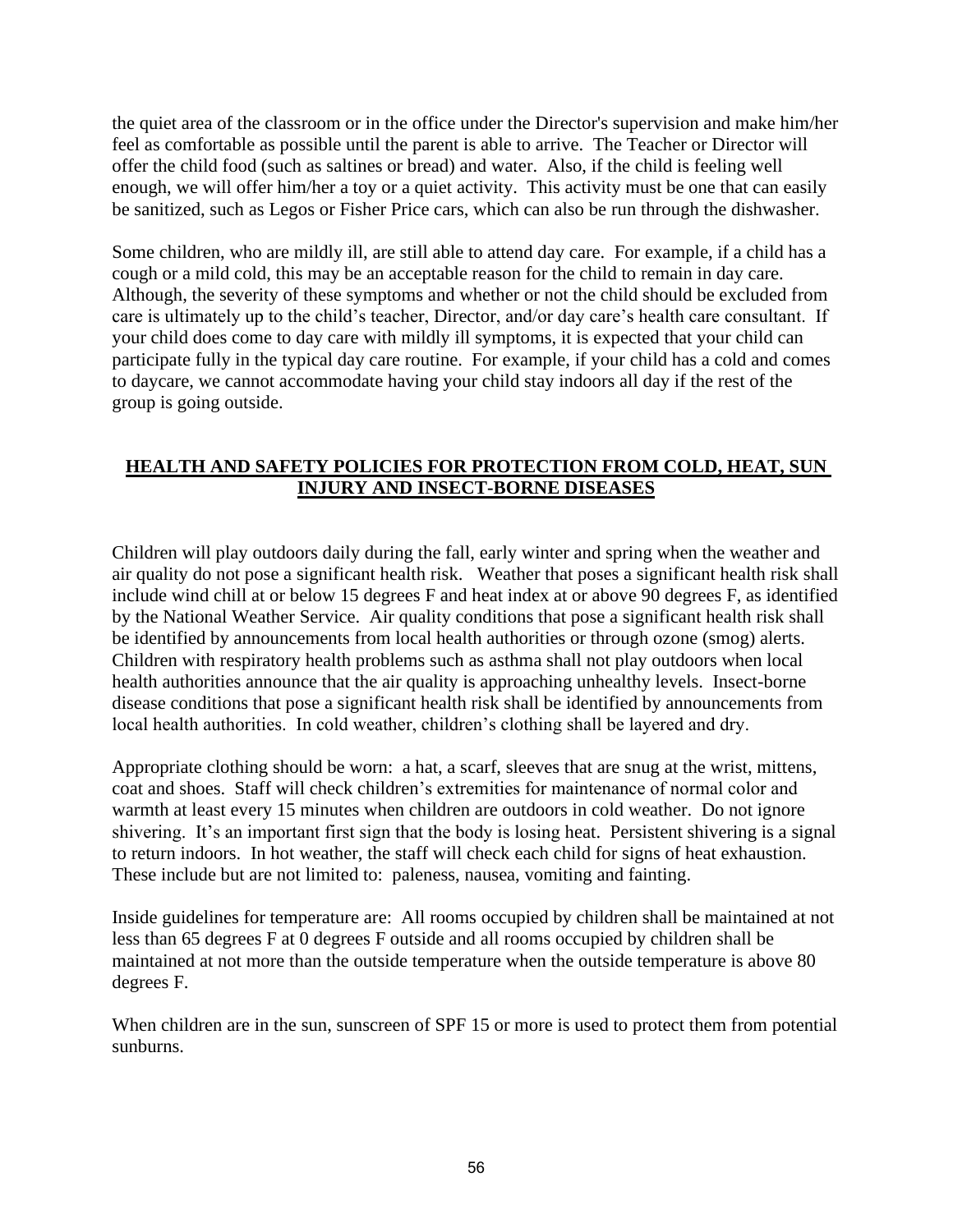### **WATER PLAY POLICY:**

No children should drink the water. Children with sores on their hands are not permitted to participate in communal water play. Fresh potable water is used (from the sink), and the water is changed before a new group of children comes to participate in the water play activity. When the activity period is completed with each group of children, the water is drained. Alternatively, fresh potable water flows freely through the water play table and out through a drain in the table.

#### **SAFE SLEEP FOR INFANTS (EEC LICENSING POLICY STATEMENT)**

All of EEC's standards for the licensure of out-of- home care of children require programs to provide care to children in a way that "assures every child a fair and full opportunity to reach his full potential" (See 606 CMR 7.01; 102 CMR 3.00; and 102 CMR 5.00.) In order to reduce the risk of infant death in child care settings from Sudden Infant Death Syndrome, EEC has established the following policy regarding infant sleep practices.

- All programs serving infants must:
	- nap infants in an individual crib, portacrib, playpen or bassinet;
	- ensure that cribs have firm, properly fitted mattresses with clean coverings, and do not contain any potential head entrapment areas.
	- ensure that slats on cribs are no more than 2- 3/8 inches apart.
	- ensure that cribs, portacribs, playpens or bassinets used for sleeping infants under the age of 12 months do not contain pillows, comforters, stuffed animals or other soft, padded materials. [For family child care and large and small group and school age child care, see 606 CMR 7.11(13)(e); for residential care see 102 CMR 3.08(7)(b); for placement programs, see  $102$  CMR  $5 10(4)(a)$ ].
	- Beginning December 28, 2012, all cribs in licensed child care programs must comply with current CPSC crib standards. [See 606 CMR 7.14(1).] To demonstrate that a crib meets the current CPSC crib standards, one of the following must be observed:
	- A "tracking label", which is a permanent, distinguishing mark on the crib which contains, at minimum, the source of the product, the date of manufacture, and cohort information, such as batch or run number. (Any date of manufacture on or after June 28, 2011, will be accepted);
	- a registration form including the manufacturer's name and contact information, model name, model number, and a date of manufacture on or after June 28, 2011 ;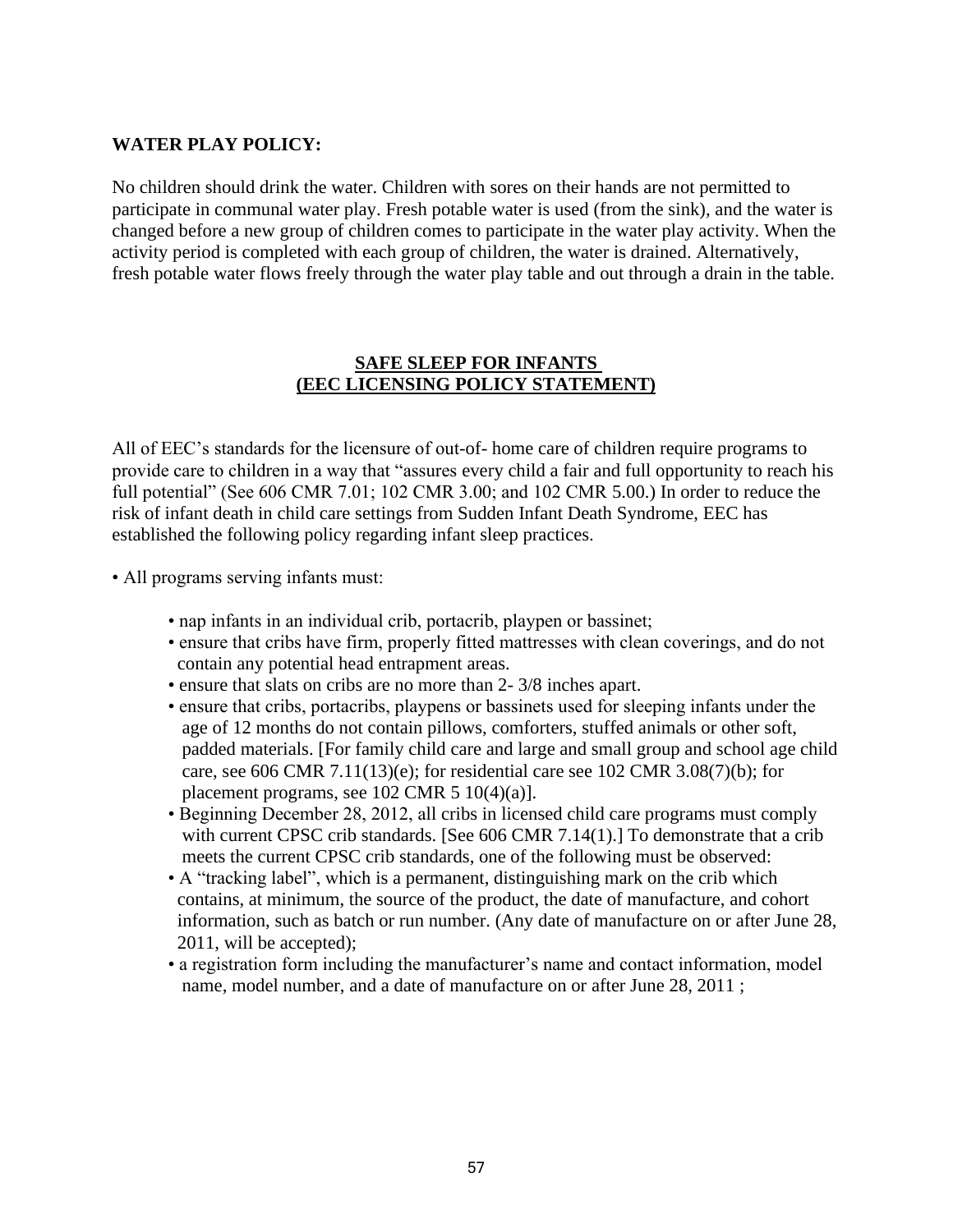• a Children's Product Certificate (CPC) or test report from a CPSC-accepted third party lab demonstrating compliance with 16 C.F.R. part 1219 or 16 C.F.R. part 1220. 1

• All educators, residential care staff and foster and adoptive parents caring for infants must be trained in the provisions of part 1, above, and to place children twelve months of age or younger on their backs for sleeping, unless the child's health care professional orders otherwise in writing. Such training must include viewing of EEC's training *Reducing the Risk of SIDS in Child Care*, available in multiple languages at

http://www.eec.state.ma.us/docs1/WorkforceDev/SIDS%20 revised%20self-study.pps [For family child care and group child care programs, See 606 CMR 7.09(15)(d) and 7.09(17)(a); for residential programs serving children and teen parents, See 102 CMR 3.04(7)(g); for agencies offering child placement and adoption services, See 102 CMR 5.10(13)]. Children who are younger than six months of age at the time of enrollment must be under direct visual supervision at all times, including while napping, during the first six weeks they are in care, [See 606 CMR 7.10(5)].

• Family child care, small and large group child care programs must provide information to families in writing prior to enrollment of their child regarding SIDS risk reduction practices, including the practice of sleeping infants on their backs. [See 606 CMR 7.08(6)(j)].

• Residential programs serving teen parents must provide information to those parents in writing regarding SIDS risk reduction practices, including the practice of sleeping infants on their backs. Parents should be provided an opportunity to review EEC's *Reducing the Risk of SIDS in Child Care* at http://www.eec.state.ma.us/docs1/Workforce\_Dev/SIDS%20revised%20self-study.pps, or safe sleep training. [See 102 CMR 3.07(1)].

• Large group child care programs must include in their written health care policy "a plan to ensure that all children twelve months of age or younger are placed on their backs for sleeping, unless the child's health care professional orders otherwise in writing" [See 606 CMR  $7.11(19)(a)9$ .

\_\_\_\_\_\_\_\_\_\_\_\_\_\_\_

<sup>1</sup> While manufacturers, importers, and retailers are not required to supply CPCs or test reports to consumers, many will provide these documents upon request, or they post them on their websites. A CPC or test report indicating compliance with any of the following standards is acceptable for full size cribs: F1169-10, 10a, or 11. A CPC or test report indicating compliance with any of the following standards is acceptable for non-full-size cribs: F406-10l 10a, 10b, 11, 11a, 11b, 12, or 12a. If a crib purchased after June 28, 2011 does not have a tracking label or registration form, contact CPSC's Office of Compliance and Field Operations at jjrgl@cpsc.gov. Receipts alone are not an indicator of compliance and should only be used to support the documents identified above when determining compliance.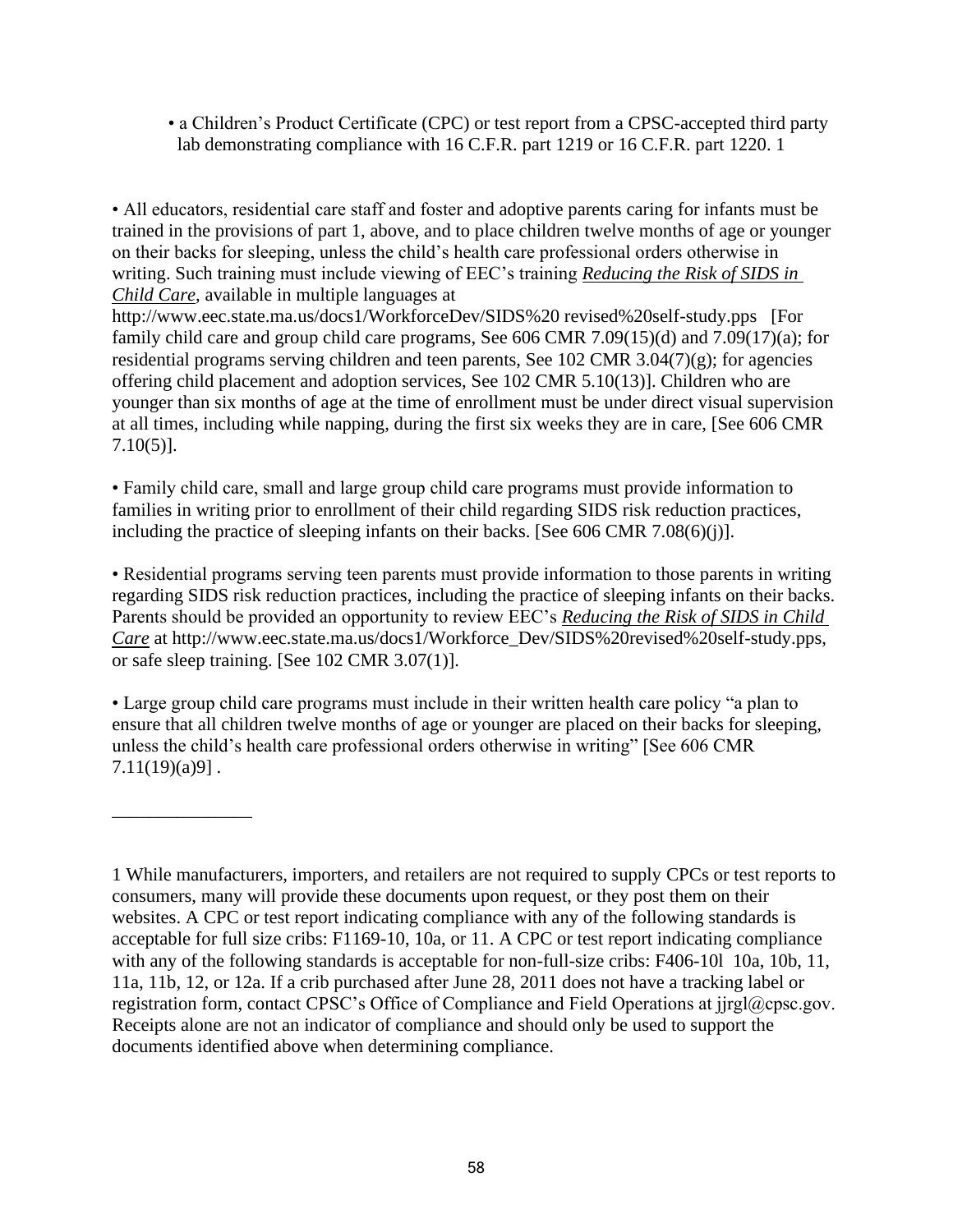• In accordance with the recommendations of the American Academy of Pediatrics (October, 2011), programs must comply with the following:

- Always use a firm sleep surface. Car seats and other sitting devices are not allowed for routine sleep. Cribs and toddler beds must meet CPSC and ASTM safety standards
- . Fluffy blankets, comforters, pillows and the like should not be placed in the crib with the baby. Sleepers and sleep sacks are good alternatives to blankets. However, if a blanket is used, the child's feet must be placed at the foot of the crib; the blanket must be tucked in along the sides and foot of the mattress, and the blanket must not come up higher than the infant's chest.
- Wedges, positioners and bumper pads should not be used.
- Never prop a bottle or let a baby fall asleep sucking on a bottle of milk. Propping the bottle increases the risk of choking and of ear infections. Falling asleep with milk pooled in the mouth leads to serious dental caries in developing teeth.2

• Do not rely on home monitors or commercial devices marketed to reduce the risk of SIDS.

• Supervised awake tummy time is recommended daily to facilitate development and minimize the occurrence of positional plagiocephaly (flat head).

**Note**: Failure to comply with EEC's regulations and policies regarding Safe Sleep places infants at serious risk of injury or death. Therefore repeated non-compliance with Safe Sleep requirements may result in sanctions against or limitations on a program's license, up to and including a prohibition from caring for infants.

For additional information regarding Safe Sleep practices, see:

- • [http://www.mass.gov/edu/birth-grade-12/early-education-and-care/parent-and-family](http://www.mass.gov/edu/birth-grade-12/early-education-and-care/parent-and-family-) support/health-and-safety/0
- *Reducing the Risk of SIDS in Child Care* (training) at <http://www.mass.gov/edu/birth-grade-12/early-education-and-> care/workforce-and professional-development/training-and-orientation-resources/
- American Academy of Pediatrics at www.aap.org

\_\_\_\_\_\_\_\_\_\_\_\_\_\_

<sup>2</sup> After feeding and before putting an infant to sleep, gently wipe any milk residue from her gums. A pacifier can be offered at sleep time instead of a bottle.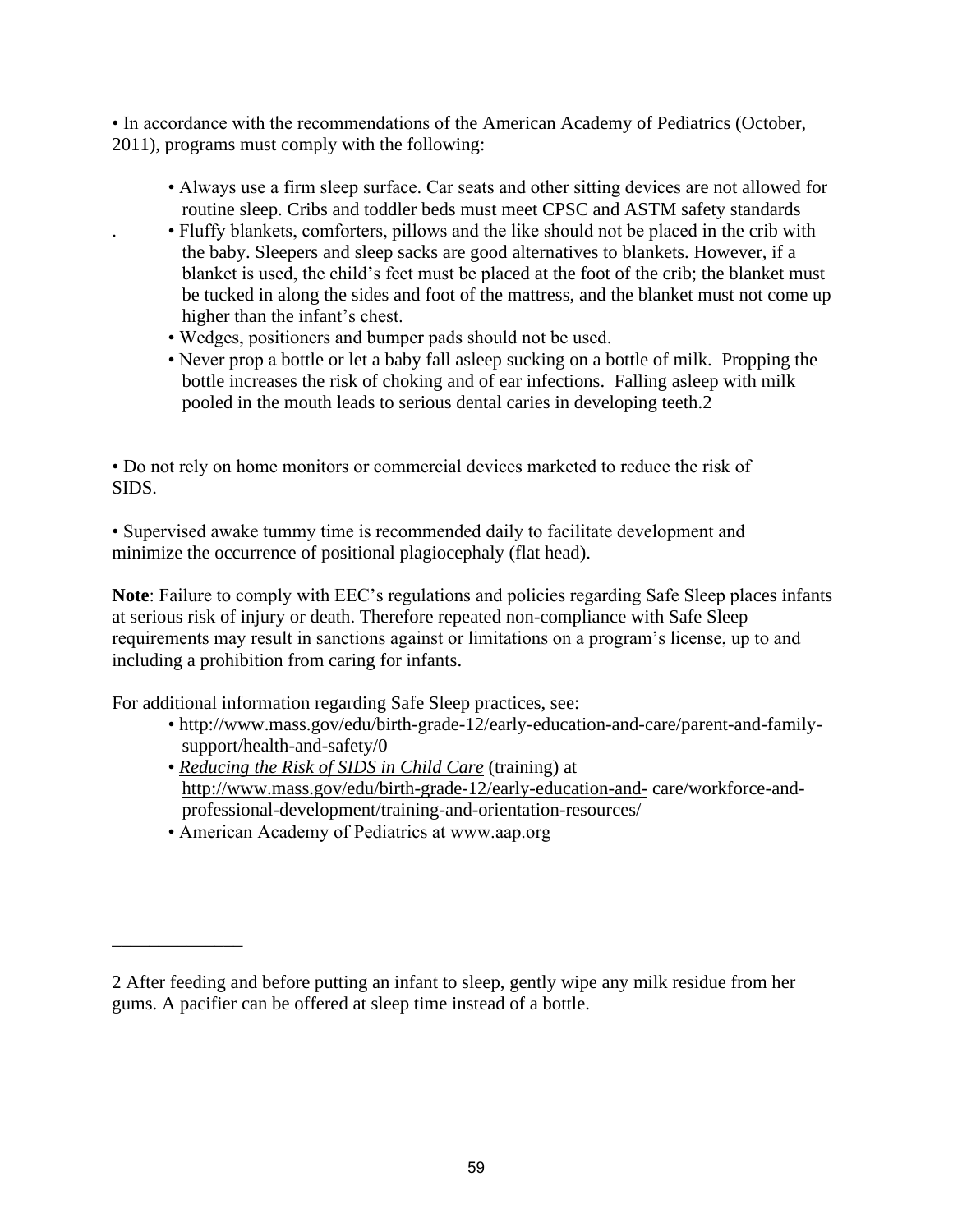## **EMERGENCY PROCEDURES**

### **MEDICAL:**

MDCC staff are required to successfully complete a First Aid Course for infants and young children within the first 3 months of employment, and to update their certification every 3 years thereafter. A complete first aid kit is always available at the Center, and staff always bring a portable first aid kit with them on walks and fieldtrips. There is at least one staff person with current infant/child CPR certification on site at all times.

When a child is injured, the director or teacher in charge will determine whether the injury can wait for a parent/guardian to arrive or if the child needs immediate emergency medical treatment. When the director or teacher in charge deems that a child needs immediate emergency medical treatment, he/she will designate a staff person to call 911 and a staff person to contact the family. It is essential that we have current phone numbers to contact parents/guardians in emergency situations, as well as an alternate name and phone number of a person willing to accept responsibility for a child in the event that a parent/guardian cannot be reached. MDCC staff will not transport children to the hospital for emergency medical treatment. If emergency services arrive before the family, an MDCC staff person will remain with the child at all times, including during ambulance transport to the hospital, until the family arrives. The staff person will take the child's emergency file, which contains written familial consent for medical treatment, relevant insurance information, and medical history and individual health care plans, to the hospital and assume full responsibility for the child until family arrives. Emergency services will transport the child to the following nearest hospital:

## **Melrose/Wakefield Hospital – 781-979-3000.**

The Director will report any injury that requires hospitalization overnight or emergency medical treatment to the Department of Early Education and Care immediately through LEAD.

## **SNOW DAYS AND CLOSINGS:**

When there is inclement weather or a storm prediction, please go to the Melrose Day Care Center website for any notifications about closures or delays. Such notifications will be posted by 5:45am under the News tab. There will be no refund or compensation for closings that are beyond the control of the Center (for example: inclement weather, state of emergency, loss of power, heat, or water, etc.).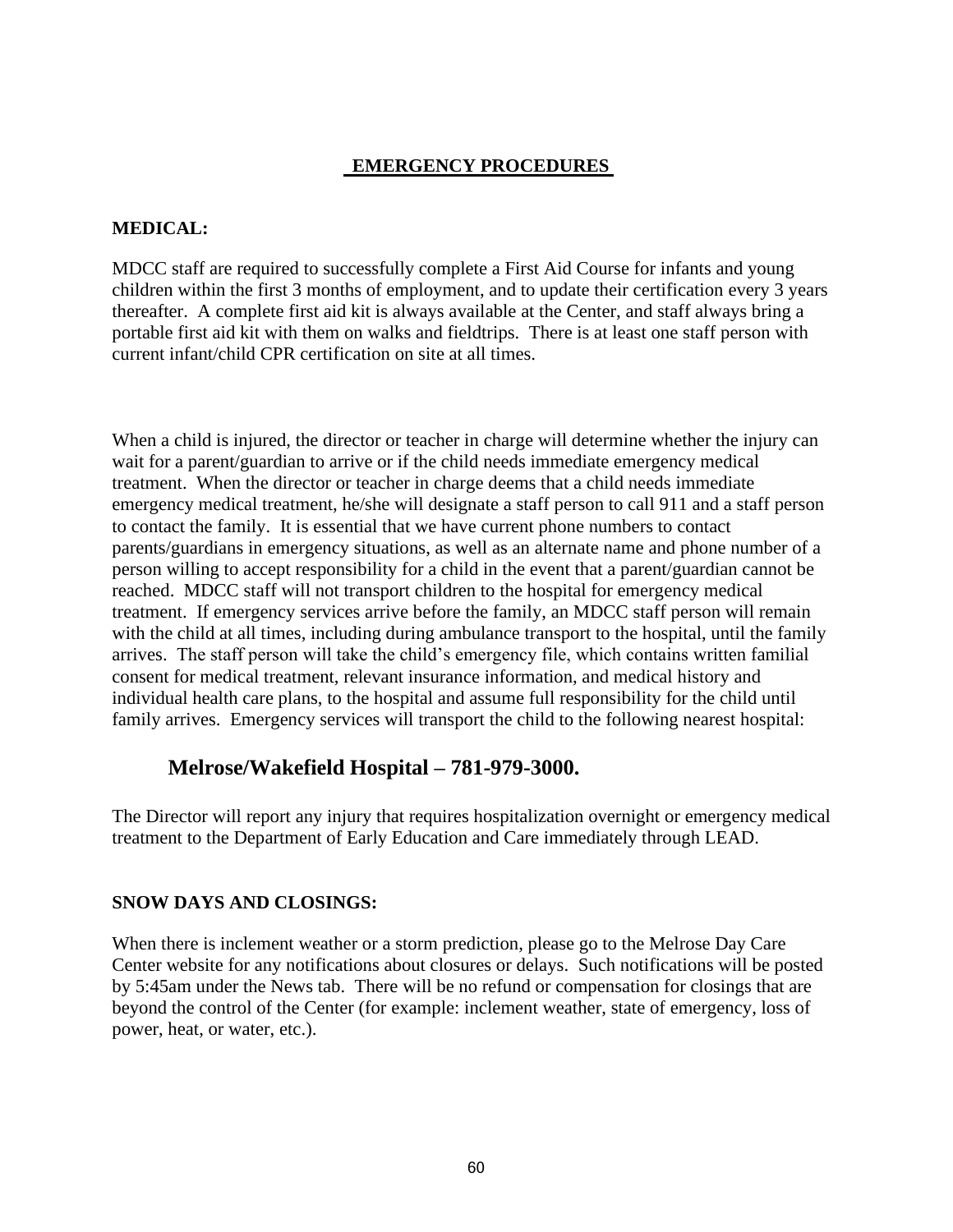#### **EMERGENCY PREPAREDNESS PLAN:**

The Center practices evacuation drills monthly. The director(s) keep documentation of the drills, including the date, time, exit route, the number of children evacuated, and the effectiveness of the drill.

In the case of a security threat, fire, power outage, loss of heat or water supply, or any type of natural disaster where the Center is unable to operate as usual, the Center will close. The director(s) will make the final decision to close the Center for any reason, but may also seek advice or recommendation from local authorities such as the Melrose fire or police departments, mayor of Melrose, or the governor of Massachusetts, particularly concerning a natural disaster. MDCC is part of the city's Emergency Management plan, so the City of Melrose will call the Center in a case where an emergency evacuation was necessary. In such cases, MDCC staff will email and call parents/guardians with details on the emergency closing procedure. It is essential that we have current phone numbers to contact parents/guardians in emergency situations, as well as an alternate name and phone number of a person willing to accept responsibility for a child in the event that a parent/guardian cannot be reached. Please note that in the event of a power outage or evacuation, staff will contact parents/guardians via cell phones.

In the case where it was necessary to remove the children from the building, the Center's emergency site is Teachable Moments, 561 Main Street, Melrose, 781-665-0131, on the corner of Main Street and Upham Street, in the First Baptist Church. The Center's secondary emergency site is the Melrose Family YMCA, 106 Main Street, Melrose, 781-665-8522. Staff would walk the children to the emergency site. If for some reason staff and children are unable to walk to the relocation site, the City Emergency Coordinator would transport us to the relocation site.

In the event that MDCC does need to relocate, the director(s) or teacher in charge would immediately notify the Center's emergency contact, Maureen Kearnan, EEC, and the fire department or other appropriate authority. Staff will use cell phones to call parents/guardians with details about the relocation. Staff will document when and by whom the children are pickup from the temporary location, using the same documentation and identification procedures they would use at the Center.

The director(s) or teacher in charge will walk through the entire facility after evacuation to ensure that no child has been left behind. A teacher in each classroom will be responsible for all medication bags and attendance lists. Infants are evacuated in designated evacuation cribs. Extra staff will assist toddler groups as well as children who may need extra support during the evacuation. Primary and Secondary evacuation routes, including the Center's meeting location, are posted at every classroom's emergency exit doorway. The full evacuation procedure is posted in each classroom.

If a director is not on site, the teacher in charge would assume authority. The teacher in charge in the morning is embolden on the weekly schedule and is typically the teacher who opens the center at 6:15am. The teacher in charge in the afternoon is designated by the director(s).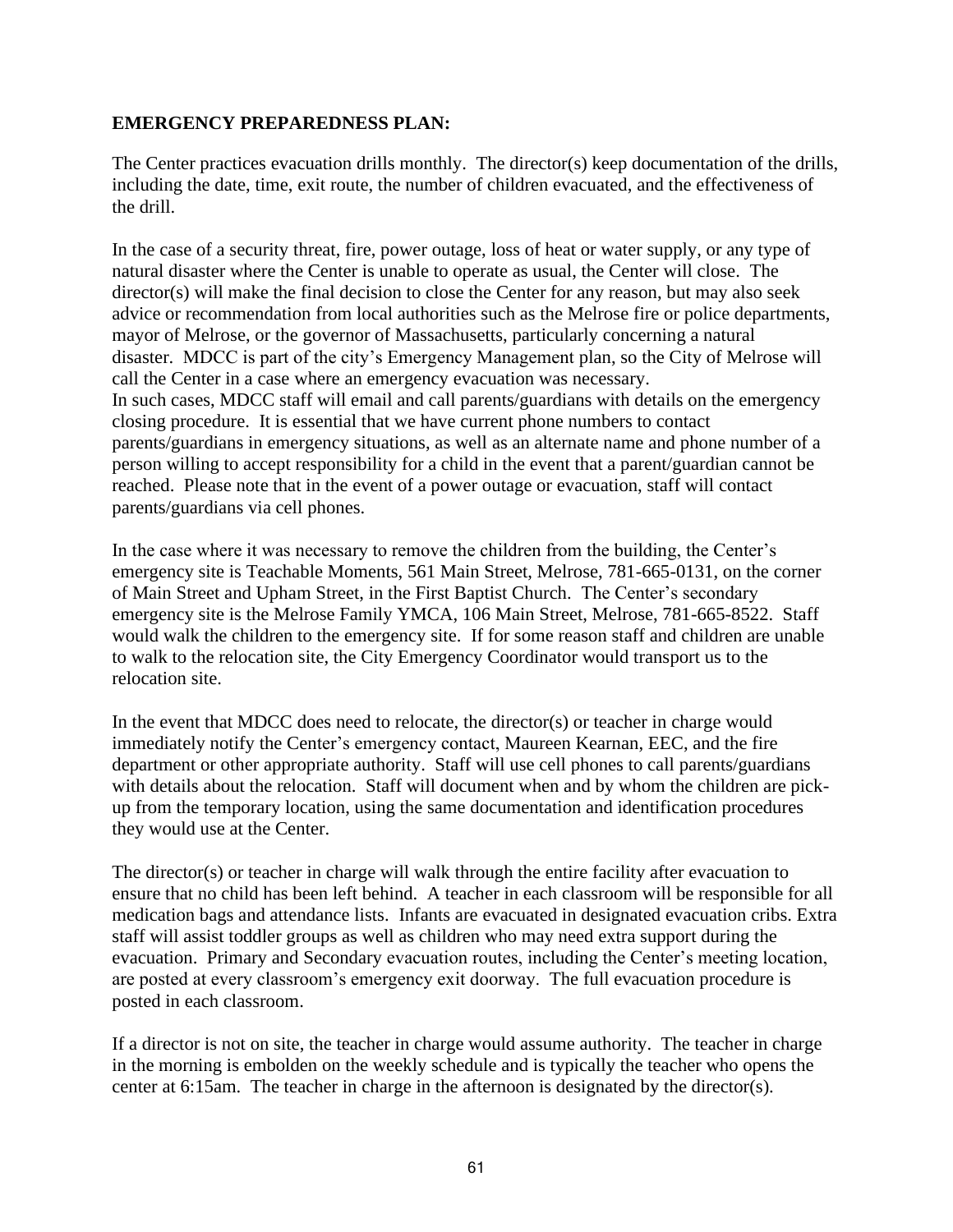There will be no refund or compensation for closings that are beyond the control of the Center (for example: inclement weather, state of emergency, loss of power, heat, or water, etc.).

## **SHELTERING IN PLACE:**

MDCC will make every effort to relocate to an emergency site in an emergency situation. However, there may be times when the City Emergency Coordinator instructs us to temporarily shelter in place until the emergency passes or until the Emergency Coordinator can arrange transportation to an emergency site.

MDCC has an adequate supply of non-perishable food, diapers and wipes, blankets and extra clothing, and drinkable running water. There is also plenty of space and materials to engage children, make them comfortable, and allow them rest/sleep.

In the event the we need to move away from windows or move into a secured place, the church has a full basement with locking doors and no windows. All children and staff can fit into this space if necessary.

During loss of power, staff will have cell phones with them, using their cars to charge them if necessary. There are flashlights and batteries to aid light and bottled water for drinking and flushing toilets.

Melrose officials will be responsible for turning off electricity and/or water, as part of the Melrose Emergency Management Plan.

## **LOCK-DOWN PROCEDURES:**

In the event of a potential threat from an intruder inside and outside the Center, the Center will enter a lock-down. The director(s) or teacher in charge will use the intercom or walk through the rooms to notify staff of an impending lock-down and when it has ended.

The staff and children will proceed to the basement of the church, which has a large area where all can gather behind locked doors and away from windows. There is also an MDCC storage room with supplies to keep the children safe and occupied during the lock-down. The teachers in each classroom are responsible for bringing children's medications as well as necessary supplies for their children, including formula, diapers, wipes, and extra clothes. The director(s) or teacher in charge will be responsible for bringing the first aid kit, a supply of water and food, and a cell phone and charger.

The teachers will take attendance as they vacate their rooms and upon entering the basement. The director(s) or teacher in charge will make sure all classrooms are vacated, all doors are locked, and that the police have been called. The director(s) and staff will contact the parents/guardians.

## **MISSING CHILD PROCEDURES:**

In the case of a child missing at MDCC, the teacher will immediately notify the director(s). The teacher and director(s) will immediately begin searching for the child, first in the child's last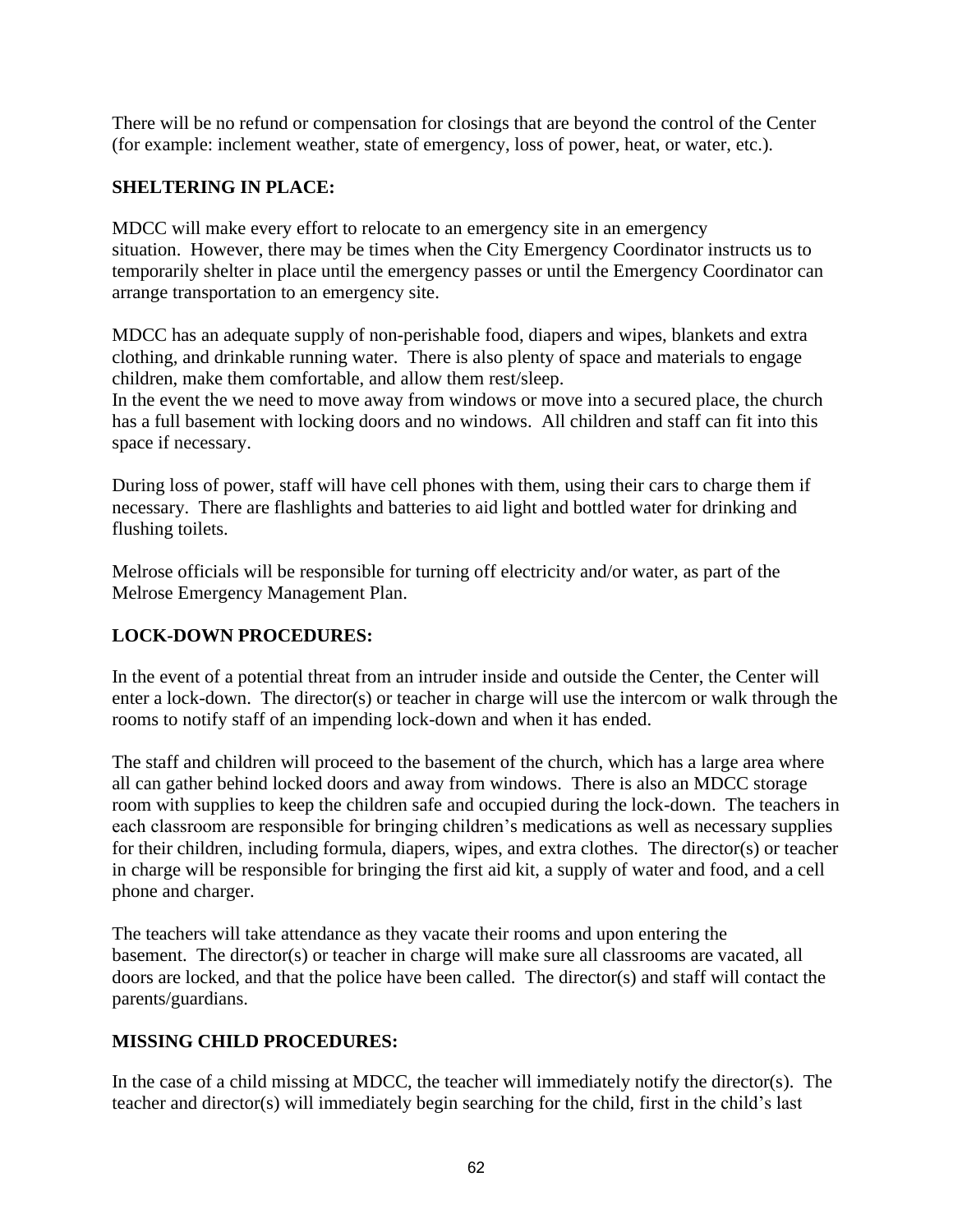known location (inside or outside). The Melrose police, parents/guardians, and EEC will be notified when the director(s) determine that additional help is needed. The Center will make every effort to keep the rest of the Center running smoothly and routinely, however the director(s) or teacher in charge would instruct all classes to remain in their current locations until they are instructed to resume their normal classroom schedules.

In the case of a missing child during an off-site activity such as a field trip, the teacher in charge at the fieldtrip would notify the police immediately. The teacher would then notify an authority at the off-site activity, the Center, and the parents/guardians. The director(s) or teacher in charge at the Center will notify EEC. The field trip would end immediately, with the children and staff returning to MDCC as quickly as possible. The teacher in charge at the fieldtrip/off-site activity would stay behind to work with and await further instruction from the police.

## **TRANSPORTATION POLICY**

The transportation coordinator for the Center is Janet Dotolo. The phone number would be: 781-662-6539 (daycare #). Janet, Amanda Riccardi or Bea Picano are the contact people during transportation. The number to contact them is the school number (781-662-6539).

## **REGARDING ALL TRANSPORTATION OF CHILDREN WHILE IN MDCC CARE:**

All staff are required to review transportation plans of the children in their direct care upon enrollment and any time it changes thereafter. Children's emergency contact information, a first aid kit, and a seat belt cutter must be carried in the vehicle whenever children are present. In the event of a medical emergency during transportation, MDCC staff will call 911 immediately and follow instructions from the operator. MDCC staff will notify the Center as soon as possible. If the vehicle becomes disabled, MDCC staff will notify the Center immediately and follow instructions from the transportation coordinator. MDCC staff must report any moving violations or accidents that occur while children are being transported to the Center transportation coordinator immediately. MDCC will ensure that the number of children riding in the vehicle does not exceed the number of seats at any time and that all children will remain seated at all times during transport. At least one MDCC staff per vehicle transporting children must have a working cell phone available at all times during transport to make an emergency phone call if necessary. At all times while transporting children, sharp, heavy, or potentially dangerous objects, as well as adults' personal belonging, must be secured and out of reach of children. Daily transportation to and from MDCC: MDCC does not provide transportation for children to and from the Center. Daily transportation to and from the Center is each family's responsibility. The family/guardian assumes full responsibility of the child until signing the child in to the teacher's care and as soon as the family/guardian has signed the child out of the teacher's care.

## **FIELD TRIPS:**

For most field trips, MDCC will contract with a school bus company (more than 16 passengers) to transport the children. MDCC will ensure that the bus company complies with all relevant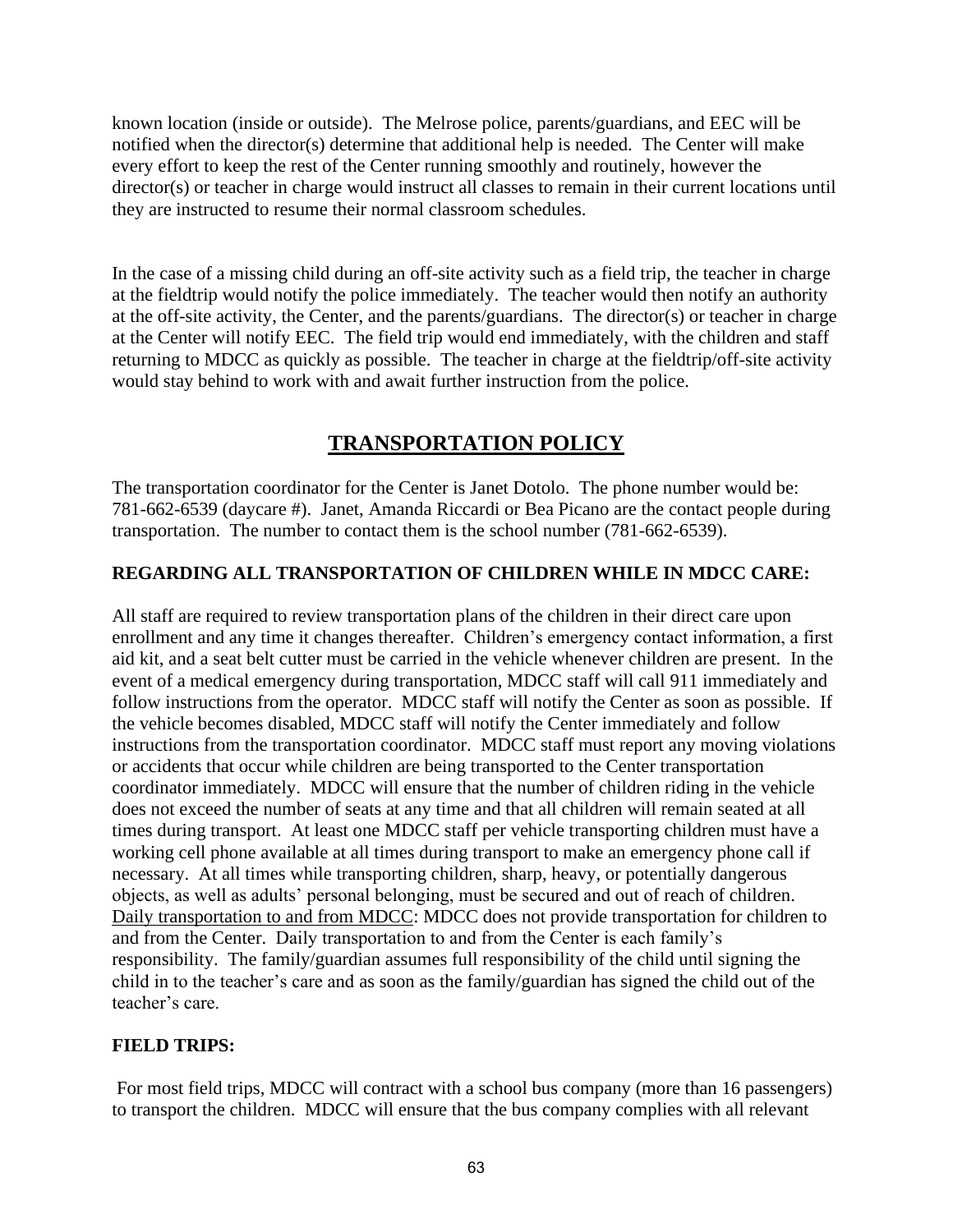regulations prior to hiring the company. MDCC staff will make an effort to contract with a bus company that guarantees buses with seat belts. MDCC staff will not be responsible for installing children's car seats onto a school bus, but families are able to do so upon request. MDCC staff will supervise children at all times on the school bus. At least one MDCC staff person on the school bus will be certified in CPR and first aid and will take attendance before and after children board and vacate the bus. MDCC staff are responsible for the supervision of the children during transportation. MDCC staff (and parent chaperones, when applicable) will stagger seating so there is an adult nearby to assist and monitor children at all times. Staff and/or chaperones will assist children in buckling and remaining seated, sitting next to the child to ensure safety and appropriate behavior, if necessary. On occasion, MDCC staff may transport children on a fieldtrip in personal vehicles. In such cases, MDCC will ensure that the driver has a valid license, the vehicle is properly registered and inspected, and the vehicle is minimally insured according to EEC requirements. The family will be required to provide a proper car seat for Center staff to install in the vehicle used for transport.

In cases where a child would need to be taken for emergency treatment, the teacher in the room would call the parent and if the parent cannot be reached then the teacher would call the people on the emergency list. If no one can be contacted and it is determined that child needs urgent care, then 911 would be called. If 911 needed to be called, then a teacher qualified staff member would accompany the child in the ambulance. This staff person would take the child's emergency file, which has written familial consent forms regarding health insurance and medical emergencies, with them and would assume full responsibility for the child until the parent arrived at the hospital at which time the parent would take over full responsibility for their child.

## **CHILDREN WITH DISABILITIES:**

The Center will work with families individually to accommodate special needs that affect transportation during fieldtrips. A child will never be denied participation in a fieldtrip due to a disability or special need. Whenever possible, children with disabilities will be transported in the same vehicle used to transport the other children.

### **MASSACHUSETTS CHILD PASSENGER SAFETY LAW (For children under 12) MGL Ch. 90, Sec. 7AA; Ch. 90, Sec. 13A**

**When riding in motor vehicles, infants and children must ride in a federally approved child passenger restraint:**

**1) They are at least 5 years old**

#### **AND**

- **2) They weight over 40 pounds.**
- **3) They are under the age of 8. AND**
- **4) They are less than 57 inches tall.**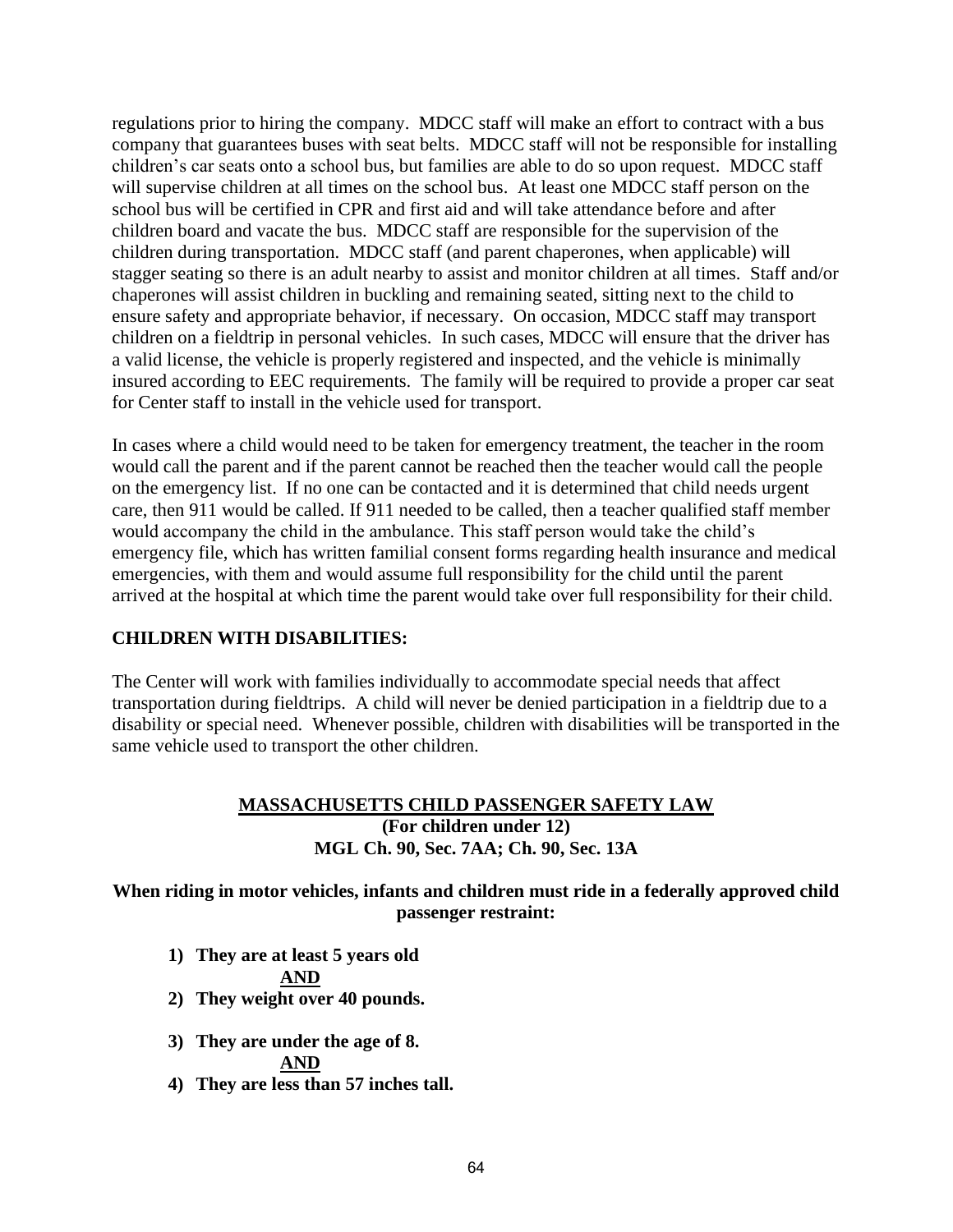• Massachusetts Law requires children to ride in child safety seats until they are 5 years old and weigh 40 pounds.

• Infants under 20 pounds and one year old should ride in a rear-facing child safety seat.

• Children who weigh 20-40 pounds and who are one to four years of age should ride in a forward-facing child safety seat.

• Children between 40 and 80 pounds, and less than 4'9'' tall, should ride in a booster seat. A booster seat helps the seat belt to fit correctly and safely and gives children more comfort and visibility.

• Children 12 years old and under should sit in the rear seat whenever possible to reduce their risk of death and serious injury.

**Types of child passenger restraints:** (read manufacturer's instructions for exact weight and height limits)

- **infant seat** for children from birth to 20-22 pounds and approximately 1 year old
- **Infant/toddler seat** (convertible seat) for children from birth to 40 pounds until they are at least 5 years old.
- **Booster seat** recommended for children who are older than 5 years old weigh more than 40 pounds until the child is 8 years old or is taller than 4 feet 9 inches.
- **Safety belt** for anyone over 8 years of age or is taller than 4 feet 9 inches.
- **Devices for children with special health care needs.**

All other children, who are 8 and older, and all adults must continue to wear a safety belt as required by the Massachusetts Safety Belt Law.

**\***For safety reasons, children using the vehicle safety belt should place the shoulder strap across the chest. It should rest comfortable across the shoulder and chest, not on the neck or throat. They should not place the shoulder belt under the arm or behind the back. The lap belt should fit securely, low and snug on hips. They should sit with their back and buttocks against the vehicle seat. Their knees should completely bend over the edge of the vehicle seat.

Read your vehicle's owner manual and the booster seat installation manual for instructions. A certified Child Passenger Safety technician can check your child safety seat or booster seat for safety and assure proper fit. These checkpoints are free but usually require an appointment. To find a technician near you, call the Car Safe Line at 1-800-CAR-SAFE (1-800-227-7233) at the MA Department of Public Health or visit **mass.gov/childsafetyseats**

## **This law applies to children riding in:**

**\***all types of privately owned vehicles, **\***vehicles for hire, including taxi cabs.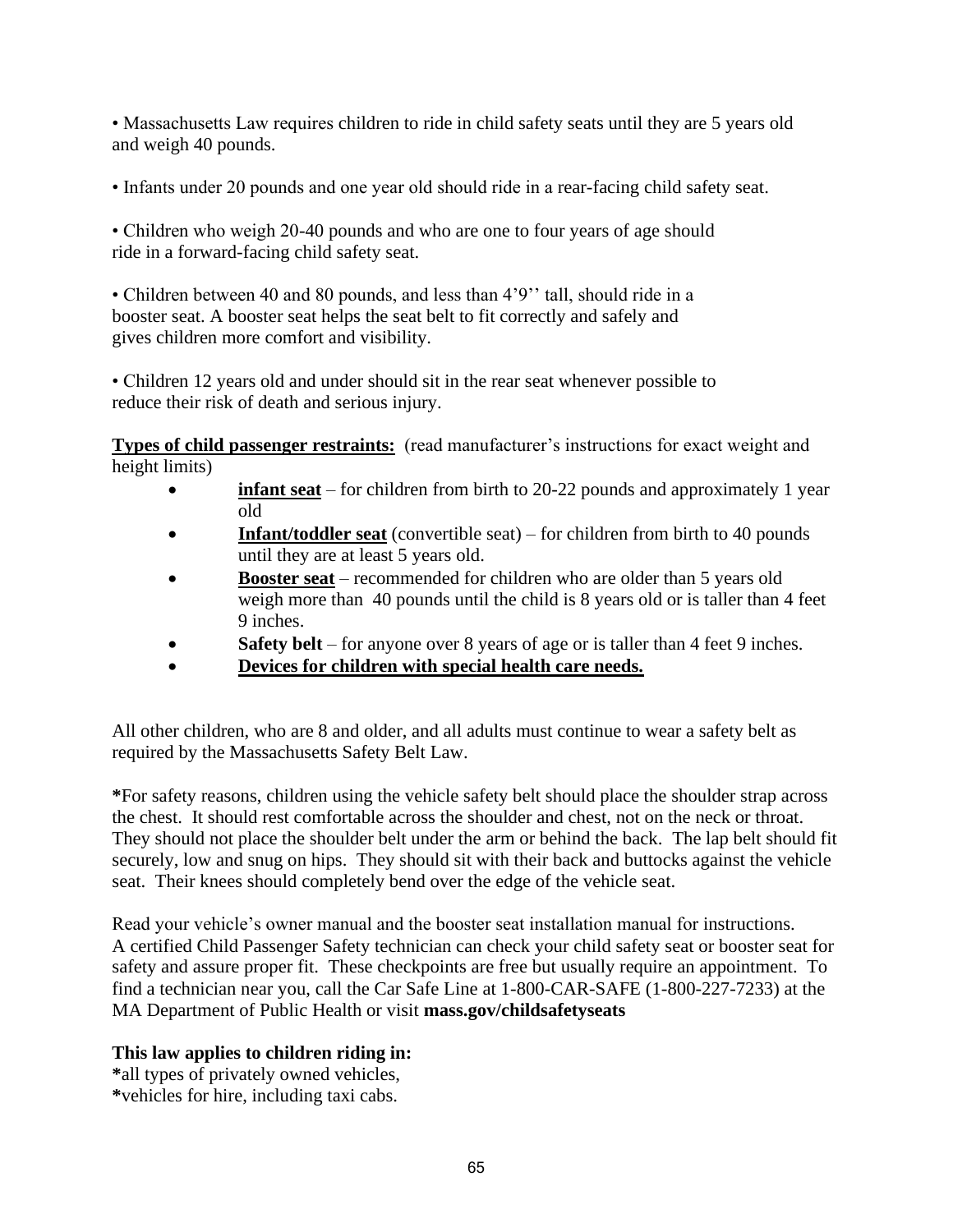#### **This law does not apply to:**

**\***children riding in school buses,

**\***children riding in a vehicle made before July 1, 1966 that does not have safety belts, **\***children physically unable to use either a conventional car seat or a child restraint specifically designed for children with special needs. Inability to use a child restraint of either type must be certified in writing by a physician.

#### **\*The safest place for children, in any restraint system, is in the back seat.**

The two most widely used booster seats are a "high back" or a "backless booster seat. Both must be used with the vehicles lap/shoulder belt for proper positioning. No one booster seat is the "safest". Choose the seat that best fits your child and your car. Check the label on the booster seat for height and weight limits and then make sure it is used properly.

Prices range from \$15 up to \$150. Price is not necessarily a factor in the safety of the booster seat.

For more information on where to get free or discounted booster seats call the Car Safe Line (See number above or visit the website above).

### **You are your child's most powerful role model so always wear your safety belt—and make sure everyone else in the car is buckled up—front seat and back!**

**Fine:** The driver will be fined \$25 for each unrestrained child. Exception: If a child rides unrestrained in a taxi cab, the taxi driver will not be fined.

**Note:** This is a primary enforcement law. A police officer may stop your car if one or more children are riding unrestrained. No other reason is needed.

For more information: Injury Prevention and Control Program, Massachusetts Department of Public Health, 250 Washington Street, 4<sup>th</sup> floor, Boston, MA 02108-4619. **Call toll free: 1-800-227-SAFE.**

**Article published by Air Bag Safety Campaign, National Safety Council, 1019 19th Street, NW Suite 401, Washington DC 20036-5105** 

## **Buckle Everyone – Children in Back**

## **Air Bags Work – They Save Lives**

They do their job best when everyone is buckled and kids are properly restrained in the back seat.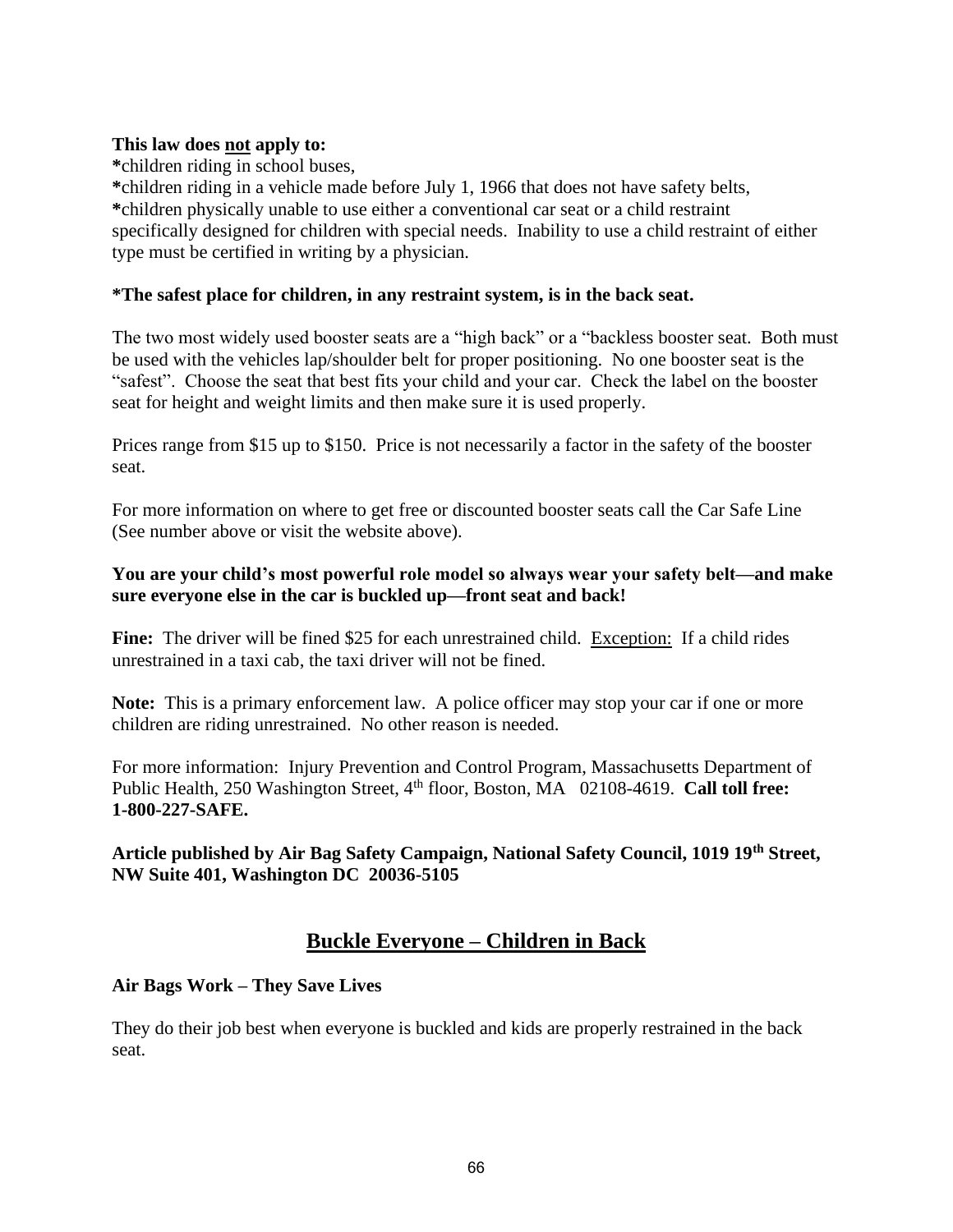Air Bags saved almost 500 lives in 1995 alone. However, the National Highway Traffic Safety Administration reports that tragically several children have been killed or injured by the force of a deploying air bag. In many cases, the children were riding in the front seat either in a rearfacing child safety seat or "out of position" – either unbuckled, or not wearing the shoulder portion of the safety belt.

An air bag is not a soft, billowy pillow. Rather, to work effectively, an air bag comes out of the dashboard at rates of up to 200 miles per hour – faster than a blink of an eye. Drivers can entirely eliminate any danger to children from a deploying air bag by placing kids properly restrained in the back seat. With or without an air bag, the back seat is the safest place for children to ride.

As the number of motor vehicles equipped with air bags increases, the risk to kids riding in the front seat will also increase. That is why we must all work to educate people now that air bags save lives and work best when everyone is buckled and kids are in back, properly buckled up.

## **Air Bag Safety Tips**

**Kids ride in back** - Infants in rear-facing child safety seats should **NEVER** ride in the front seat of a vehicle with a passenger-side air bag. Children, typically ages 12 and under, should also ride buckled up in the back seat.

**Child Safety Seats -** Young children and infants always should ride in age and size appropriate child safety seats. The safety seat should be held properly in place by the vehicle's safety belts and the child should be correctly buckled in the child safety seat. A child who has outgrown a convertible child safety seat will need to ride in a booster seat in order for the vehicle's safety belt to fit properly.

**Wear both lap AND shoulder belts -** The shoulder strap should cross the collarbone and the lap belt should fit low and tight on the hips. The shoulder strap should never be slipped behind the back or under the arm – this is a dangerous habit, especially in cars with air bags.

**Move the front seat back -** Driver and front passenger seats should be moved as far back as possible, particularly for shorter statured people.

The Air Bag Safety Campaign is a public/private partnership of automobile manufacturers, insurance companies, occupant restraint manufacturers, government agencies, health professionals, and child health and safety organizations. The goal of the Campaign is to increase the proper use of safety belts and child safety seats and to inform the public about how to maximize the lifesaving capabilities of air bags and minimize the risks.

For more information in Massachusetts and to get information on where to get a free or discounted booster seats, call the Car Safe Line at 1-800 CAR SAFE (1-800-227-7233) or visit **mass.gov/childsafetyseats**.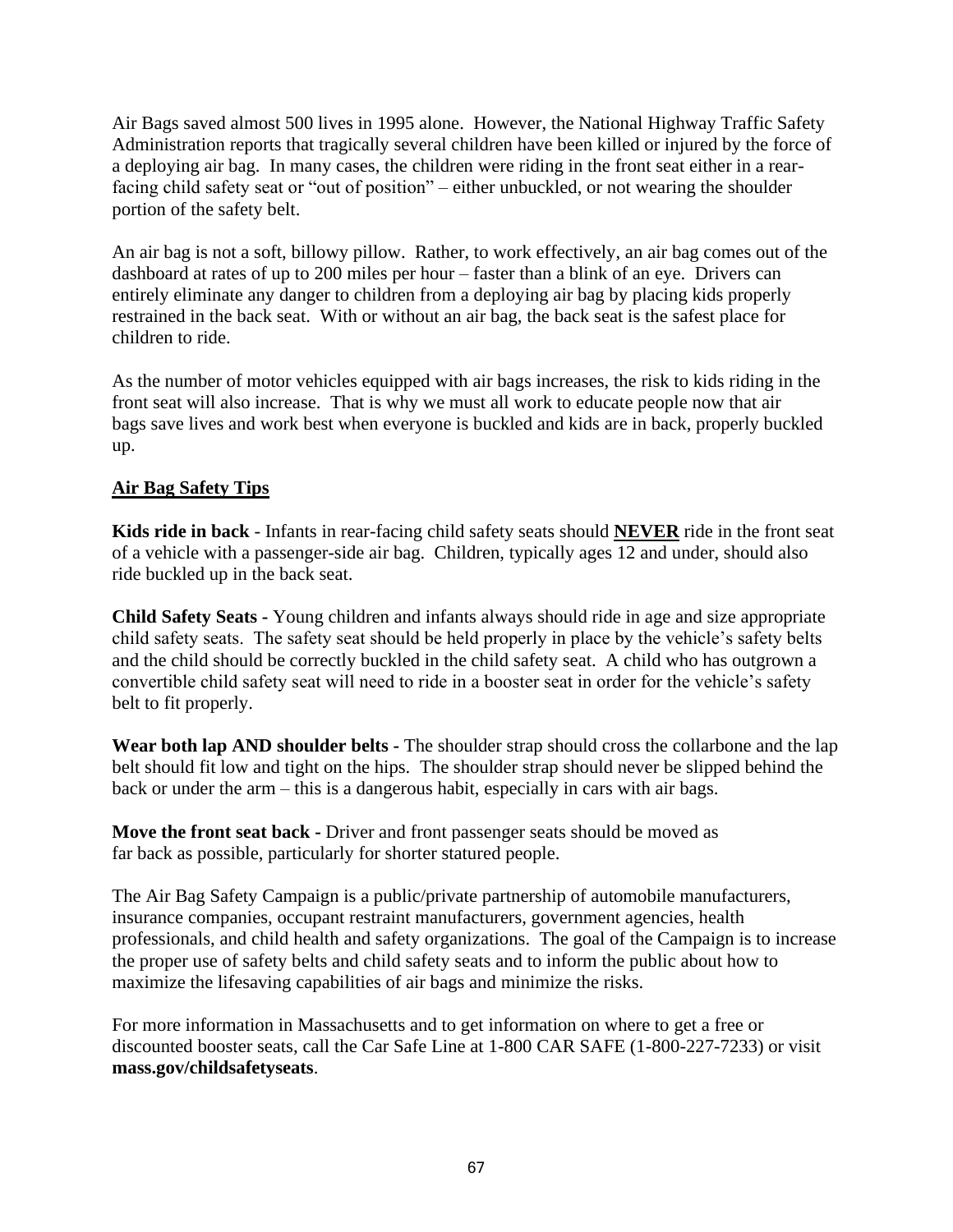

The safest place in a vehicle for all children is the rear seat. Never place a rear-facing infant

seat in the front seat of a vehicle with an activated passenger-side air bag.

Weight limits on specific products vary, and this is indicated by dashed lines at ends of bars. Always read and follow<br>manufacturer's and vehicle instructions. Use of safety belts varies with vehicle belt system and height Birth Weight Infants." For more information, or to locate a local child passenger safety technician, visit www.nhtsa.dot.gov/people/injury/childps

Usual age range for this weight; individual children's ages will vary widely.<br><sup>1</sup> If car safety seat accommodates children rear facing to higher weights, for optimal protection, the child should remain<br>the rear facing to t

\*Very tall children may require a combination seat or belt-positioning booster seat before 40 lb.<br><sup>§</sup>Crash injury data for children in this age group indicate that child safety seats provide more protection than seat belts

- Shoulder belt fits across mid chest and shoulder  $\cdot$
- Lap belt low and snug across thighs Child can sit all the way back against vehicle seat and knees bend at edge of vehicle seat

Additional considerations:

Lap/shoulder belt is more protective than a lap only belt. Restrained is safer than unrestrained. Lap/shoulder belts can be retrofit in some vehicles.

Source: American Academy of Pediatrics, 2002

## **ORGANIZATIONAL HIERARCHY**

There is a detailed organizational hierarchy posted on the main bulletin board along the wall as you enter the Center from the playground.

The Director, Janet Dotolo, is always in charge when she is in the building. In her absence, a lead teacher would take over. However, any staff person as long as they are at least teacher qualified is legally allowed to be in charge of the Center. If you call the center looking for the Director and she is gone, ask who is in charge. All staff are informed of who is in charge in her absence.

The Department of Early Education and Care is our licensing agency. Their phone number is: 617-988-6600 in Boston, or (978) 681-9684 in Lawrence. Our licenser's name is Tim Donohue.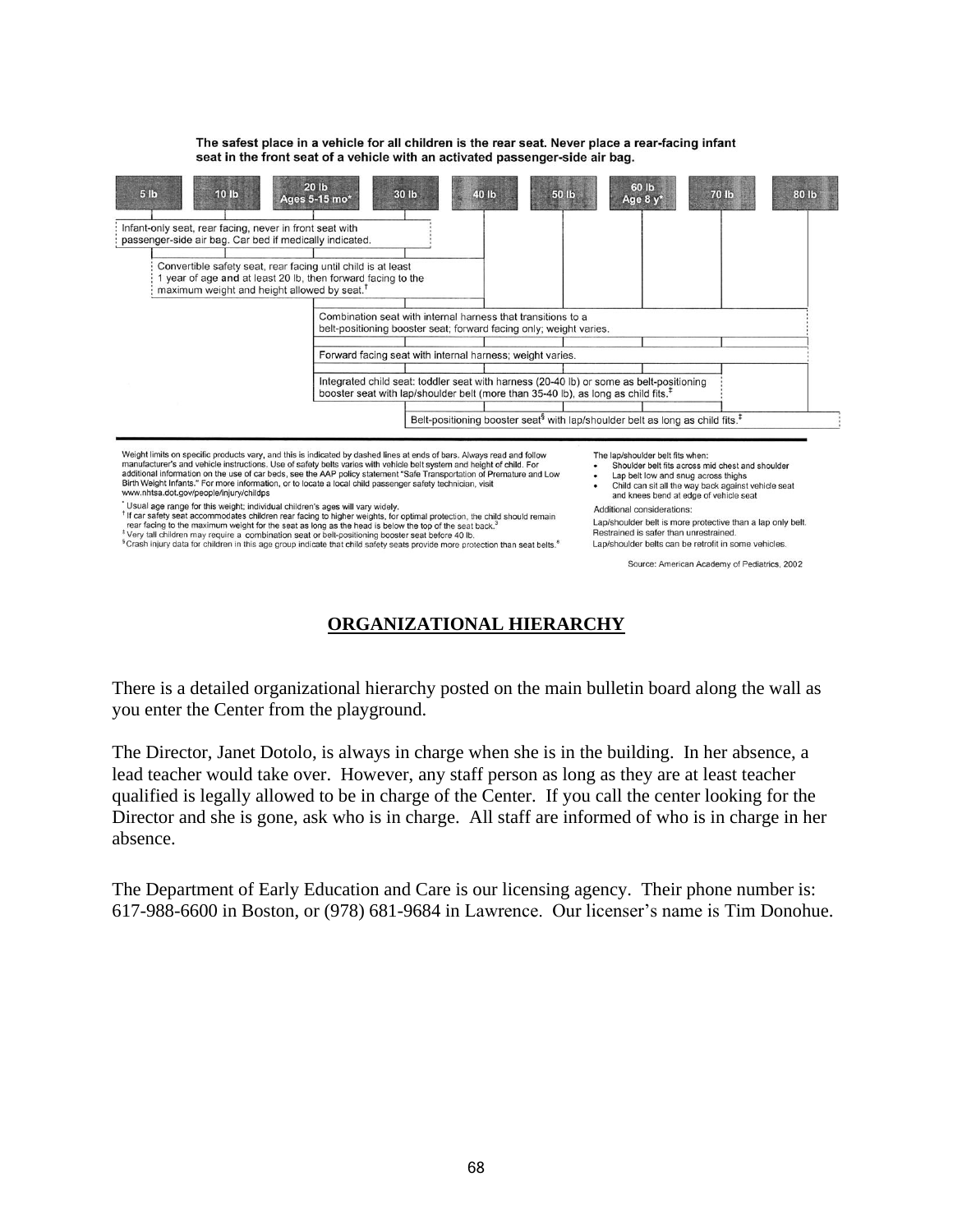# **2020 HOLIDAY CLOSURES**

| 1/1/20   | New Year's Day – Wednesday            |
|----------|---------------------------------------|
| 2/14/20  | Staff Development Day - Friday        |
| 2/17/20  | President's Day - Monday              |
| 4/20/20  | Patriot's Day - Monday                |
| 5/25/20  | Memorial Day observed – Monday        |
| 7/3/20   | Observe Independence Day - Friday     |
| 9/4/20   | <b>Staff Development Day - Friday</b> |
| 9/7/20   | Labor Day – Monday                    |
| 10/12/20 | Columbus Day - Monday                 |
| 11/26/20 | Thanksgiving Day - Thursday           |
| 11/27/20 | Day after Thanksgiving – Friday       |
| 12/24/20 | Christmas Eve - Thursday              |
| 12/25/20 | Christmas - Friday                    |
| 12/31/20 | New Year's Eve - Thursday             |

**PLEASE NOTE: The Center is always closed for 2 Staff Development Days per year, one is typically the Friday before Labor Day and the other one is typically the Friday before President's Day. The staff are here for the Staff Development Days but we are closed to all families. The Center is always closed for Thanksgiving Day and the day after. It is also always closed for 2 to 3 days around Christmas time. These days vary depending on the day of the week in which Christmas falls.** 

**If one of these holiday closures occurs on one of your child's days during the week, you are still expected to pay for that day. Unfortunately, we are unable to allow families to switch their days during a holiday week. This would be impossible for us to do for all families each time a holiday occurs.**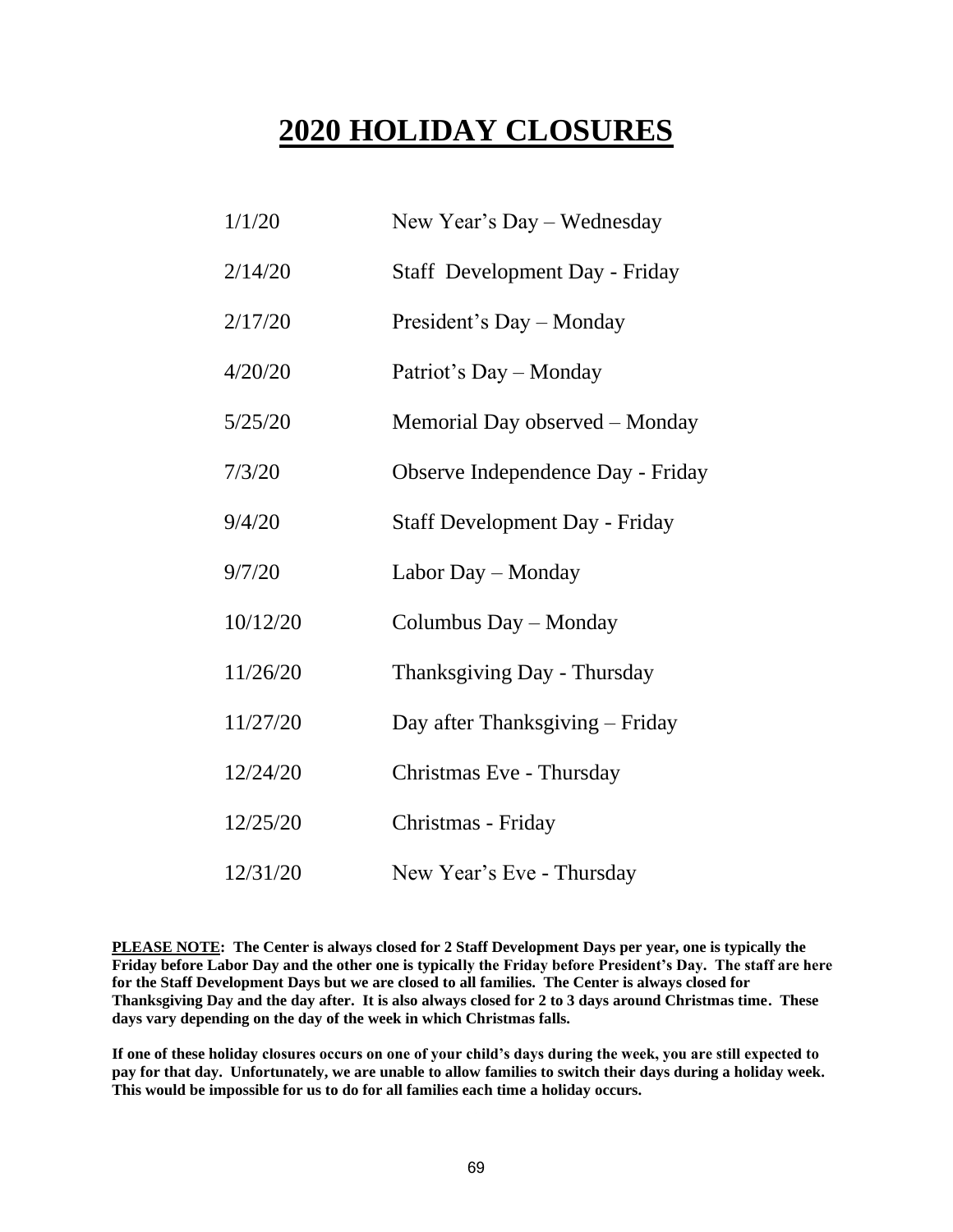# 2019-2020 MELROSE DAY CARE & PRESCHOOL BOARD OF DIRECTORS

| Maureen Kearnan, President | Denise Gaffey, Vice President |
|----------------------------|-------------------------------|
| Maia Moran, Secretary      | Joan Cassidy, Treasurer       |
| Janet Runge, Clerk         | Edna Mayer                    |
| <b>Paul DeCelle</b>        | Barbara Sinisgalli            |
| Amanda Humphrey            | Kara Raymond                  |
| Ingrid Parnell             | Daniel Buckwell               |
|                            |                               |

Email for the Board: [melrosedaycareboard@gmail.com.](mailto:melrosedaycareboard@gmail.com)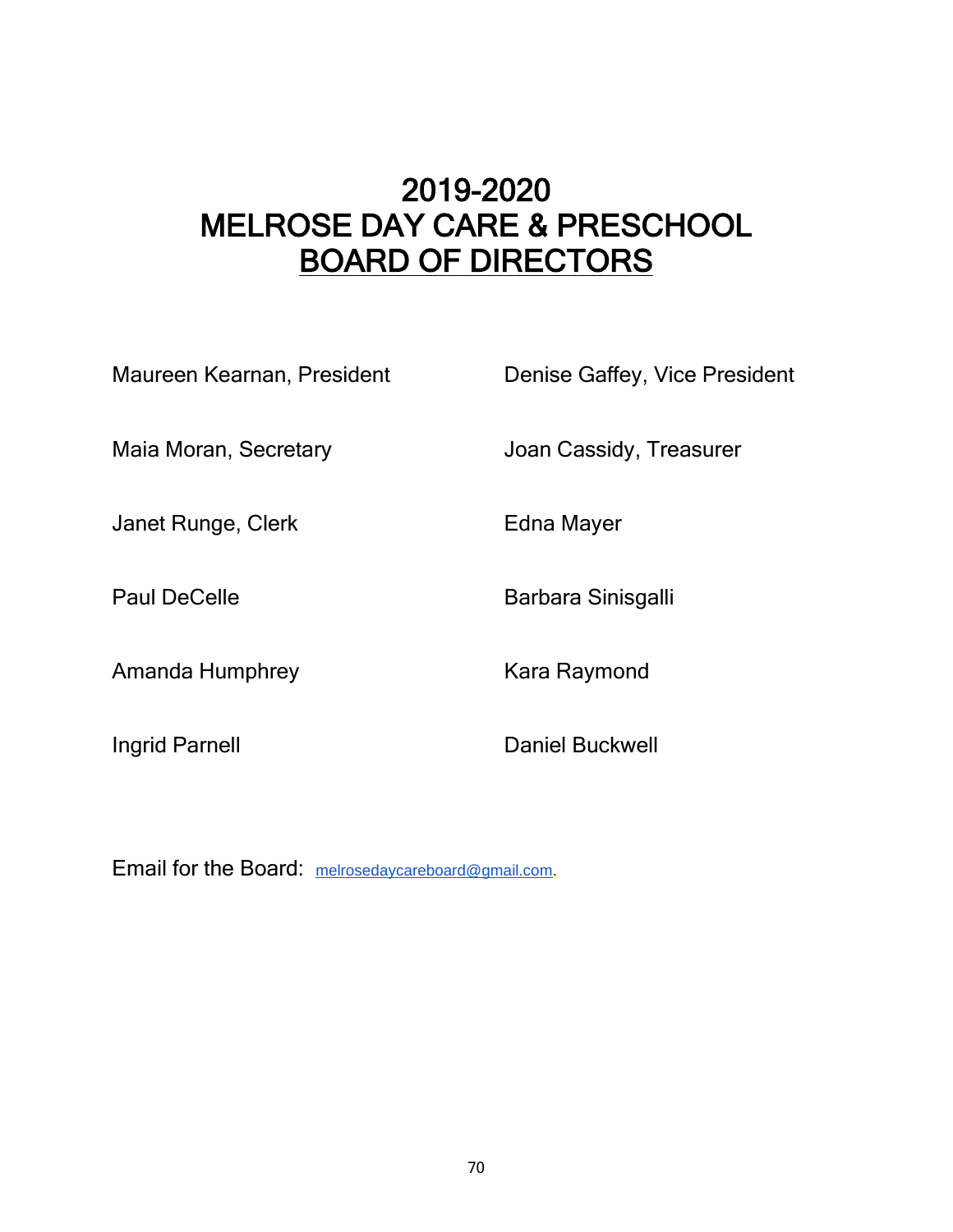## **PARENT INFORMATION, RIGHTS, AND RESPONSIBILITIES**

Chapter 28, Section 10 of the General Laws of the Commonwealth of Massachusetts mandates to the Department of Early Education and Care the legal responsibility of promulgating rules and regulations governing the operation of day care centers.

The licensee (day care center owner) is required to inform all parents of specific information about their rights and responsibilities at the time of admission of their child to the center. Section 7.04 of 102 CMR 7.00, the regulations which govern day care centers, contains more information.

## **PARENT'S RIGHTS:**

**Right to Visit:** You have a right to make unannounced visits to your child's room while your child is present. However, please try to be sensitive to the other children in the classroom when "popping in" to visit your child. Many children, particularly infants and toddler, experience stranger anxiety when people they are unfamiliar with spend time in the classroom. If this were to become a problem in your child's classroom, we may ask that you try to come at a different time or take your child to a different part of the center until we can calm the children down. We find that if parents are willing to work with the teachers when issues like these arise, everyone, especially the children, will feel more comfortable.

**Parent Input:** The program must have a procedure for allowing your input in the development of center policy and procedure. The program must allow you to make suggestions, but it is up to the program to decide whether or not they will be implemented.

**Conferences:** You have a right to request an individual conference with the program's staff. The licensee has the responsibility to make the staff available.

**Meeting prior to admittance:** The licensee shall assure that the administrator or his/her designee meets with you prior to admitting your child to the center.

At the meeting, the licensee in addition to the information contained in the Parent Information Rights, and Responsibilities sheet, must provide you with: the center's written statements of purpose; types of services provided; referral policy; behavior management policy; termination and suspension policy; a list of suggested nutritious foods you could send for snacks and meals, if it is your responsibility; the policy for identifying and reporting child abuse and neglect; the transportation plan; a copy of the health care policy (if you request it); procedure for administration of medication; procedures for providing emergency health care and the illness exclusion policy; and a copy of the fee schedule. All of this information may be contained in the "Parent Handbook".

You should also be given the opportunity to visit the center's classrooms either at the time of the meeting or prior to the enrollment of your child.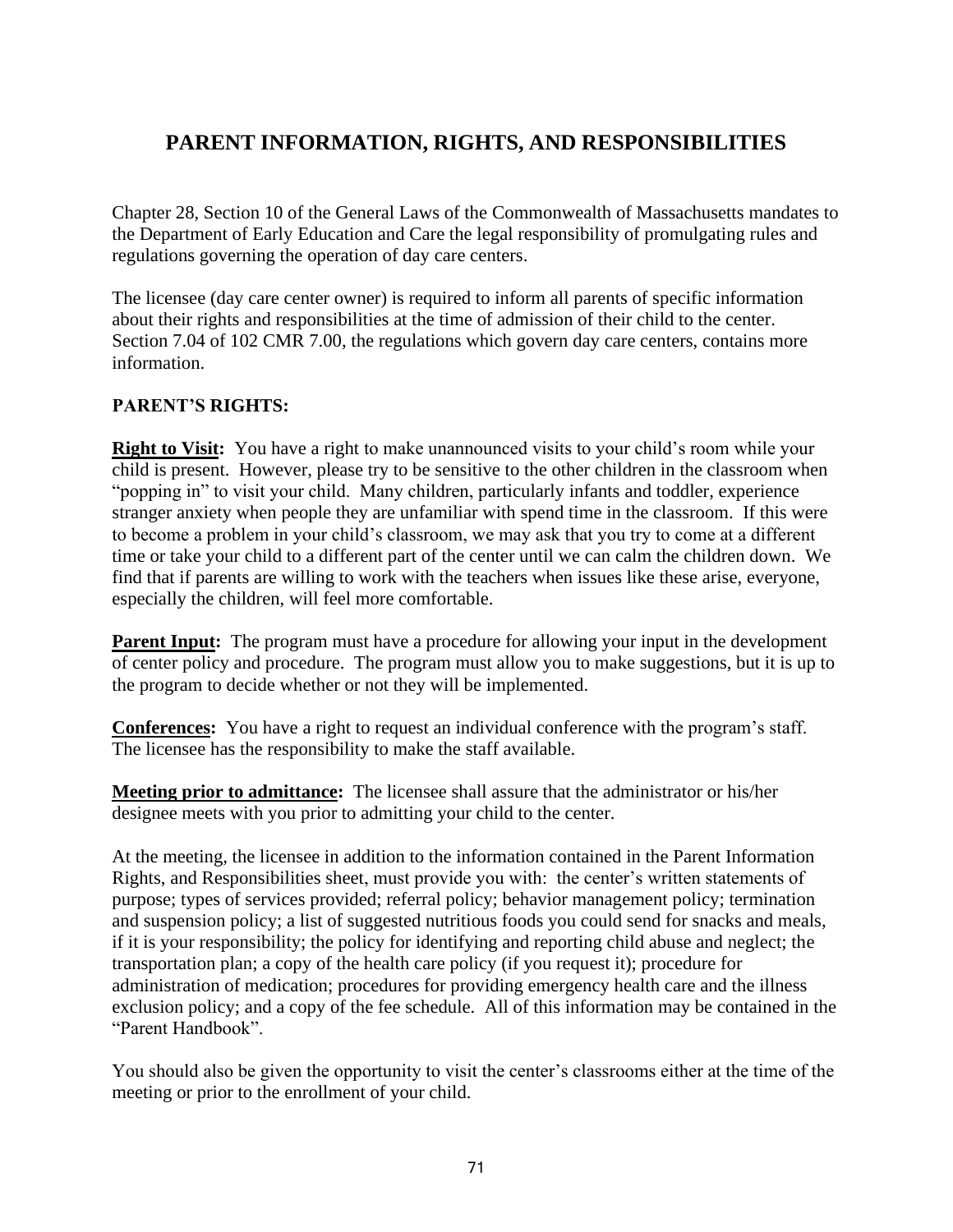## **Parent Grievance Procedure:**

If a parent has a particular issue or grievance, which they would like to discuss, they should use the following procedure:

If the issue has to do with your child and your child's teacher, it is recommended that you first discuss the problem with one of your child's teachers. If, at that point, you are still unsatisfied, then discuss the issue with the Director (in the case of a classroom issue), and eventually a board member. If the issue is more of a whole center issue or has to do with billing, transitions, or a handbook policy, please discuss these issues with the Center Director. The Board of Directors of Melrose Day Care Center ultimately oversees the program and supervises the Directors. They approve all financial and policy changes for the whole center.

**Progress reports:** At least every six (6) months, you should either meet with the center's staff to discuss your child's progress, or receive a written progress report of your child's activities and participation in the center. The report must become part of your child's center record. If your child is an infant or is a child with disabilities, you should receive a written progress report every three (3) months. Center staff must bring any special problems or significant developments, particularly if they regard infants, to your attention as soon as they arise.

## **YOUR CHILD'S RECORDS:**

Information contained in your child's record is privileged and confidential. The center's staff may not distribute or release information in your child's record to anyone not directly related to implementing the program plan for your child without your written consent. You must be notified if your child's record is subpoenaed.

**Access to the record:** You should be able to have access to your child's records. The center must provide access within two business days, unless they have your permission to take longer. You must be allowed to view your child's entire record, even if it is located in more than one location. The center must have procedures regarding access, duplication, and dissemination of children's records. They must maintain a written log, which identifies anyone who has had access or has received any information out of the record. This log is available only to you and the people responsible for maintaining the center's records.

**Amending the record:** You have the right to add information, comments, data, or any other relevant materials to your child's record; you also have the right to request deletion or amendments of any information contained in your child's record. Such request shall be made in accordance with the procedures described below:

- 1. If you are of the opinion that adding information is not sufficient to explain, clarify, or correct objectionable material in your child's record, you have the right to have a conference with the licensee to make your objections known;
- 2. The licensee shall, within one (1) week after the conference, give you a decision in writing stating the reason or reasons for the decision. If his/her decision is in your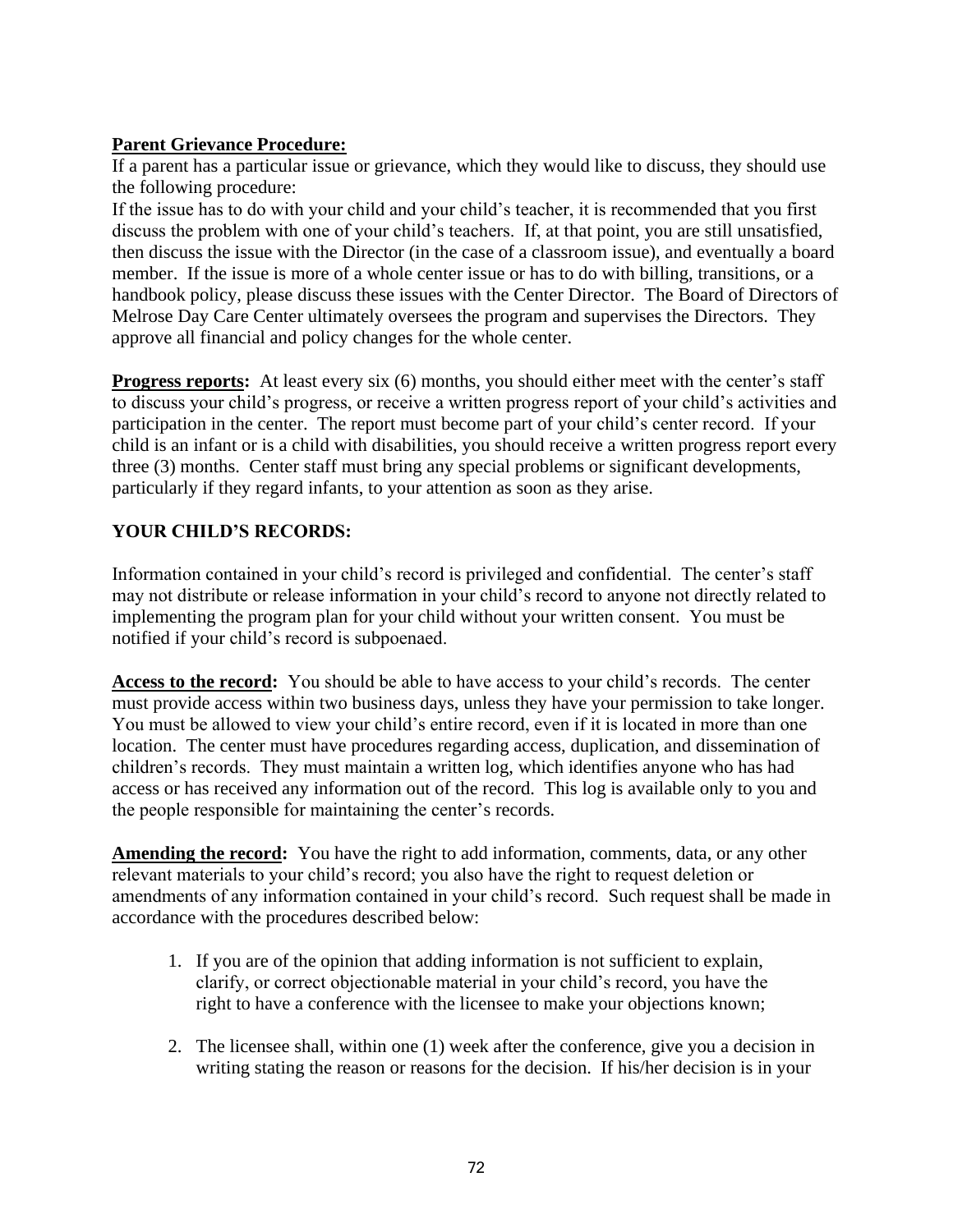favor, he/she shall immediately take steps as may be necessary to put the decision into effect.

**Charge for copies:** The licensee shall not charge an unreasonable fee for copies of any information contained in your child's record.

**Transfer of the record:** Upon your written request, when your child is no longer in care, the licensee can give you your child's record or transfer them to any other person that you identify. The center should ask you to sign a form verifying that you have received the record.

## **RESPONSIBILITIES OF THE PROGRAM:**

**Providing Information To The Department of Early Education and Care:** The licensee must make available to the Department of Early Education and Care any information required to be kept and maintained under these regulations and any other information reasonably related to the requirements of these regulations. This includes information in your child's records. Authorized employees of the Department of Early Education and Care are not to remove identifying case materials from the center premises and are required to maintain the confidentiality of individual records.

**Reporting abuse or neglect:** All center staff are mandated reporters. They are required by law to report suspected abuse and neglect to either the Department of Children and Families or to the licensee's program administrator. The licensee must have written policies and procedures for reporting and must provide the written policy to you upon enrollment.

**Notification of injury:** The licensee must notify you immediately of any injury which requires emergency care. They must also notify you in writing, within 24 hours, if any first aid is administered to your child.

**Availability of regulations:** The center must have a copy of 606 CMR 7.01-7.14, Standards for the Licensure or Approval of Group Day Care and School Age Child Care Programs, on the premises, available to any person upon request. If you have questions about any of the regulations, ask your center to show them to you.

Agency Responsible for Licensing the Program:

Department of Early Education and Care (EEC) 360 Merrimac Street, Building 9, 3rd Floor Lawrence, MA 01843 978-681-9684

Licensor: Our licensor is Tim Donohue (978) 826-1324

Parents may contact EEC, at any time to obtain information regarding Melrose Day Care Center's regulatory compliance history.